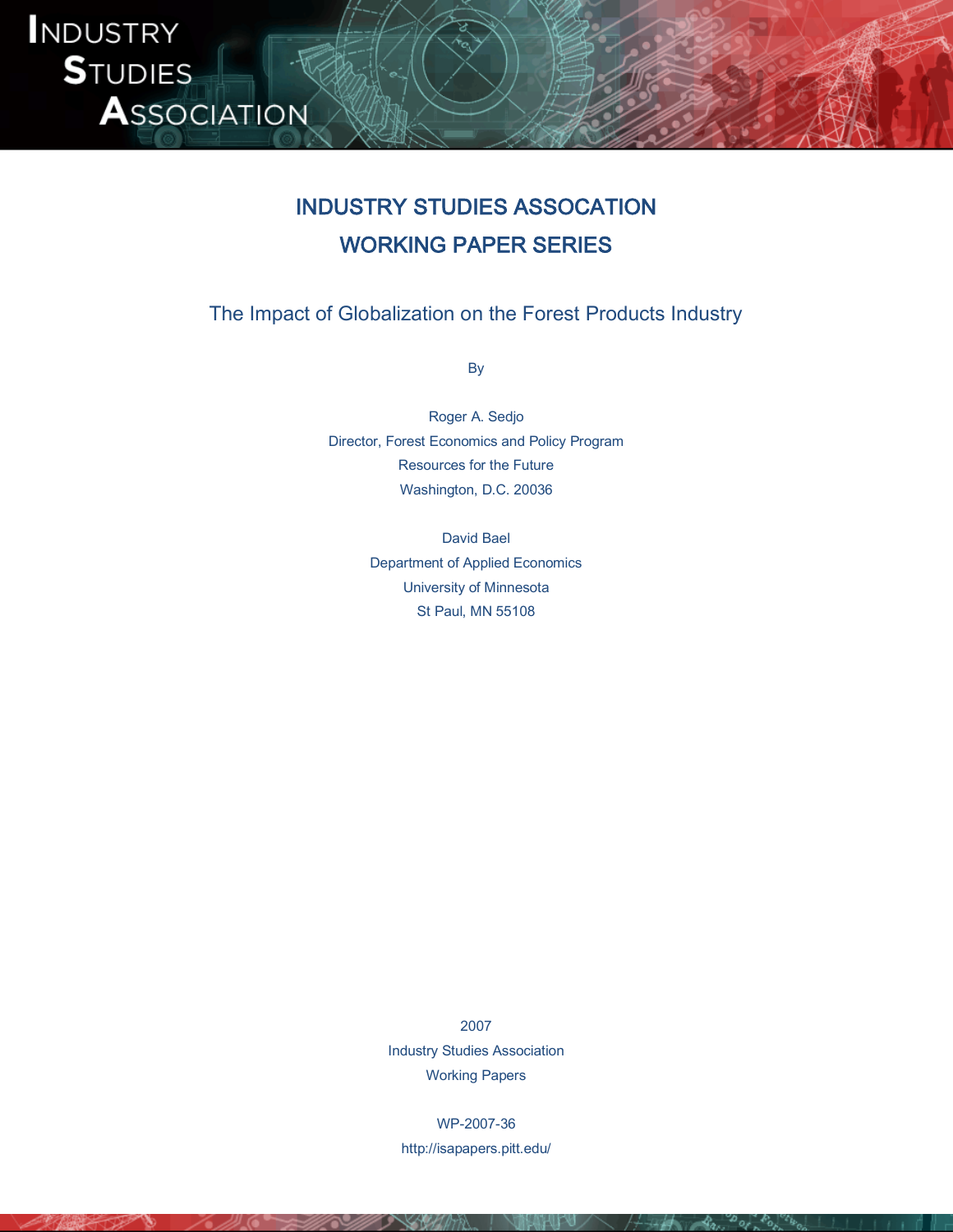## **Introduction**

As is the case in many other industries, the forest industry has undergone profound changes in recent years. Traditionally, the forest industry was primarily an extractive industry that relied on local sources for its basic resource, raw wood, most often in the form of logs (roundwood). Wood was extracted from the regions where nature placed. Wood is a lowvalue, high-volume resource that requires substantial transportation costs so that raw wood typically was logged from natural forests, and the early stages of processing, e.g., sawing for lumber and pulp production, was undertaken nearby. These features gave forest-rich regions a comparative advantage in both the production of raw wood and the early stages of processing. Generally, the output of the forest was largely consumed locally.

With the advent of globalization and the ability of humans to influence, indeed chose the location of the raw wood by establishing planted forests, this model of forest production has become somewhat obsolete.

Our study demonstrates that today the forest industry is experiencing seismic changes. Intensively managed, planted forests are replacing natural forests as the basic source of the wood resource, and producers of forest products are using modern biotechnology to produce trees that grow rapidly and have traits desired in industrial wood. These changes, which eliminate the traditional ties between forest processing and locations with abundant natural forests, are evidenced by the dramatic shifts in forestland ownership and production locations experienced in the past decade. U.S. forest corporations have divested themselves of almost 50 percent of their forestland holdings in the past 25 years—half of that in the past decade even as they are purchasing forestland offshore. At the same time, the industry is planting almost one million acres of trees annually in the United States; nonindustrial forest owners are planting another one million acres annually—often on sites that were not recently forested.

Using a simple process of examining regional production through time, we demonstrate that the globalization hypothesis is supported for important elements of the forest industry—particularly pulpwood and pulp production.

#### **The Globalization of the Forest Products Industry: the Concept and Some Data**

#### *What is Globalization?*

Globalization is a condition that allows investments, capital flows, and emerging technologies to move easily into regions where they are expected to be particularly productive. It also allows for the ready use of the human resources of foreign countries, often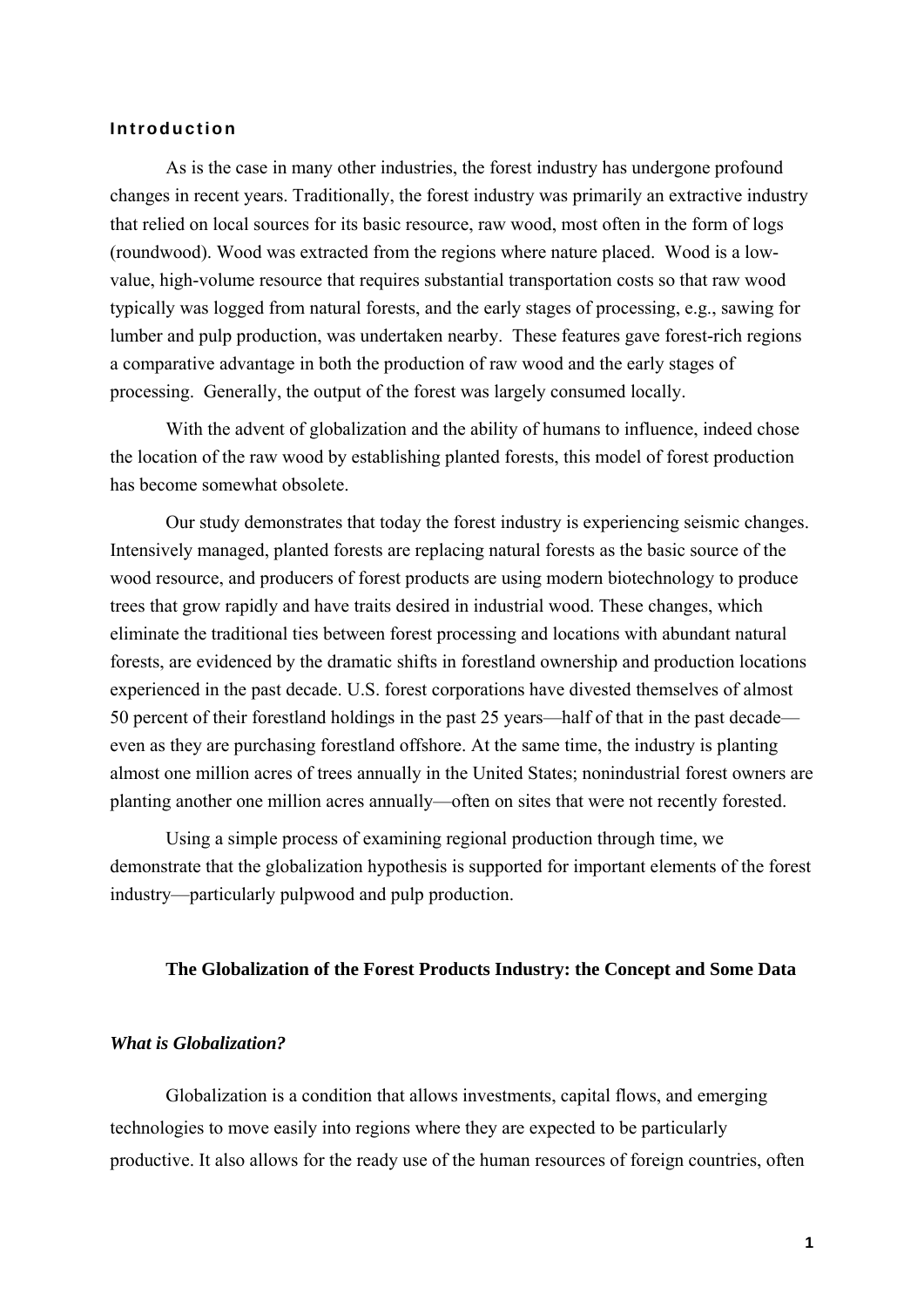in those countries; thus, offshore outsourcing is closely associated with globalization. The easy flow of productive factors results in a mix of in-country and external contributions to the production of goods and services. In forestry, this process takes on an additional dimension in which the basic resource itself, the forest, can be relocated to capitalize on the cost advantages of particular regions. Additional changes have been driven by modern biotechnology, which has dramatically increased overall forest productivity and the variety of areas where productive forests can be grown.

It is widely recognized that globalization is occurring in many industries throughout much of the world.

We find that substantial evidence in country-level forestry data supports the hypothesis that globalization has begun to reshape much of the forest products industry. However, the evidence suggests that such changes have been more prominent in the pulp and paper industry than in the solid and structural wood sectors, e.g., lumber and panels.

## *Background*

Fifty years ago, almost all industrial wood was harvested from natural forests. Today, about one-third of industrial wood comes from plantation forests Carle et al 2002) and it is estimated that this percentage will grow to about 75 percent by 2050 (Sohngen et al. 1999). While many of these planted forests simply replaced the natural forests that had been harvested, others involved the establishment of new forests in new locations. Initially, the transition from a regional resource-processing model to a more diverse globalization production and trading pattern was facilitated by the availability of low-cost transportation, which allowed for the substantial transport of raw wood from resource-rich regions to resource-poor regions. The quintessential example is the flow of logs and wood chips from North America to Japan from the late 1960s to the early 1990s. During this period, the raw material was in many cases transported to the final market, where processing took place. However, this was not typical and resulted from the unique combination of low-cost offshore wood for the Japanese, specifications unique to Japan that required unique milling dimensions, and the low cost of labor in early post-World War II Japan, which made the country suitable for the labor-intensive nature of the specializing milling. In this case, the capital and labor associated with logging and local transport was North American, whereas the intermediate and final processing was undertaken with Japanese capital and labor.

The opening of regions to external investments and technologies globalization has facilitated, not only the relocation of processing facilities, but subsequently the relocation of the forest itself (Sedjo 1983; Bowyer 2004). Innovations in silviculture have rendered reliance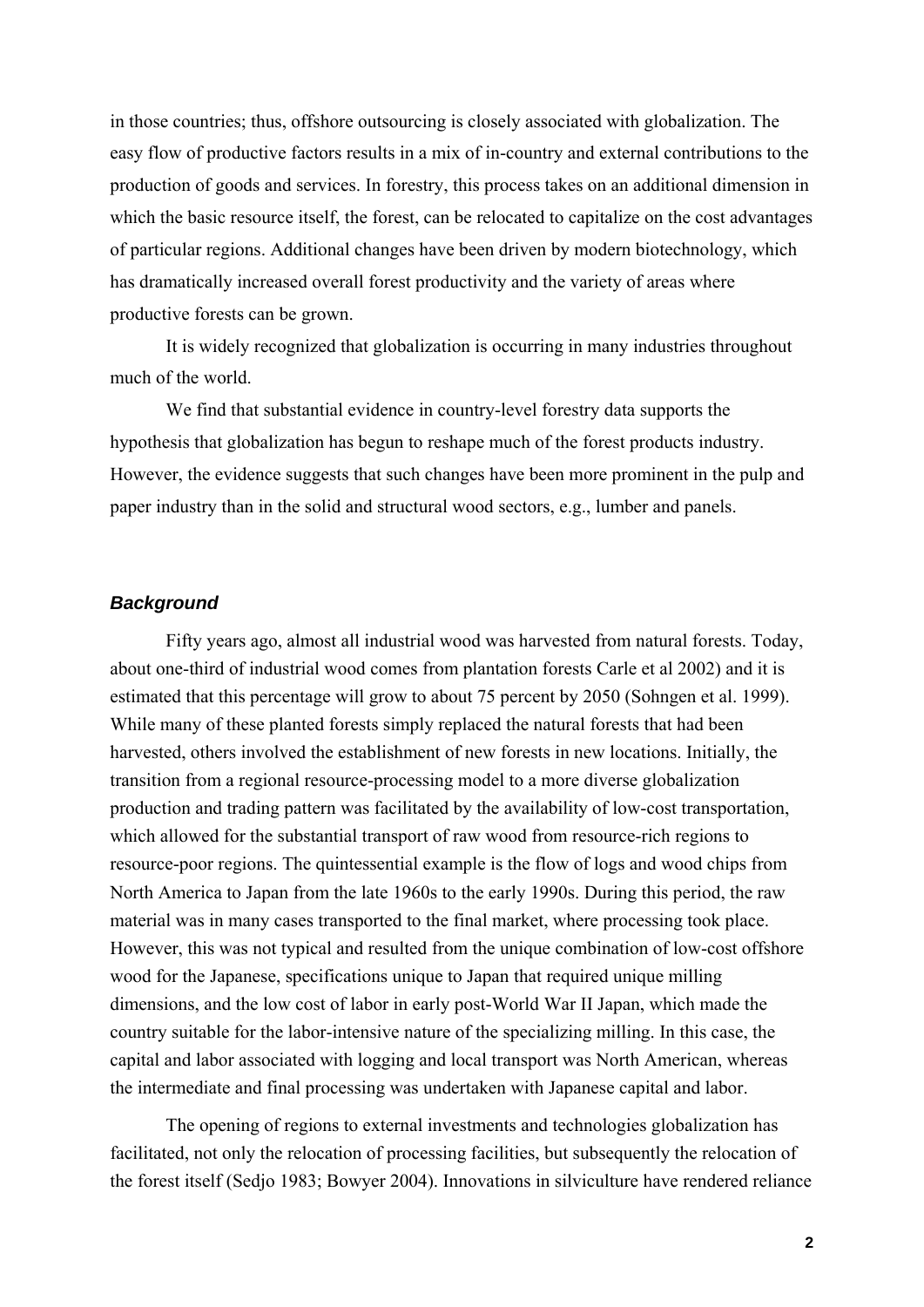on existing natural forests increasingly unnecessary. This change stems from a growing concern about the adequacy of future sources of timber supplies from natural forests, especially in light of the forest protection set-asides that are occurring as a result of environmental concerns. A second factor has been the finding that intensive forest management on select sites can dramatically increase biological growth rates making planted forestry an economically profitable investment under the appropriate set of conditions. Additionally, silviculturists found that certain trees grow much more rapidly as exotics in foreign environments than in their native habitats; thus, a broader array of tree species could be considered. Finally, in the context of large-scale tree planting, the application of tree breeding and modern biotechnology to forestry increased tree growth and yields even further.

In essence, a shift has occurred in comparative advantage from regions that are abundant in forest resources, which have typically been temperate industrialized regions, to regions that have an abundance of the cheaper factors of production (labor, land, and capital) and more favorable growing conditions for planned forest plantations. The latter typically are subtropical and tropical areas, generally in developing regions. Thus, just as globalization has been associated with offshore production from low-cost developing regions to relatively highcost developed regions, forestry has seen a similar shift in comparative advantage from temperate developed countries to tropical developing countries.

These factors led to the realization that forests and forest management could be customized to a region and, indeed, to a site. However, a certain set of conditions would be necessary for forest productivity to increase dramatically. For example, forests need to be established in locations that are favorable from both a biological and an economic perspective. These locations need not have been forested previously, although many have been. In some of these locations, conditions are more favorable for exotics than for indigenous tree species. New, foreign locations are often set up on low-cost sites—many of which previously were agricultural lands in marginal use or grassland areas—that can generate high-yield forestry. With the decline of agriculture in some areas (for example, the cotton and tobacco fields of the U.S. South in the post-World War II period), such lands became open to forestry. Until the late 1970s, the center of American timber production was the old-growth forests of the Pacific Northwest. During the 1980s, the center of U.S. industrial wood production shifted to the South. This was due, in part, to changes in the use of timber from the National Forest System; more importantly, however, this shift was facilitated by the substantial reforestation that had taken place in the South, initially through natural regeneration of abandoned agricultural lands, and subsequently through intensive planting efforts that began in earnest in the 1960s and were accelerated in the 1980s. More recently, planted forestry has succeeded in a variety of offshore settings, including abandoned pastures in New Zealand and Australia; marginal croplands in Brazil, Chile, and other parts of South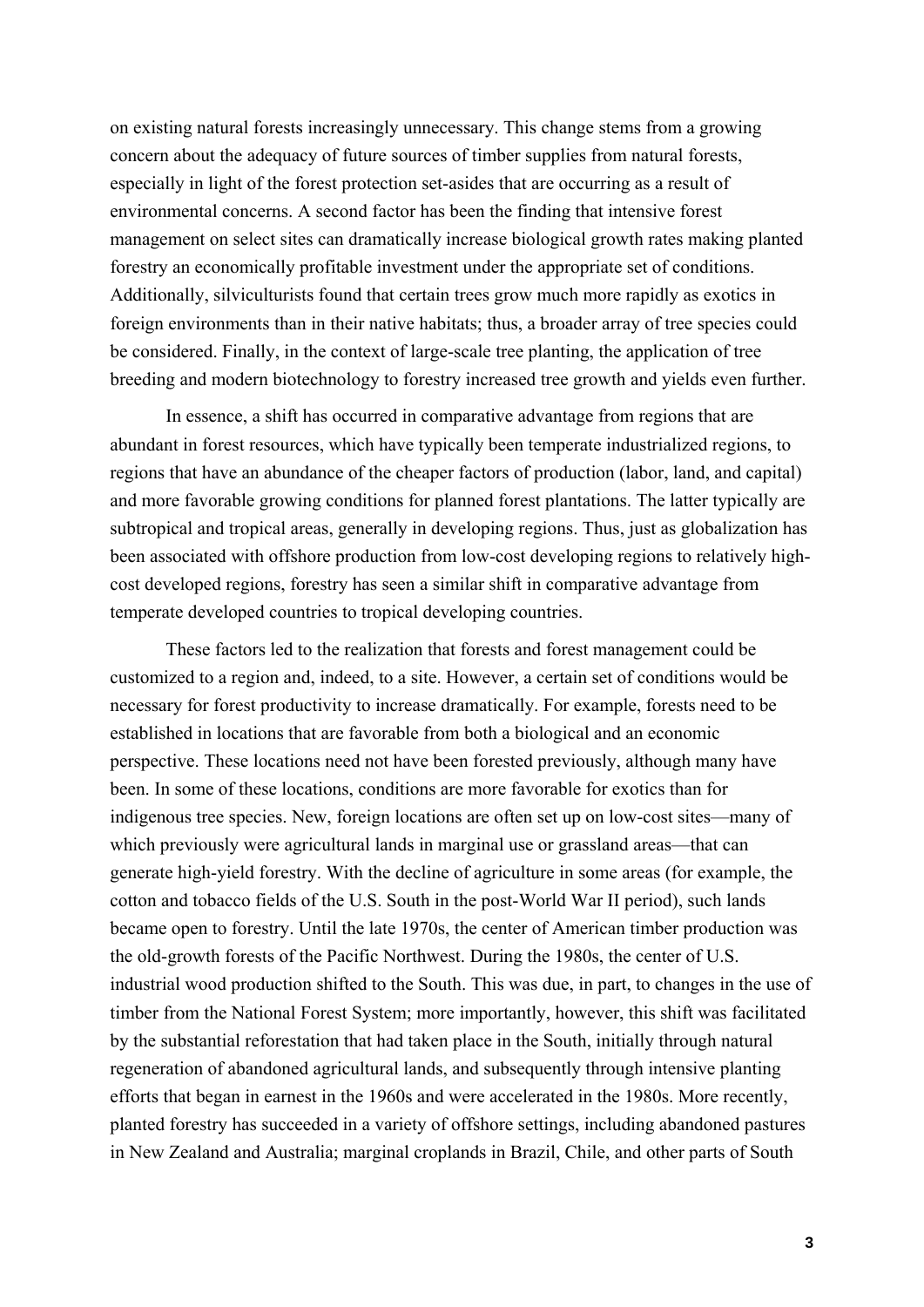America; grasslands in parts of South Africa, Argentina, and Uruguay; and lands in China and Indonesia.

Changes in employment levels and patterns have been associated with the advent of plantation forestry. According to the past model of regional resource processing, labor used in the logging and processing of wood typically was drawn from local populations. Regions with limited supplies of raw, industrial wood usually found it necessary to import wood products most commonly in the form of processed or semi-processed intermediate products such as paper or lumber—that would then be used locally to produce the final goods desired by that society. Thus, the location of the natural forest to a large extent determined the location of the processing and the associated employment. However, the forest products industry is moving from a foraging operation, which uses the bounty of natural forests, to a cropping mode, which involves planting, tending, and harvesting. One implication is that a wholesale restructuring of processing and employment is likely.

Additionally, with the emergence of planted forests has come an incentive for tree improvement. Forestry first approached this task through traditional breeding approaches. As part of this process, forestry research has moved into the broad area of biotechnology, including tissue culture, genetic marking, and genetic transformation (Strauss and Bradshaw 2004). New employment will be generated in sophisticated plant-breeding and tree nursery activities, as well as in direct planting, intensive management, harvesting, and subsequent wood processing.

Over the past decade, the process of globalization has dramatically changed the forest products industry itself. In the United States, the industry has been divesting its ownership of forestlands. In the past 25 years, industry lands in the United States have been reduced by 50 percent, with nearly half of that decline in the past decade. Simultaneously, the industry has increased its ownership of offshore forestlands (Wilent 2004). These changes also are reflected in the trade balance: during the 1990s, the U.S. forest products trade balance deteriorated markedly from modest surpluses in the early 1990s to substantial deficits by the late 1990s.

In recent years, the distinction between domestic and foreign forest product firms has blurred as both groups have acquired forest holdings and processing operations outside their original countries and regions. This trend is not unique to the United States, as Lonnstedt (2006) has found the same trend among Nordic forest products companies. This shift is consistent with the hypothesis that globalization has shifted the comparative advantage in industrial wood production from the temperate forests of the world to elsewhere. Thus, in the context of the fluidity associated with changing technologies, economic openness, and globalization, it has become feasible for national firms to move beyond their traditional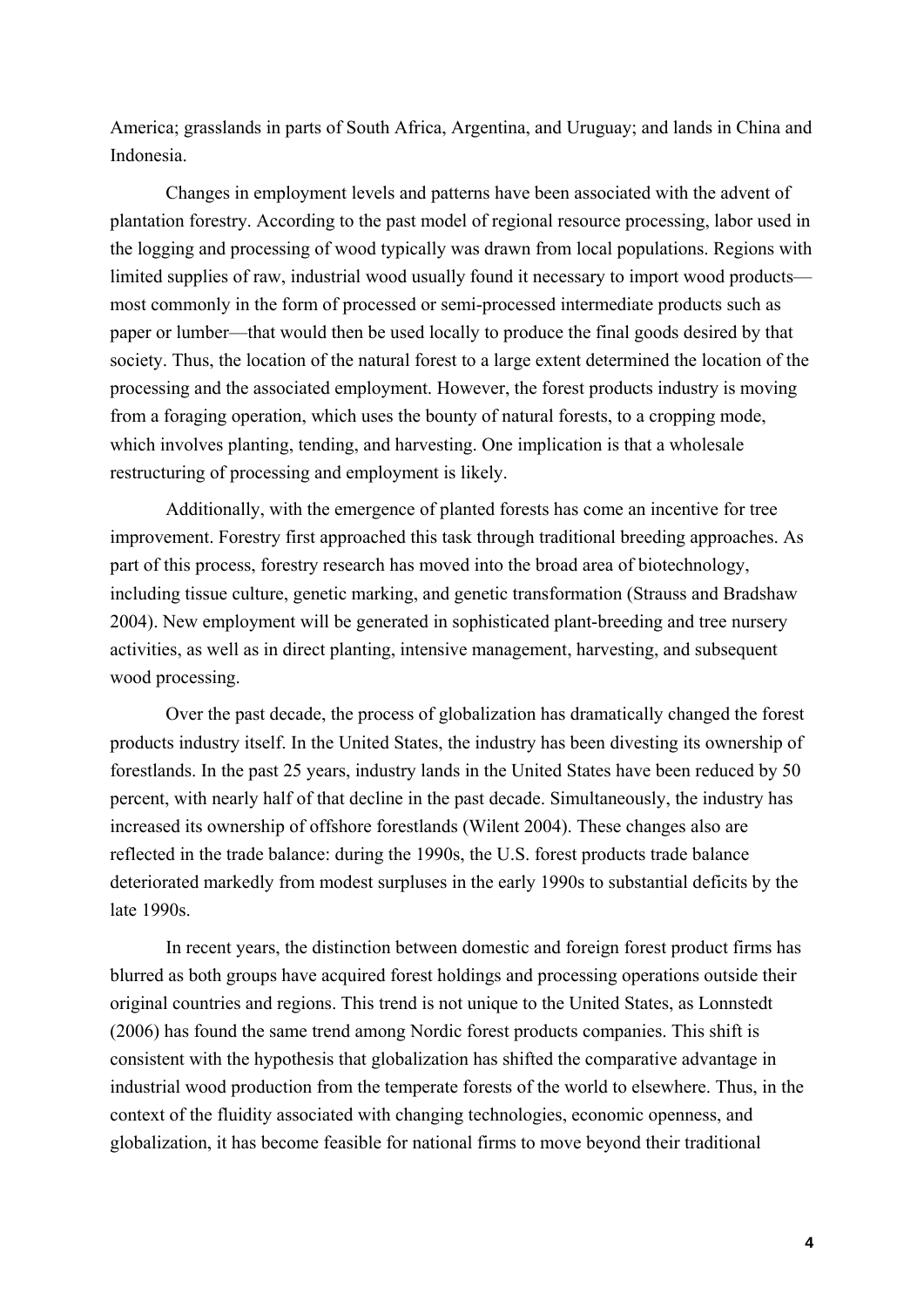boundaries and to become multinational through land and forest acquisitions or partnerships developed with foreign firms.

## *The Conceptual Model*

Traditionally, the early stages of processing, e.g., sawmills and pulpmills, have tended to locate near the forest resource for the first step in processing, and the sawnwood and pulp have then been transported to locations where sawnwood was used in construction or the production of wood products, and pulp was used for the production of various types of paper. This type of production lends itself to an integrated operation in which a firm controls production from forestland ownership and harvesting through production of structural wood products and pulp and paper.

However, as Bjorn Hagglund (2006) suggested, if humans were starting a wood processing industry de novo, a simple conceptual model might suggest a location pattern of resource exploitation and development beginning with exploitation of the natural resource of appropriate quality and accessibility, and moving through the processing steps to the production and consumption of final products in consumer markets. Should we have the ability to choose forest locations, we would surely establish them in regions with high forest productivity, ease of resource accessibility, and low-cost transportation to further processing and markets. The global industrial forest system appears to be evolving to fit that model. Investments in high-yield plantation forests allow for the selection of desired sites. Typically, the early stages of processing are located near the forest, whereas the later stages, e.g., the production of specialized paper and certain construction materials are is typically located near the final market. In some cases, such as furniture, the production location is largely unrelated to the wood resource but highly influenced by labor cost considerations. Thus, for example, much of the U.S. furniture industry has moved from North Carolina to China.

Finally, transportation considerations are important to this model and suggest that pulp production will almost always be located near the wood resource. Paper production is another matter. Although there are technical advantages in a continuous process moving from pulp production directly to paper production, thereby avoiding the need for drying and rewetting of the pulp, there are also advantages to producing paper close to the market. These advantages include the relative ease of pulp transport, with low risks of damage, compared with the transportation of a paper product that is more susceptible to damage. The farther a product moves from the natural resource in the production process, the less important the resource location. Often, a good indicator of economic distance from the resource is the share of total value added provided by the natural resource.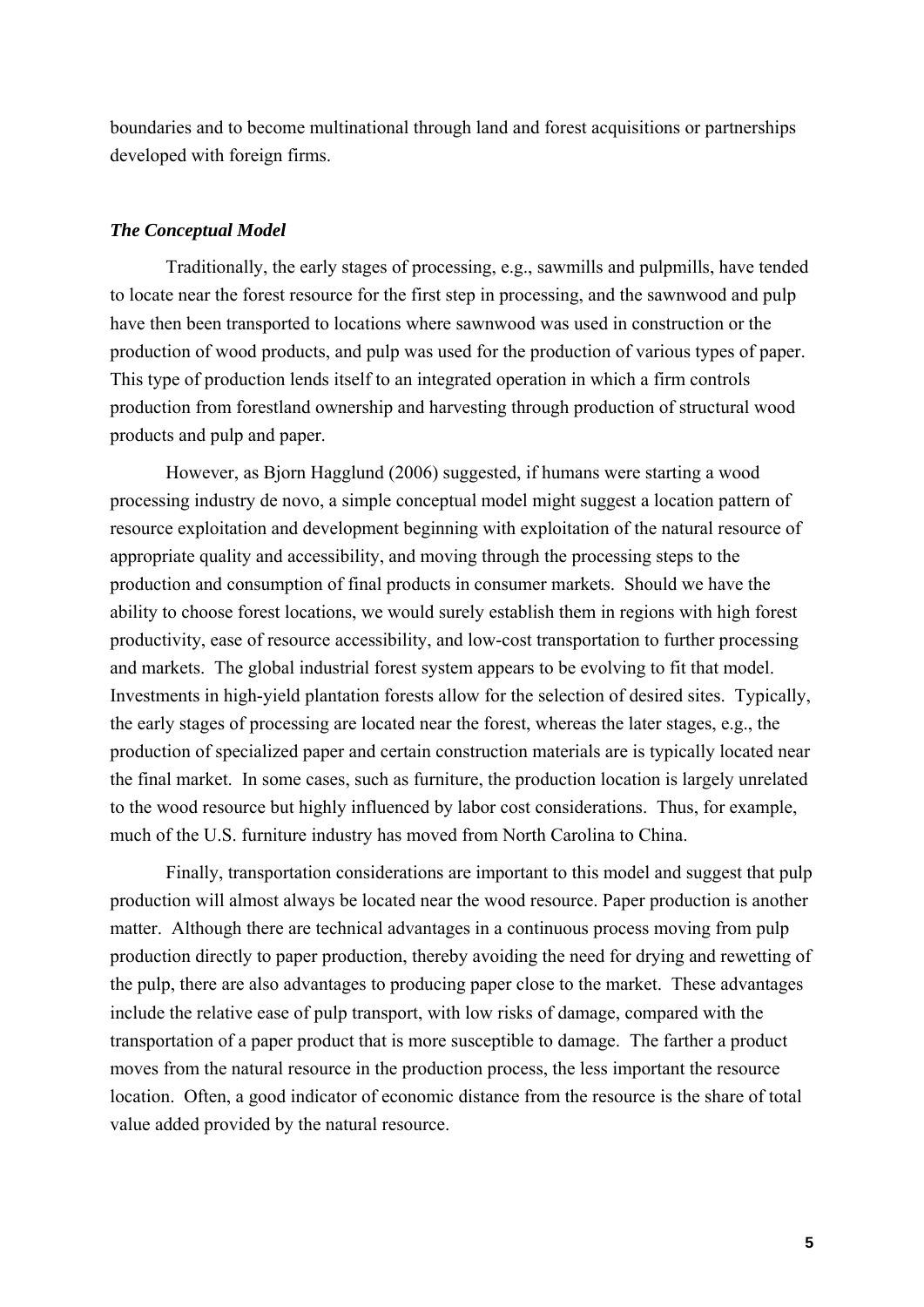## *Methodology*

To test the hypotheses of the effects of globalization on the forest products industry, we examined the industry throughout the world. An analysis that includes statistics and graphs was done by Bael and Sedjo (2006).

The analysis looked at production from three different perspectives.

- **Forest products production**. Where are forest products being produced and how have production patterns shifted over the past few decades? Our expectation is that, generally, forest products production has decreased in industrialized temperate regions, with an accompanying increase in production in developing tropical regions where factors of production are cheap and abundant and where growing conditions more favorable for planned forests tend to occur. How have these patterns differed depending on which forest products are examined?
- **Plantations**. We would expect an overall increase in forest plantations throughout the world as forestry has shifted from a foraging industry to a cropping industry. In particular, we would expect disproportionate increases in plantations in tropical developing regions, again resulting from favorable economic and biological conditions in these areas.
- **Employment**. Just as other industries have moved both production and services offshore to regions endowed with cheap and abundant supplies of labor, we expect that forestry has followed a similar course. Thus, we expect employment in the forest products industry to have increased in tropical developing (labor rich) regions and diminished in industrialized temperate (labor poor) regions.

To examine these three areas, two data sources were consulted. The *Global Forest Resources Assessment 2005*, by the United Nations Food and Agriculture Organization (FAO), contains forestry-related data for 229 countries and territories throughout the world for 1990, 2000, and 2005. Data gleaned from this report include total forest wood product removals, productive plantation area, and forest sector employment. The FAO also maintains a forest products database

(http://faostat.fao.org/faostat/collections?version=ext&hasbulk=0&subset=forestry) with more detailed information on production and consumption of several different forest products, including industrial roundwood, sawnwood, pulpwood, and wood pulp. This database has data on 230 countries and territories through 2004. This database was consulted for more specific production data for particular forest products. Because this database is not limited to the three data points (1990, 2000, 2005) included in the *Global Forest Resources Assessment*, forest products production was considered over the continuous period 1980–2004. We believe that looking at forest production over this time frame will reveal the impact of globalization on the industry.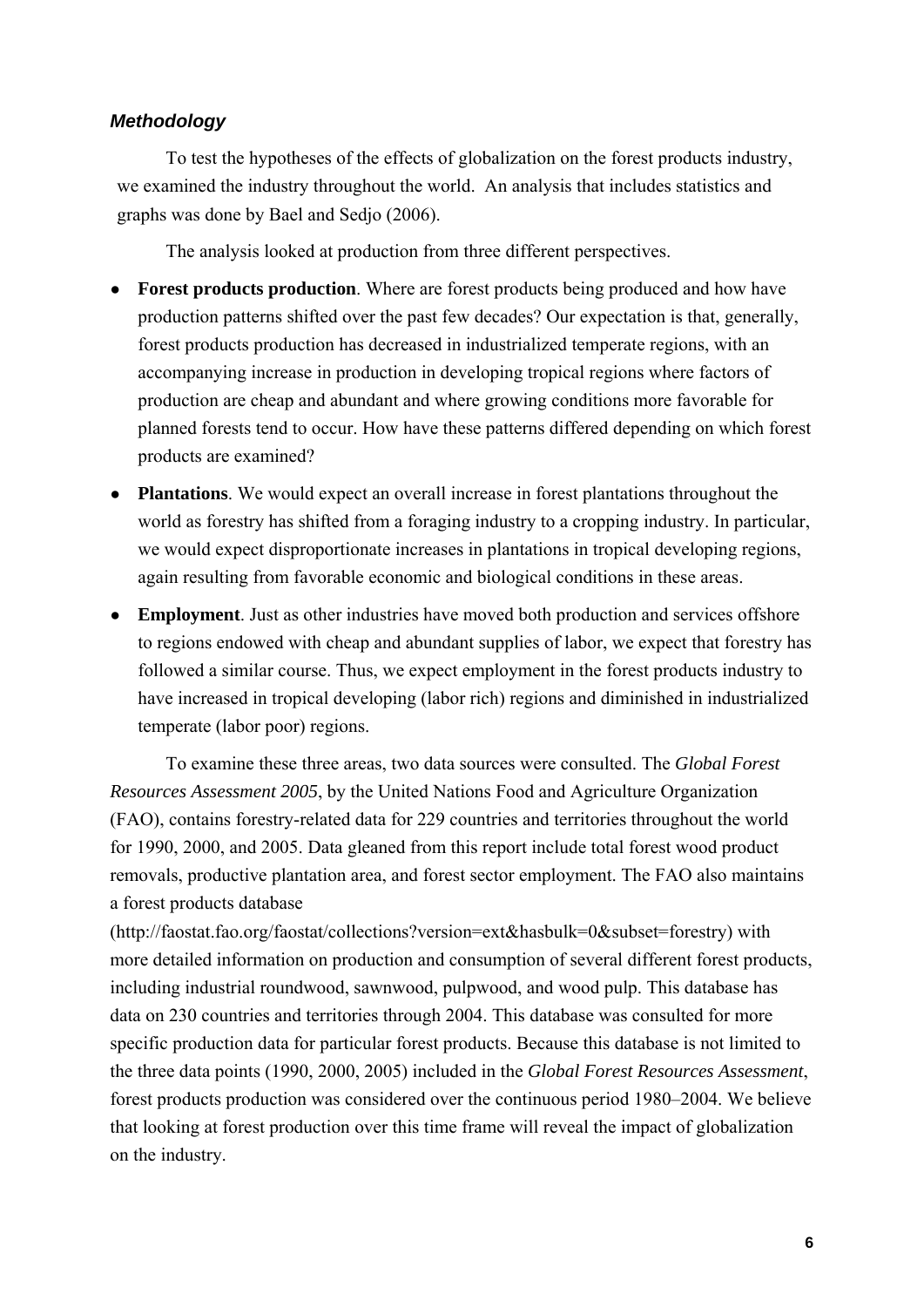## *Results*

## **Forest Timber Products Production**

When examining the productive functions of forests, the primary distinction to be made in forest wood products is between fuelwood and roundwood.[1](#page-7-0) Total global wood removals in 2005 amounted to 2.8 billion  $m<sup>3</sup>$ , of which about 50 per cent of this is fuelwood is not considered in this analysis. Roundwood (logs), on the other hand, which are logged specifically for use in industrial purposes, such as pulp, paper, lumber and panels is a commodity that is traded internationally and its production is a primary focus of this analysis.

The FAO *Global Forest Resources Assessment 2005* provides data for industrial roundwood removals (i.e., production) for 1990, 2000, and 2005. Of the 229 countries and territories surveyed in this report, industrial roundwood removals data (in cubic meters) are available for 153 countries for all three years. These data were compiled for this analysis and aggregated into 13 regions:

- Eastern and Southern Africa
- Northern, Western, and Central Africa
- East Asia
- South and Southeast Asia
- Western and Central Asia
- Europe (excluding Nordic countries and former Soviet countries)
- Nordic Europe
- USSR and former USSR
- Central America and the Caribbean
- United States
- Canada
- Oceania
- South America

<span id="page-7-0"></span><sup>&</sup>lt;sup>1</sup> Nonwood forest products consist of plant and animal products used for food, fodder, medicines, and other purposes and are not considered in this analysis. As is the case with fuelwood, they generally are harvested or foraged for local consumption (often for subsistence purposes) and thus are less likely to reflect the impact of globalization.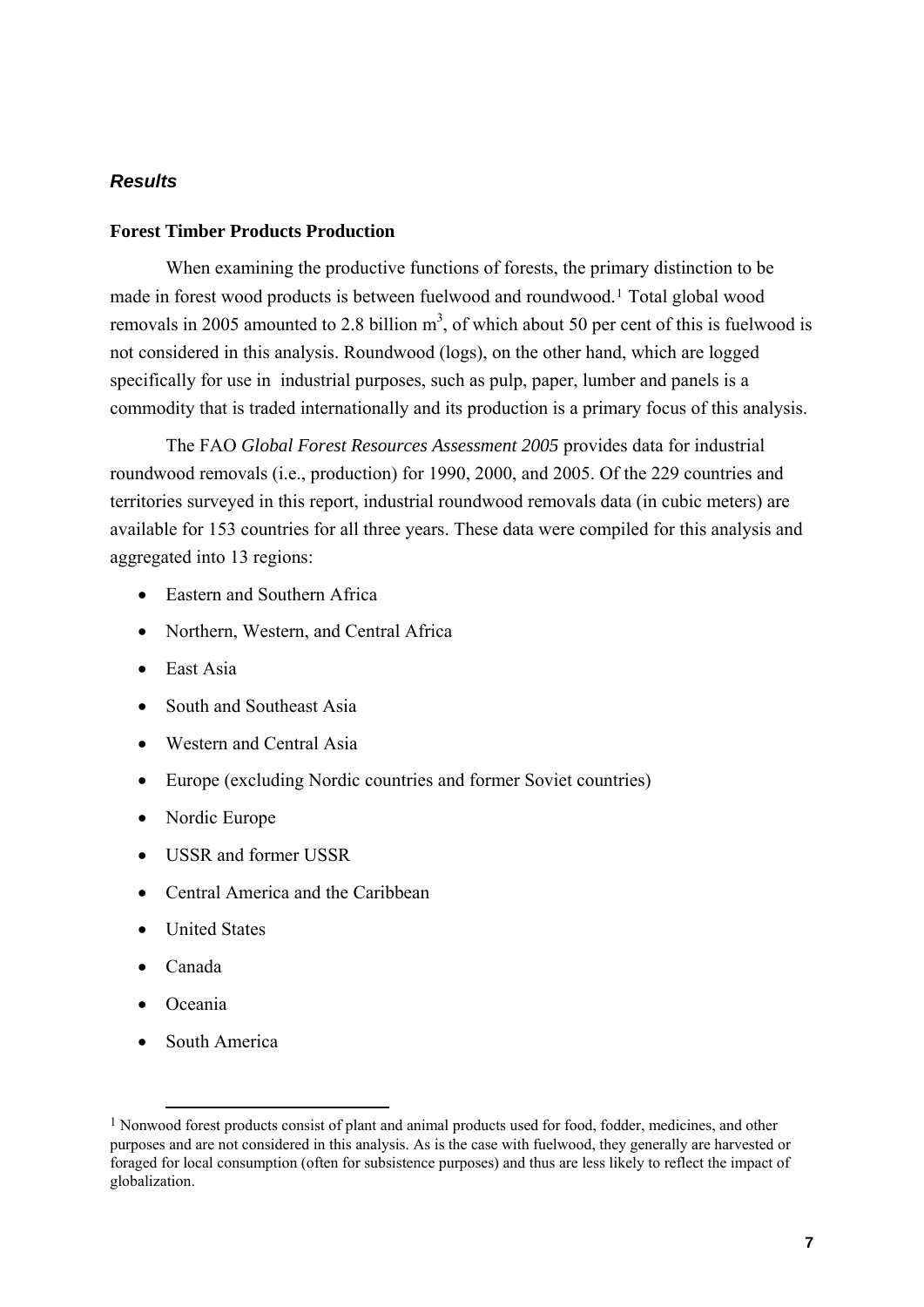Collectively, these 13 regions encompass all of the countries and territories in the world for which data are available. The delineations of these regions were chosen to attempt to separate tropical areas from temperate areas and developed regions from developing regions. The United States and Canada were each considered regions in themselves because of the large volume of production in each country. The data are presented in 25 graphs in Appendix D and Figures 1 and 2. Appendix A provides a complete list of countries and territories by region. Figure 1 depicts total roundwood removals for each region for each of the three years, and Figure 2 shows the proportions of total world production for each of the regions for each of the three survey years.

The following sections discuss the data and the graphs.

#### **Industrial Roundwood Production**

Industrial roundwood is the most all-encompassing forest wood product. It includes sawlogs and veneer logs; round and split pulpwood (FAO 2002). Essentially, roundwood encompasses all the wood products harvested from forests other than fuelwood.

#### Value Added

Total gross value added of the forestry sector remained relatively stable during the 1990s at US\$ 354 billion in 2000. The pulp and paper industry accounted for about 50 percent of this total, whereas the solid wood industry accounted for 30 percent and forestry activities accounted for the remaining 20 percent. The developed regions accounted for the majority of the value added of the wood industry (85%) and the pulp and paper industry (80%). However, these shares fell during the 1990s as the value added of Latin American and Asian-Pacific regions increased. Overall value added per unit output eroded somewhat during the 1990s because of declining roundwood prices. During that decade, the contribution of the forestry sector to the gross national product declined from just under 1.6 percent to just over 1.2 percent, reflecting the overall expansion of global gross domestic product (GDP) while forest sector value added remained essentially unchanged. Most regions displayed the same downward trend in forest sector GDP share except Latin America and the Caribbean and Eastern Europe, where the share increased.

To obtain more detailed data than can be gleaned from looking at the three survey years presented in the FAO *Global Forest Resources Assessment*, we consulted the FAO Forest Products Database. Industrial roundwood production data (in cubic meters) are available for 173 countries and territories. Country-level data were aggregated up to the 13 regions listed above and production data were considered going back to 1980. Overall, world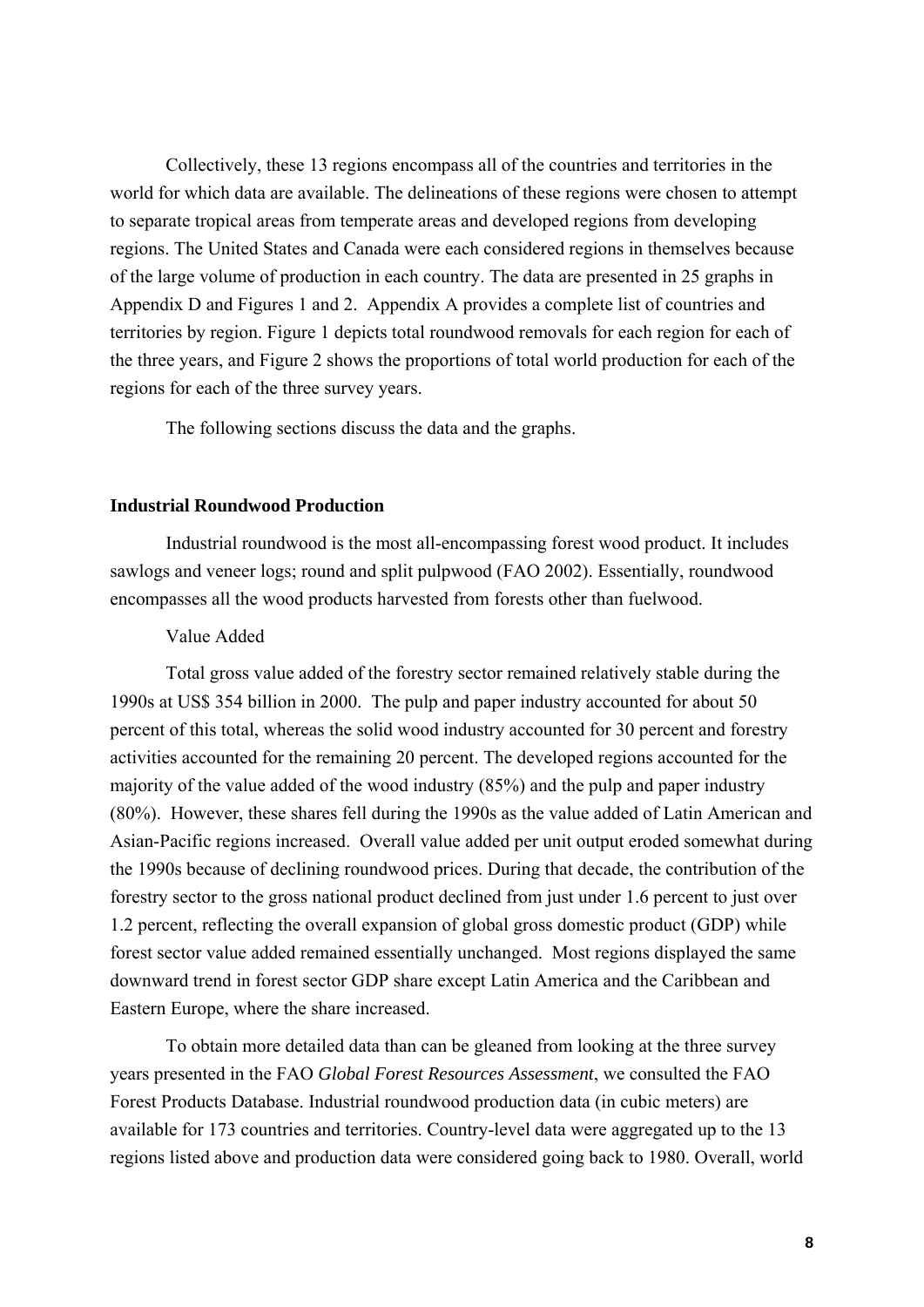industrial roundwood production fluctuated somewhat between 1980 and 2004, with a net increase of 14 percent from 1980 to 2004.

The data show that most regions increased industrial roundwood production over this time frame. The one glaring exception is the former Soviet nations. At the time of the breakup of the Soviet Union in 1991 and in the ensuing transition years, production in these nations diminished significantly from a high of more than 300 million  $m<sup>3</sup>$  between 1988 and 1990 to less than 100 million  $m<sup>3</sup>$  by 1994.

The data also show that the more industrialized and developed regions of the world (almost entirely in temperate zones)—the United States, Canada, and Europe—have been the largest producers of industrial roundwood. The more subtle changes in production in the smaller producing regions are swamped by the larger producing regions and can be hard to see in the graphs. Thus, to attempt to depict the dynamics in developing tropical regions, an additional set of graphs was generated that excludes the United States, Canada, and Europe (Nordic, non-Nordic, and all of the former Soviet bloc, even though much of Russia and some other former Soviet states are actually in Asia).

Of the smaller producing regions, South America showed the most notable increase in industrial roundwood production, going from 85 million  $m<sup>3</sup>$  (or 5.9 percent of world production) in 1980 to 164 million  $m^3$  (9.9 percent of world production) in 2004. This upward trend for South America was fairly consistent over the entire 25-year time span. No other region showed as marked an increase or decrease over this time frame. East Asia (which includes China) showed a minor increase in industrial roundwood production throughout the 1980s but declined after 1988, resulting in a near zero net change over the entire time frame. South and Southeast Asia showed a similar pattern, with production levels in 2004 very close to what they had been in 1980. Oceania also showed a steady upward trend—although not nearly as dramatic as South America—from 28 million  $m<sup>3</sup>$  (1.9 percent of world production) in 1980 to just under 50 million  $m<sup>3</sup>$  (2.9 percent of world production) in 2004. The two African regions showed only slight (but steady) increases in industrial roundwood production over this time frame, while Central America and the Caribbean and North, West, and Central Asia remained relatively constant.

#### **Sawnwood Production**

Sawnwood is a more processed forest product that is further along in the production chain than industrial roundwood. Whereas industrial roundwood production represents the direct harvesting of raw wood from forests, sawnwood is produced from by sawing roundwood (logs) lengthwise or by a profile-chipping process (FAO 2002). As described in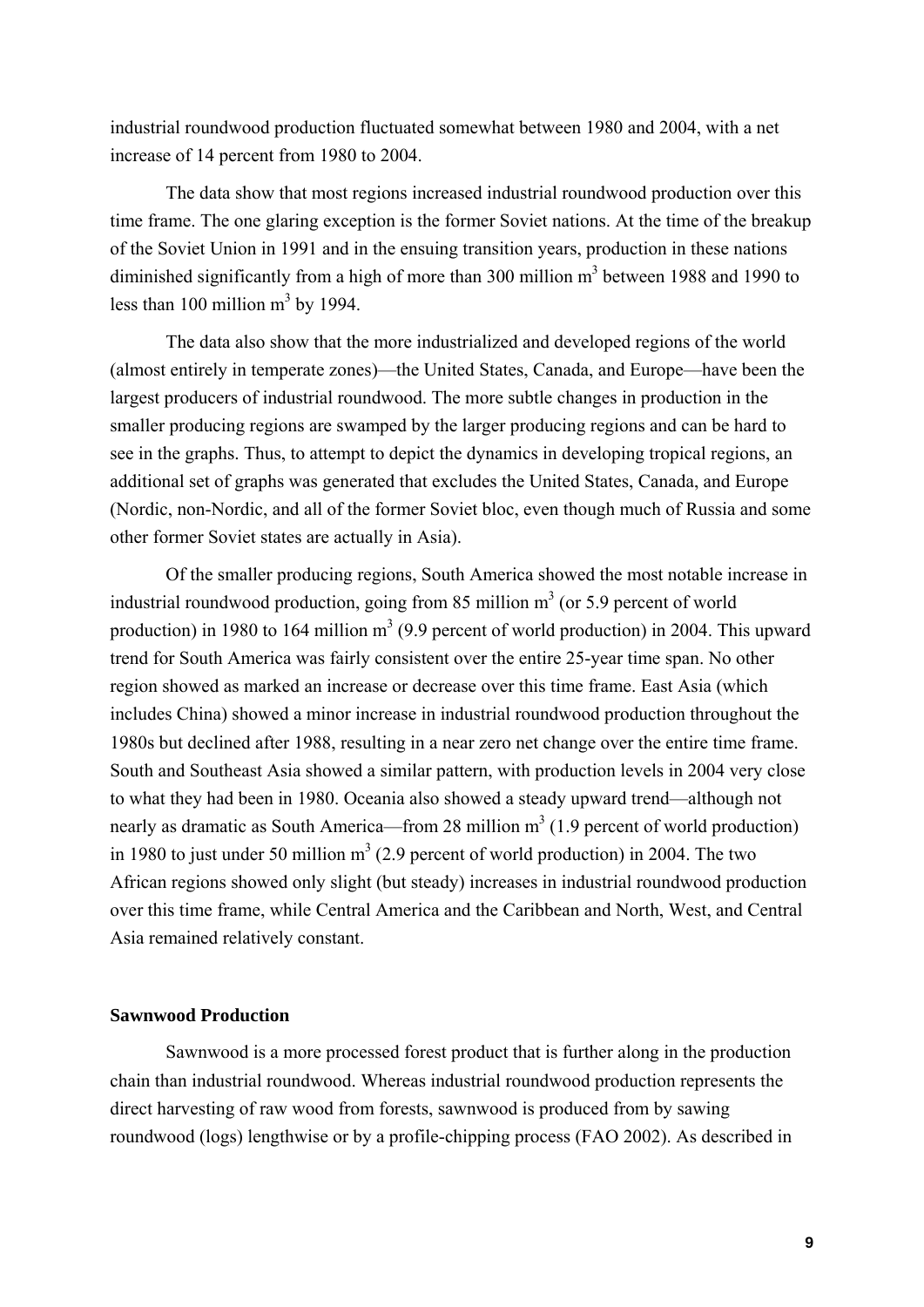the introduction, the processing of the resource into wood products may not be as close in proximity to the timber harvesting sites as was the case a few decades ago.

The FAO Forest Products Database includes sawnwood production data for 163 countries over the period 1980–2004. Again, these data were aggregated to the 13 regions listed above. Total world production has fluctuated over this period. From a level of 420 million m<sup>3</sup> in 1980, production increased to a high of just over 470 million m<sup>3</sup> in 1988 before declining steadily throughout the 1990s; a slight resurgence occurred since 2001. Overall, from 1980 to 2004, world production of sawnwood decreased by 1.3 percent.

Again, the data show a precipitous decline in production in the countries at the time of their transition away from the Soviet Union in the early 1990s. The USSR was by far the largest producer of sawnwood throughout the 1980s, but by the late 1990s the former Soviet countries collectively were only the sixth-largest producing region of sawnwood. Since 1991, the United States has been the largest producing region of sawnwood, and since the mid-1990s, Europe (excluding Nordic countries and former Soviet countries) has been the secondlargest producer and Canada has been the third-largest producer.

To capture the changes in the smaller producing developing regions, the temperate industrialized regions, which are also the largest sawnwood producing regions (United States, Canada, and Europe) were excluded, and the absolute levels of sawnwood production for the eight remaining regions were examined in isolation. The most dramatic trend seen in these data for sawnwood production is in East Asia, in which production declined from a peak value of nearly 64 million  $m<sup>3</sup>$  (nearly 15 percent of world production) in the mid-1980s to about 30 million  $m^3$  (7.4 percent of world production) in 2004. Steep declines in both China's and Japan's production over this time frame account for the bulk of this change. No other region shows nearly as dramatic a change over this period. South America showed a steady increase over the entire time frame, although not nearly as dramatic as its industrial roundwood production increases. South America increased sawnwood production from 22 million  $m^3$  (5.2 percent of world production) in 1980 to 35 million  $m^3$  (8.5 percent of world production) in 2004. South and Southeast Asia showed steady increases throughout the 1980s, going from 27 million  $m<sup>3</sup>$  (6.5 percent of world production) in 1980 to its peak of 41 million  $m<sup>3</sup>$  (8.8 percent of world production) in 1990. In the 1990s, however, production declined to a low of 25 million  $m<sup>3</sup>$  (6.5 percent of world production) in 2001, before climbing back up slightly in recent years. Oceania again showed steady, but only slight, increases over this time frame, while all other regions remained relatively constant.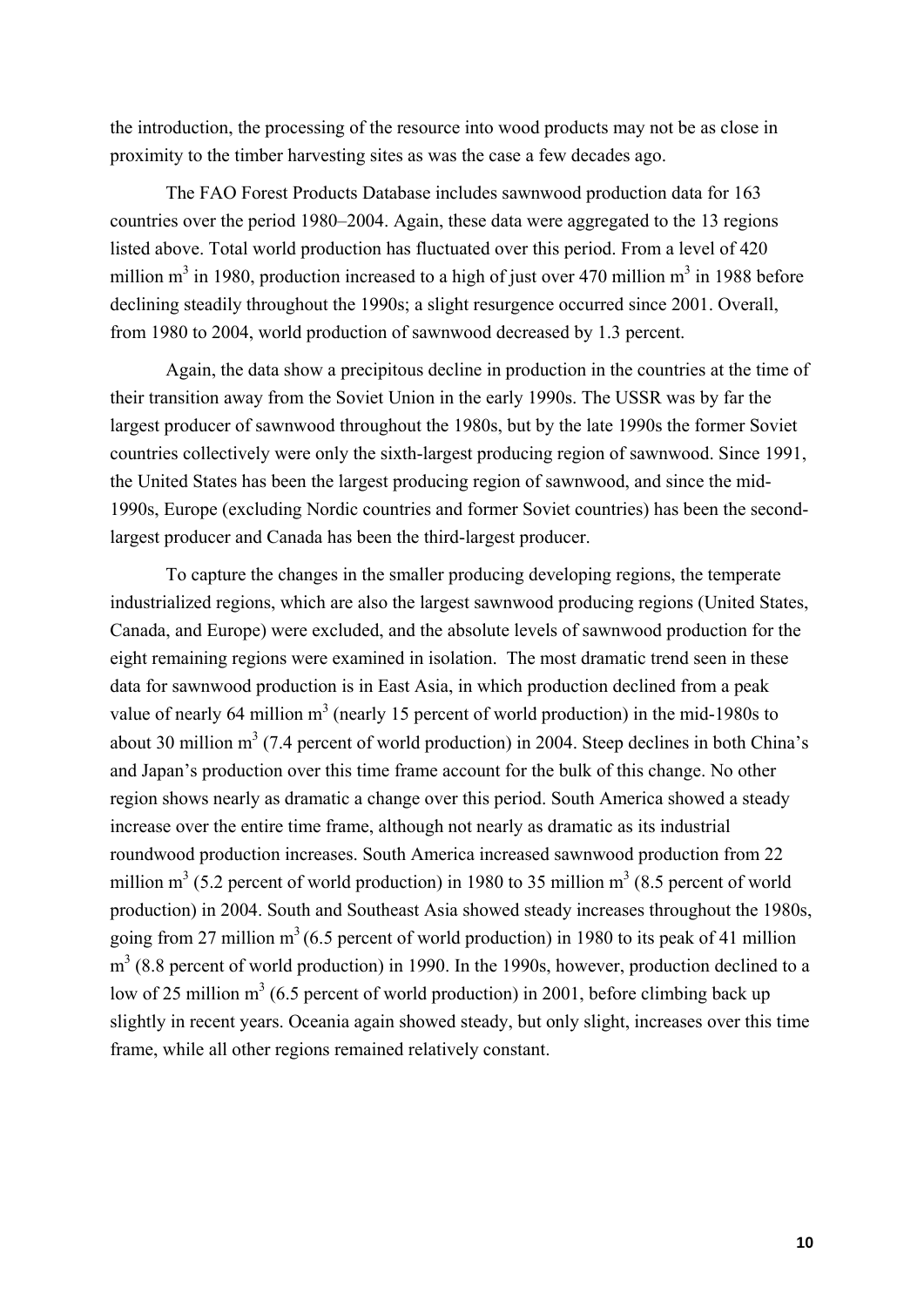## **Pulpwood Production**

Pulpwood constitutes the portion of roundwood that will be used for the production of pulp, particleboard, or fireboard. Again, it is a wood product that is further along in the production chain than raw industrial roundwood (FAO 2002). Traditionally, pulpwood production has been much more prevalent in industrialized countries, but the effects of globalization are likely to be seen as pulpwood production is separated from industrial roundwood production.

The FAO Forest Products Database has pulpwood production data available for 99 countries over the period 1980–2004.[2](#page-11-0) Again, these data were aggregated to the 13 regions listed above. Total world pulpwood production has steadily increased throughout this period from 370 million  $m<sup>3</sup>$  in 1980 to 522 million  $m<sup>3</sup>$  in 2004, an increase of 41 percent. Pulpwood production in the United States has accounted for about one-third of total world production and dwarfs production levels in many other regions. U.S. production increased slowly but steadily throughout the evaluation period. The Soviet bloc again showed a sharp decline in the early 1990s but, unlike the other forest timber products considered, pulpwood production has shown a dramatic resurgence since the late 1990s to levels that are significantly above the period prior to the dissolution of the Soviet Union. In fact, since the late 1990s, Russia has been one of the largest single-country producers of pulpwood, second only to the United States.

Again, to capture the changes in the smaller producing developing regions, the largest sawnwood (lumber) producing regions (United States, Canada, and Europe) were excluded and the absolute levels of pulpwood production for the eight remaining regions was examined. Similar to the trends for industrial roundwood, South America showed the most dramatic trends in pulpwood production: its production increased from just over 26 million  $m<sup>3</sup>$  (7.2 percent of world production) in 1980 to more than 71 million  $m<sup>3</sup>$  (13.7 percent of world production) in 2004. This increase was relatively consistent over the entire time frame. Again similar to industrial roundwood production, East Asia showed slight increases in pulpwood production throughout the 1980s and declines ever since. Oceania showed slow but steady increases throughout the time frame to become the second largest producing region (out of these eight regions) by the early 2000s; most of this is due to Australian production. Eastern and Southern Africa also showed moderate increases throughout this time frame, from 6.8 million  $m^3$  (1.8 percent of world production) in 1980 to 15.5 million  $m^3$  (3 percent of world production) in 2004. South and Southeast Asia showed steady increases throughout the 1980s and early 1990s (ranging from  $3.2$  million  $m<sup>3</sup>$ , or 0.9 percent of world production, in 1980 to 13.9 million  $m<sup>3</sup>$ , or 3.3 percent of world production, in 1996), but then fell rather

<span id="page-11-0"></span><sup>&</sup>lt;sup>2</sup> In 1998, the FAO Forest Products Database changed its term for pulpwood from "Pulpwood and Particles" to "Pulpwood, Round & Split."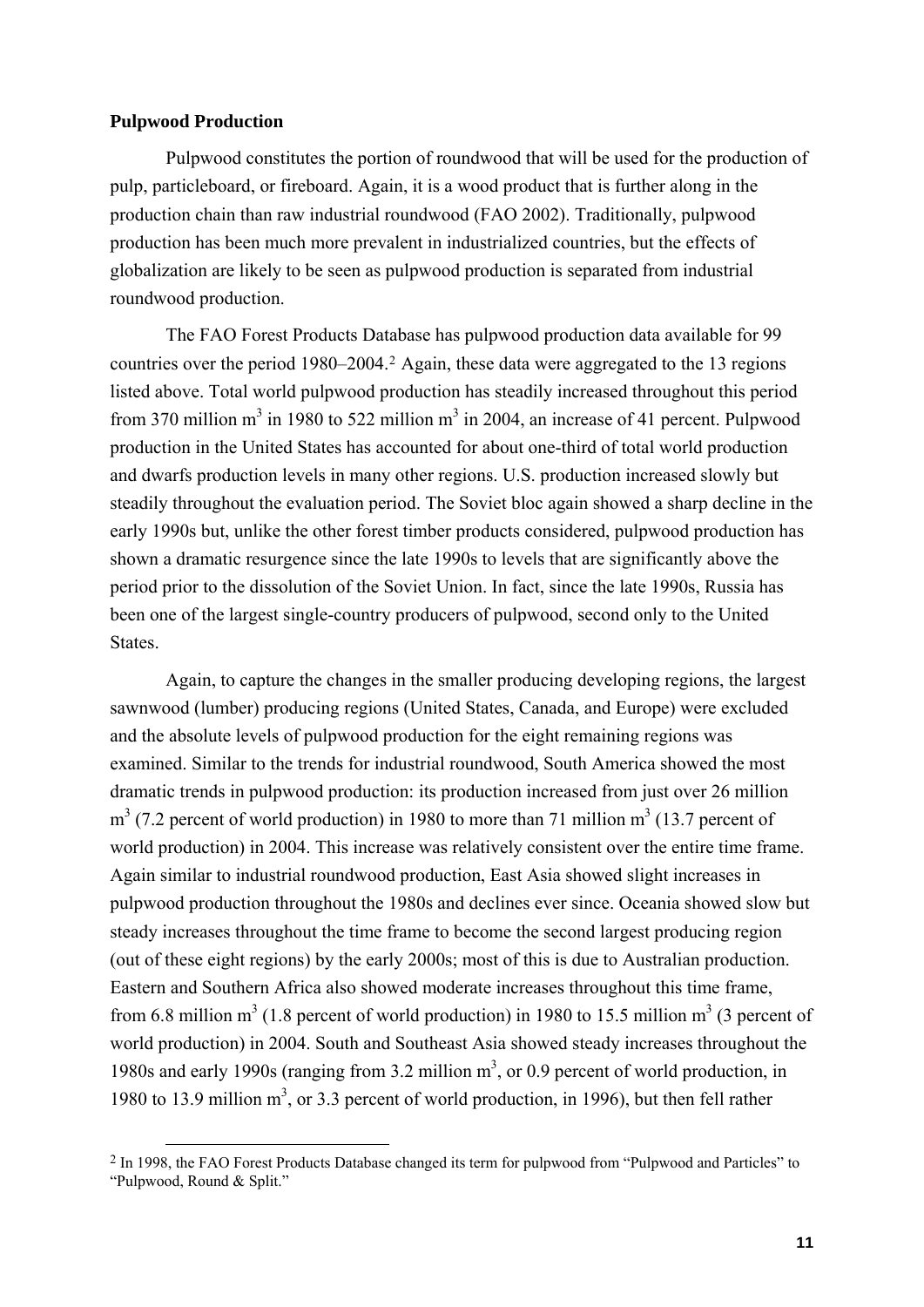precipitously throughout the late 1990s; this may have been due to the 1997–1998 Asian financial crisis. Other regions showed very little change and continued to be very low-level producers throughout this time frame.

#### **Wood Pulp Production**

Wood pulp includes fibrous material prepared from pulpwood, wood chips, particles, residues, or recovered paper for further manufacture into paper, paperboard, or other cellulose products (FAO 2002). Pulp production also has traditionally been far more prevalent in industrialized countries. The FAO Forest Products Database has wood pulp production data available for 85 countries over the period 1980–2004. Total world production of pulp increased by 39 percent from 1980 to 2004, from 126 million metric tons in 1980 to 175 million metric tons in 2004. The United States has been by far the biggest producer of wood pulp over this time frame, more than doubling the production of each of the regions with the next largest volumes of wood pulp production (Nordic Europe and Canada). Pulp production in the United States, however, has not increased consistently during this period. Throughout the 1980s and early 1990s, U.S. pulp production did increase steadily, reaching a peak of almost 66 million metric tons in 1994. Since 1994, however, U.S. pulp production has diminished in both absolute and relative terms. Meanwhile, almost all other regions have stepped up their pulp production since 1994.

Again, we examined the changes in the smaller producing regions, excluding the largest producers of wood pulp (United States, Canada, Europe, and Russia). Of the eight remaining regions, East Asia is the largest producer of wood pulp, although its share of world production has remained relatively constant at about 9 percent over this time frame. In contrast, South American pulp production increased steadily and dramatically throughout the entire time frame from just over 4 million metric tons (or 3.4 percent of world production) in 1980 to more than 14 million metric tons (8.1 percent of world production) in 2004. During this time frame, East Asian pulp production only increased from around 11 million metric tons to just over 15 million metric tons. South and Southeast Asia also showed sharp increases during this time, predominantly from 1990 on. In 1980, this region's pulpwood production was only 724 thousand metric tons (0.6 percent of world production), but by 2004, its production had increased to nearly 9 million metric tons (5.1 percent of world production). Again, the bulk of this increase took place from 1990 on. A more than 100-fold increase in pulp production in Indonesia from 1980 to 2004 accounts for a substantial share of this increase. All other regions showed relatively constant pulp production levels throughout this time frame.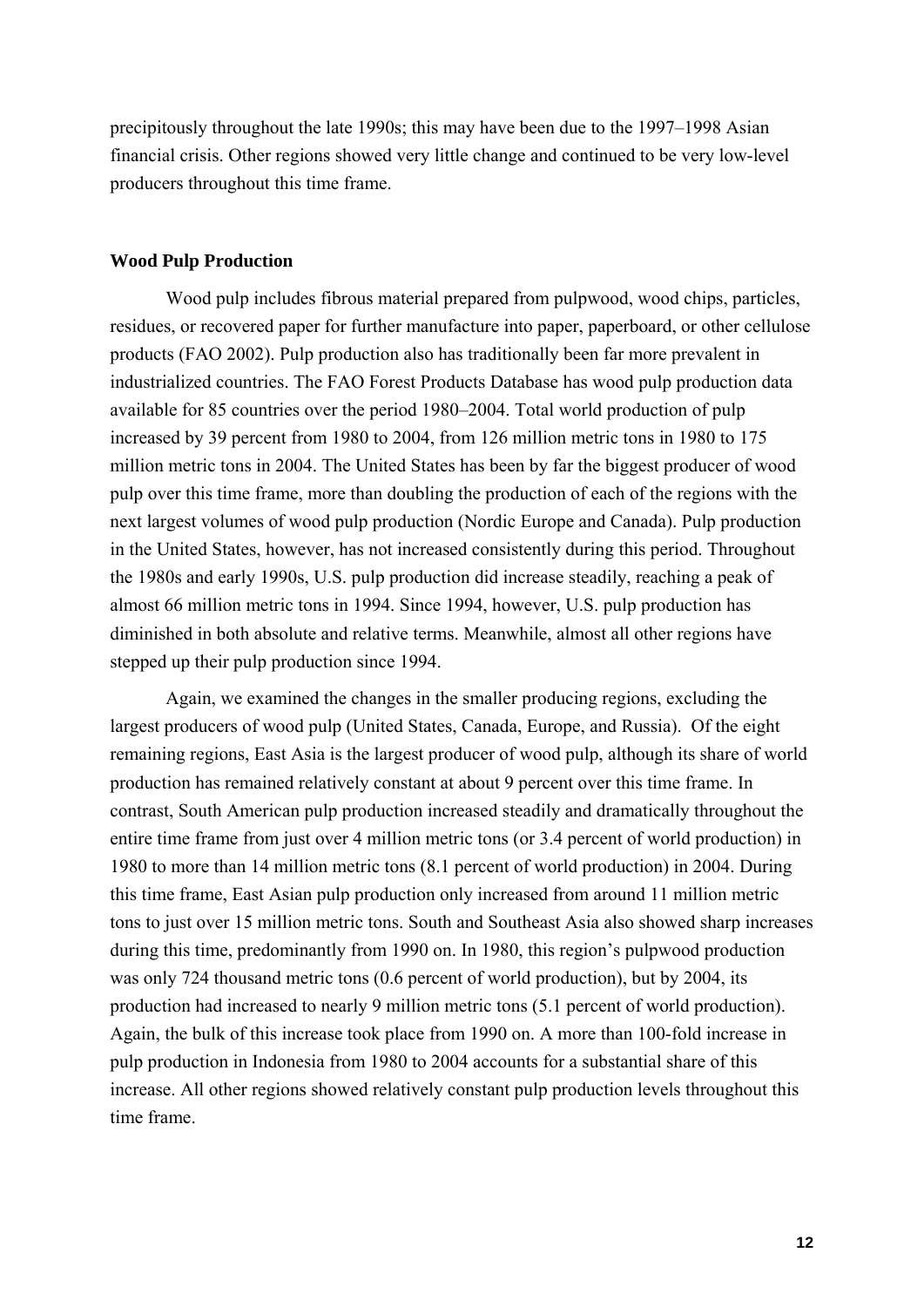## **Productive Forest Plantations**

Forest plantations are defined as forests of introduced species, and in some cases native species, established through planting or seeding and characterized by few species, even spacing, even-aged stands, or a combination of these traits (FAO 2006). The two general types of forest plantations include productive and protective forest plantations. Productive forest plantations are defined as forest plantations that are predominantly intended for the provision of wood, fiber, and nonwood forest products (FAO 2006). Protective forest plantations are not intended for production but rather for conservation or for the ecosystem services that forests provide (e.g., biodiversity preservation and carbon sequestration). Protective forest plantations are not considered in this analysis because they are not a significant component of the wood used in the forest products industry. We hypothesize that productive plantations have disproportionately high growth rates in subtropical and tropical developing regions where labor is inexpensive and abundant and where growing conditions lead to more abundant and efficient tree growth. Meanwhile, we expect that productive plantations in industrialized temperate regions, where labor is more scarce and expensive and growing conditions lead to less efficient tree growth, have proportionately decreased.

The FAO *Global Forest Resources Assessment 2005* contains productive forest plantations data (in hectares) for the years 1990, 2000, and 2005. Of the 229 countries and territories surveyed in the report, data are available for 168 countries for all three survey years.[3](#page-13-0) The total world productive forest plantation area was more than 109 million hectares in 2005, more than a 44 percent increase over the 76 million hectares of global productive forest plantations in 1990. We again aggregated the data into the same 13 regions listed above; however, because no data on forest plantations are available for Canada, the number of regions has been reduced to 12. The data are summarized in Figures 22–24. All 12 regions showed a net increase in productive forest plantation area over the 15-year period, but some regions showed significantly larger forest plantation growth than others.[4](#page-13-1)

Total productive forest plantation area throughout the world increased from 76 million hectares in 1990 to 109 million hectares in 2005, with all regions showing positive growth. East Asia had the largest productive forest plantation area in each of the three years. This region also showed one of the higher growth rates in productive forest plantation area over this period. The region with the highest growth rate of productive forest plantation area over

<span id="page-13-0"></span><sup>&</sup>lt;sup>3</sup> The FAO Forest Products Database does not include data on forest plantations, and no other data source provides continuous time series data for forest plantations over the time frame considered in this analysis.

<span id="page-13-1"></span><sup>4</sup> The productive forest plantation regional totals for 1990 and 2000 for the three regions that compose Europe (Europe, excluding Nordic countries and former Soviet countries; Nordic Europe; and USSR and fFormer USSR) have been extrapolated based on the proportions of the European total comprised of these regions in 2005. This is because, for 1990 and 2000, the FAO report only includes totals for Europe as a whole and does not differentiate among these three regions.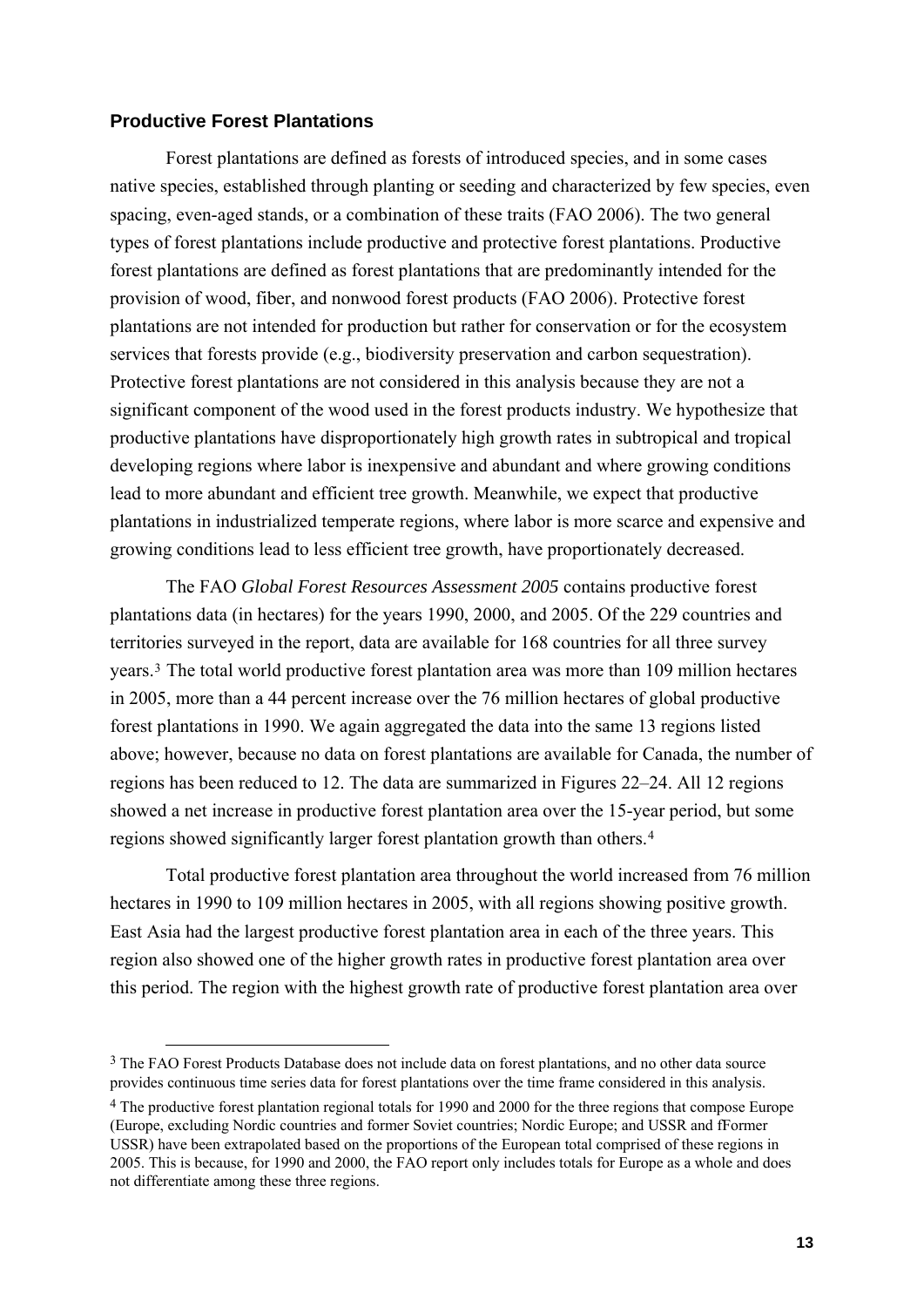this period, however, was Central America and the Caribbean, which saw an average annual growth rate of 9.79 percent during this 15-year period; in comparison, the overall average annual growth rate in productive forest plantation area was 2.95 percent for the entire world.

Much of this growth, however, can be attributed to the relatively small area of forest plantation in this region; even at the end of this period, this region only had 0.5 percent of the world's productive forest plantation area.

The region that showed the largest increase in proportion of total world productive forest plantation area from 1990 to 2005 was the United States, which appears to contradict our hypothesis. In 1990, the United States had 10.1 percent of overall world productive forest plantation area, but by 2005, the United States had 15.6 percent. However, it should be noted that the data examined begin in 1990, by which time many regions had substantial plantation area, while others had virtually none. This suggests that the rest of the world may have already made much of the adjustment before 1990, when our data begins. Fopr example, growth rates from 1990 to 2000 were more rapid than those from 2000 to 2005. Thus, the United States share of world productive forest plantations increased from 1990 to 2000, from 10.1 percent to 17.1 percent, but then reversed itself and declined between 2000 and 2005 to 15.6 percent. From 2000 to 2005, many of the more tropical developing regions showed an increase in their shares of world productive forest plantations, including East Asia and Northern, Western, and Central Africa. Meanwhile, over this same five-year period, most of the more industrialized temperate regions showed a decline in their shares of world productive forest plantations, including, as noted above, the United States, as well as Europe, Nordic Europe, and the former Soviet Union.

Meanwhile, many of the other regions with vast areas of forest plantations, including East Asia, the Soviet Union, South and Southeast Asia, and Northern, Western, and Central Africa, showed declines in their respective shares—although not absolute amounts—of total productive forest plantation area. Many of these regions showed a decline in their share of total world forest plantation area between 1990 and 2000 but an upsurge between 2000 and 2005. For example, East Asia, which had 29.1 percent of world productive forest plantation area in 1990, showed a decline from 1990 to 2000 to 24.1 percent, but more rapid growth thereafter back up to 27.5 percent by 2005. This suggests that the impact of globalization on the location of productive forest plantations may be a more recent phenomenon.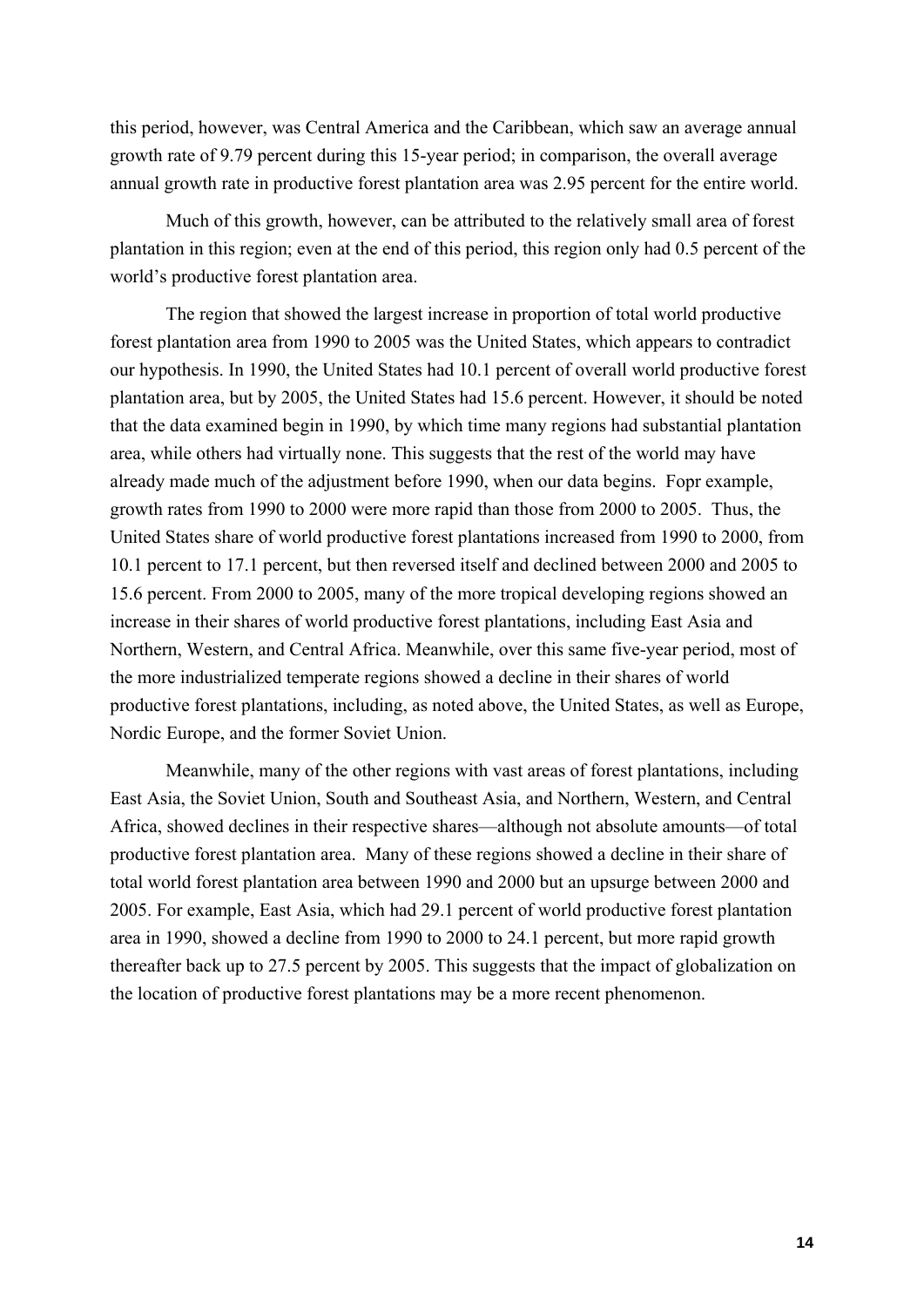Interestingly, South America, which has shown one of the more rapid growth rates for much of the forest industry outputs, has not shown rapid increases in forest plantation area since 1990. However, this region did experience substantial plantation establishment before 1990, as reflected in the relatively large area in 1990, and has continued to increase its plantation area.

## **Trends in International Trade and Prices**

Although value added was quite stable, the real value of forest products exports rose almost 50 percent during the 1990s to reach US\$ 144 billion in 2000. However, because total international trade grew so rapidly through the 1990s, the forest products share fell from 2.9 to 2.2 percent over that decade. Western Europe and North America together accounted for about 75 percent of world forest product exports, while the developing Asia-Pacific region accounted for 10 percent. Eastern Europe also has shown growth in forest products exports, although the value added of the sector in this region is low and declined in that decade. Latin America and the Caribbean and the developing Asia-Pacific region showed substantial trade expansion.

Real export prices provide some idea of the robustness of the wood markets. The 1990s saw solidwood prices (sawnwood and wood based panels) exhibit modest volatility while rising about 10 percent from 1990 to 2000 (Lebedys 2004, page 33). By contrast, pulp and paper export prices showed significant volatility while declining in 2000 to about 85 percent of the 1990 price. For both commodities, the share of global value added declined in the traditional producing countries while it increased in Latin America and the Caribbean and the developing Asia-Pacific region.

#### **Forest Industry Employment**

Based on our hypotheses of the reshaping of the global forest products industry by globalization, and, in particular, the movement of forestry production offshore, we would expect increases in forestry sector employment in developing countries where labor tends to be inexpensive and abundant, with concurrent employment decreases in industrialized countries where labor is relatively scarce and expensive. These employment increases also would reflect increased investments and new technologies introduced in regions with characteristics favorable to forestry. The available data on forestry employment are not extensive and are muddled with inconsistencies among countries in what is considered to be employment in this sector. The FAO *Global Forest Resources Assessment 2005* reports country-level forestry employment data only for 1990 and 2000; no forestry sector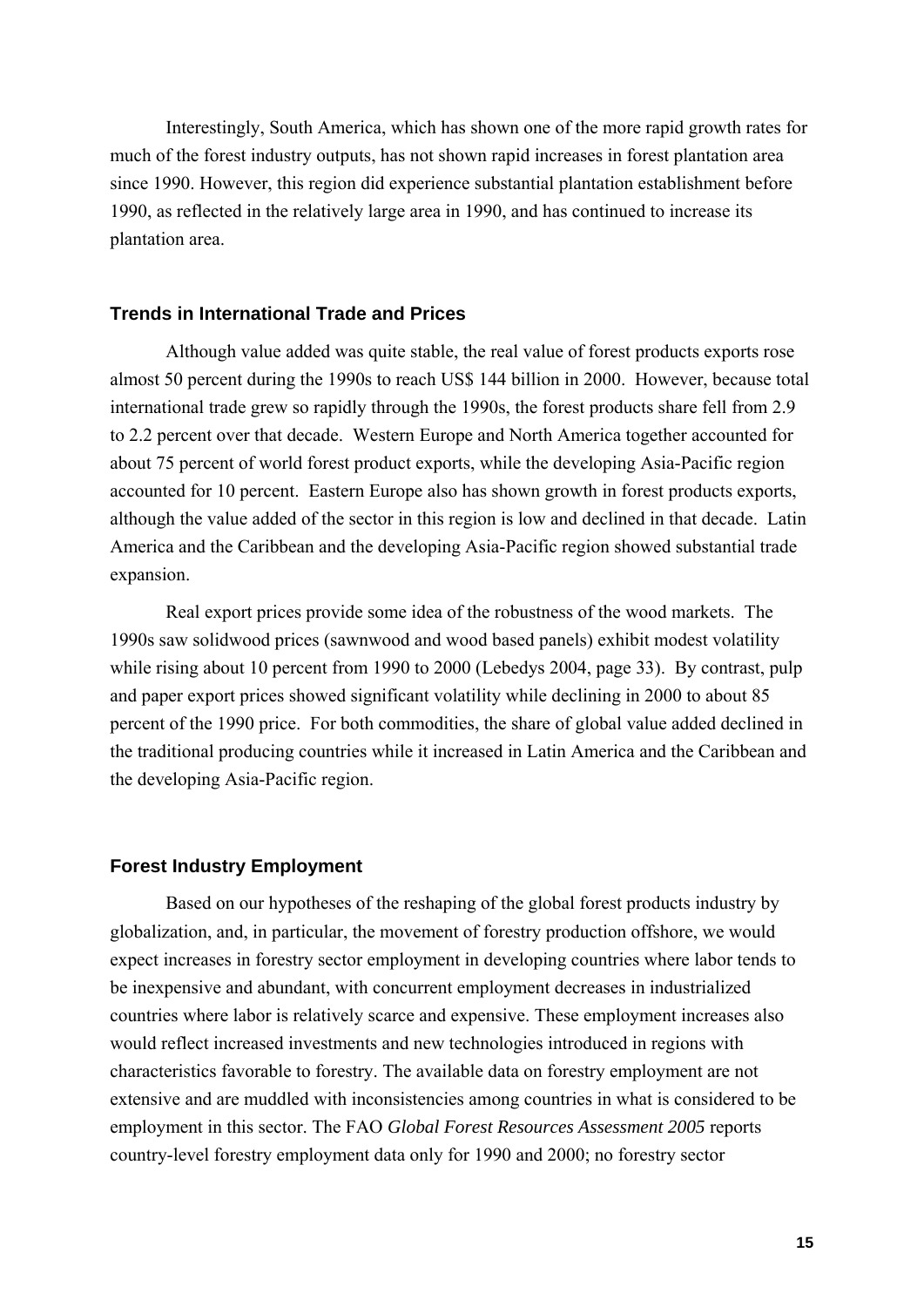employment data are available for 2005. As noted, 139 countries reported employment data for 2000, but only 116 countries reported for 1990.

In this context, the FAO defines employment as: "any type of work performed or services rendered under a contract of hire, written or oral, in exchange for wage or salary, in cash or in kind" (FAO 2006). This is based on definitions by the International Labor Organization and the Employment Security Commission. Most of the employment data presented in the FAO report relate to work done in the primary production of forest goods and related services; work done in the processing of wood and nonwood forest products is excluded (FAO 2006). Yet this data standard varies somewhat from country to country. For example, the United States included employment in sawmilling, thus resulting in a higher employment figure than employment in roundwood production alone. Other countries reported employment by public forest agencies where these agencies also own and manage forest processing facilities, again leading to overestimation of forest sector employment involved in primary production. Other countries, notably India, may also have overestimated forestry sector employment due to the inclusion of part-time workers without conversion to full-time equivalents. Finally, some of the forestry sector employment figures may include individuals who collect fuelwood and nonwood forest products for subsistence purposes, whereas the guidelines for reporting forestry employment stipulate that only paid employment should be included. These limitations in forestry employment data do not invalidate the results reported here, but rather suggest that it is hard to draw robust conclusions about global forestry employment and that further research with better data is needed to more fully characterize global forestry employment trends.

Total employment in the forestry sector for the 139 countries reporting in 2000 was just over 11 million (Table 1). For the 116 countries that reported employment for both 1990 and 2000, total employment decreased 9 percent over that period from 11 million in 1990 to just under 10 million in 2000 (Table 2). The forestry sector employed about 0.4 percent of the total global labor force in 2000, a figure that fell during the 1990s with global forest employment divided roughly equally among forestry activities, the solidwood industry, and in pulp and paper. Regionally, however, this situation may vary. In developing regions forestry activities tend to be more important than processing.

Latin America and the Caribbean and the developing Asia-Pacific region<sup>[5](#page-16-0)</sup> are the only regions that showed a rapid expansion of employment in the forest sector during the 1990s. An estimated 1 million new jobs were created in these regions. Employment declines were recorded in Western and Eastern Europe and Japan. Most other regions had stable forestry employment over that period.

<span id="page-16-0"></span> <sup>5</sup> Developing Asia-Pacific includes all countries in Asia and Oceania except Australia, Japan and New Zealand, which are classified as Developed Asia-Pacific.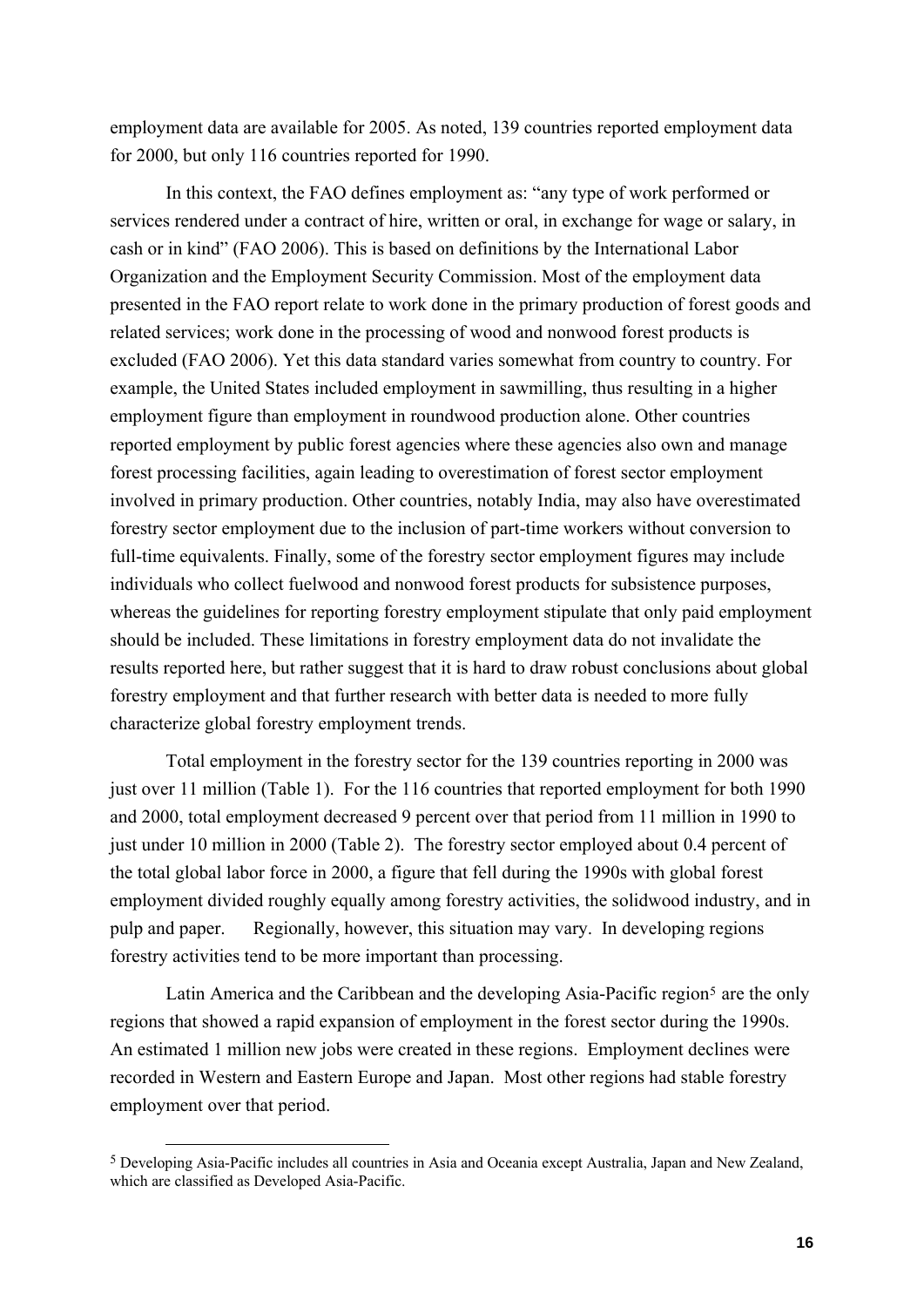Labor productivity rose significantly in the pulp and paper industry during the 1990s. A large increase in labor productivity was achieved by some of the world's largest pulp and paper producers: Australia, Brazil, Canada, Indonesia, and the Nordic countries all increased their labor productivity at least 40 percent over that decade. In the other activities, labor productivity remained essentially the same in most regions.

As was the case for forest timber production and productive forest plantations, the available data were aggregated into the 13 regions listed above. Table 1 presents the distribution by region of forestry sector employment in 2000. Of the 11 million workers employed worldwide in forestry, the vast majority were in Asia, where more than 8 million workers were employed. (India alone accounted for more than 5 million employees, while China accounted for nearly 2 million.)

| <b>Region</b>                         | <b>Number employed</b> |  |
|---------------------------------------|------------------------|--|
|                                       | $(1,000$ person-years) |  |
| South and Southeast Asia              | 5,681                  |  |
| East Asia                             | 2,122                  |  |
| Europe, excluding Nordic countries    | 504                    |  |
| Western and Central Asia              | 474                    |  |
| Northern, Western, and Central Africa | 447                    |  |
| Eastern and Southern Africa           | 426                    |  |
| USSR, Former USSR                     | 420                    |  |
| <b>United States</b>                  | 281                    |  |
| South America                         | 245                    |  |
| Central America and the Caribbean     | 234                    |  |
| Canada                                | 89                     |  |
| Europe, Nordic                        | 50                     |  |
| Oceania                               | 37                     |  |
| <b>World Total</b>                    | 11,010                 |  |

Table 1. Worldwide Employment in Forestry in 2000\*

\* For the 139 countries reporting in 2000.

Regional trends in forestry employment between 1990 and 2000 are examined in Table 2. Note that the data in Table 2 are slightly different from those in Table 1 because only countries reporting data for both years were considered in Table 2.

Globally, for the reporting countries, employment in forestry declined slightly from 1990 to 2000, by about 1 million (or 10 percent). This may be attributable, in large part, to increases in labor productivity that have accompanied technological improvements throughout the world. Inspection of the results reveals that, whereas employment declines have occurred in Asia and Europe, many of the other regions, particularly the developing regions of Africa and South America, have shown increases in forest sector employment. Not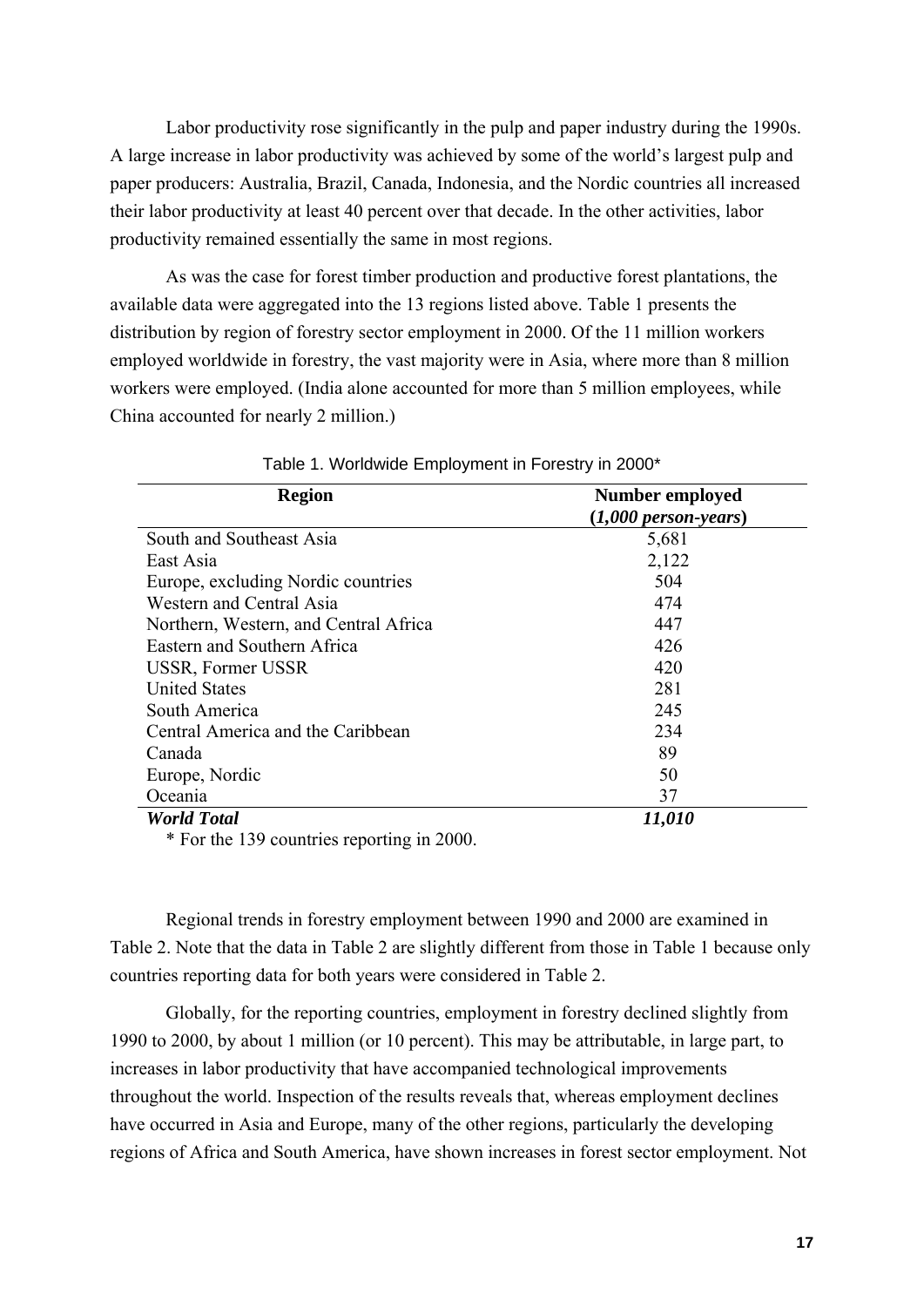surprisingly, regions such as South America, which have had large increases in production of most forest products, also have seen substantial employment increases in the forest sector.

| <b>Region</b>                         | <b>Number employed</b> |       | 1990-2000  |
|---------------------------------------|------------------------|-------|------------|
|                                       | $(1,000$ person-years) |       | Percentage |
|                                       | 1990                   | 2000  | change     |
| South and Southeast Asia              | 5,991                  | 5,519 | $-7.9\%$   |
| East Asia                             | 2,647                  | 2,122 | $-19.8%$   |
| Europe, excluding Nordic countries    | 614                    | 365   | $-40.6%$   |
| Western and Central Asia              | 468                    | 474   | $+1.3%$    |
| USSR, Former USSR                     | 330                    | 374   | $+13.3%$   |
| <b>United States</b>                  | 311                    | 281   | $-9.6\%$   |
| Northern, Western, and Central Africa | 255                    | 367   | $+43.9%$   |
| Europe, Nordic                        | 84                     | 50    | $-40.5%$   |
| Central America and the Caribbean     | 83                     | 145   | $+74.7%$   |
| Canada                                | 74                     | 89    | $+20.3%$   |
| South America                         | 66                     | 100   | $+51.5%$   |
| Eastern and Southern Africa           | 47                     | 57    | $+21.3%$   |
| Oceania                               | 35                     | 37    | $+5.7%$    |
| <b>World Total</b>                    | 11,005                 | 9,980 | $-9.3%$    |

Table 2. Trends in Number of People Employed in Forestry 1990–2000\*

\* For the 116 countries reporting in both years.

In Europe, some of the decline in employment can be explained by productivity gains resulting from the restructuring of formerly centrally planned economies and the general privatization of forestry activities. The employment increases throughout much of the developing world probably reflect roundwood production that has increased faster than increases in labor productivity. This supports our hypothesis of the impact of globalization on the forestry sector.

## **Discussion and Conclusions**

Overall, forest sector data show the features of an industry that declined globally during the 1990s. Overall, value added stagnated as the sector's share of global employment, GDP, and international trade, all declined. Only solidwood product prices showed strength, even as pulp and paper prices exhibited weakness. However, the performance of Latin America, the Caribbean, and the developing Asia-Pacific region have been contrary to this declining trend; only these regions have shown substantial forest sector expansion in value added, employment, and exports (Lebedys 2004, page 59).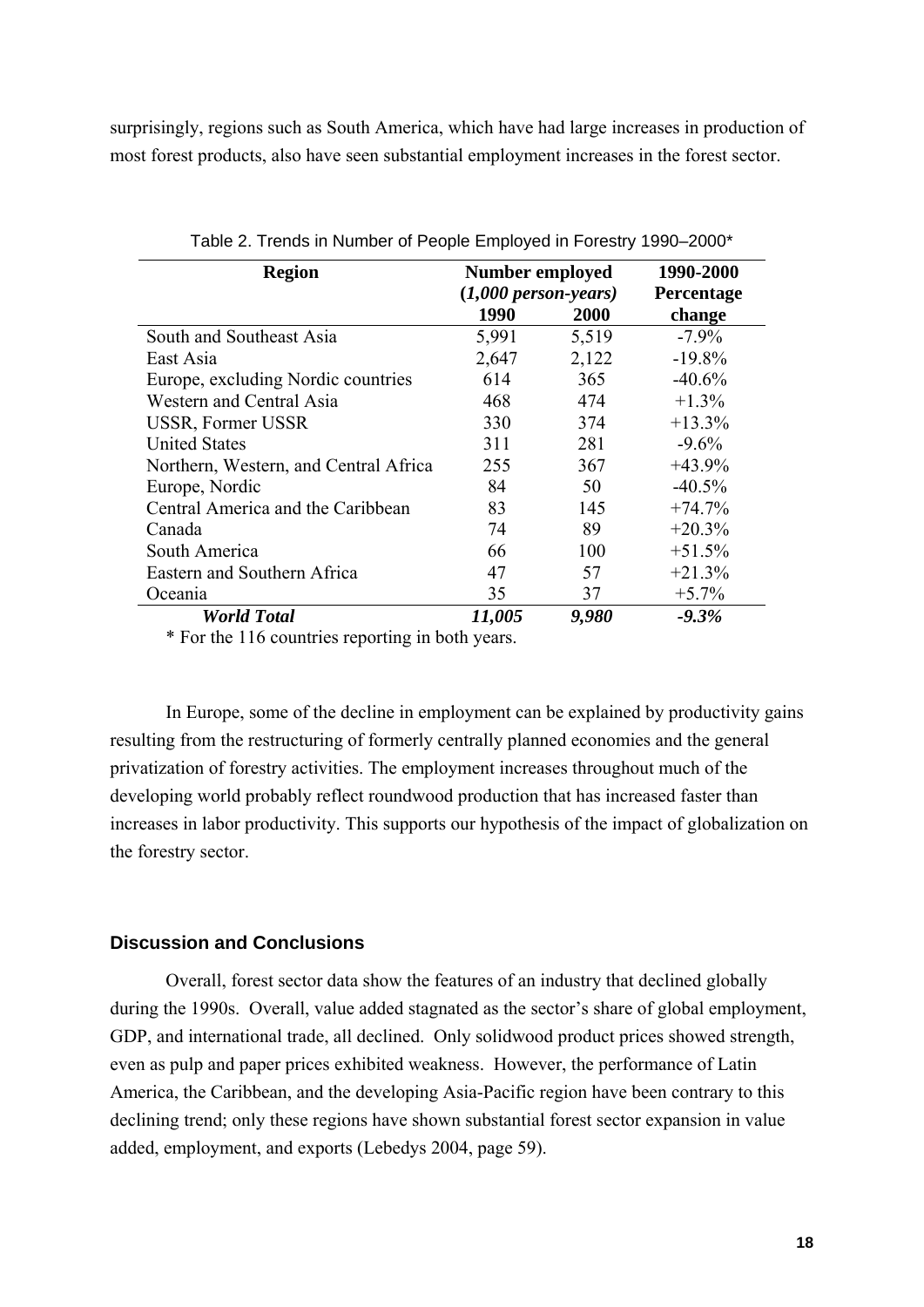We find substantial evidence in country-level forestry data to support our hypotheses that globalization has begun to reshape the forest products industry. However, the evidence suggests that, whereas the changes have been prominent in the pulp industry, they are largely absent in the solid and structural wood sector. We claim that technological innovations, including intensively managed plantation forests and greater mobility of labor and capital, have propelled a shift in the comparative advantage of pulp production from developed countries in temperate regions to developing countries in subtropical regions. In the latter regions, not only are the economic conditions generally more favorable to cheaper and more efficient production (e.g., lower land and labor costs), but biological conditions also tend to support faster growth and higher yields, which result in lower wood costs and shorter transportation to the mill. This is especially significant considering the transition of forestry from a foraging activity using natural forests to the cropping and harvesting of planted forests along the lines suggested by Sedjo and Lyon (1990). While there is no doubt that natural forests are still being cut and depleted in many parts of the world, there is clear evidence that productive forest plantation area is increasing throughout the world (FAO 2006) and that wood products are increasingly derived from them.

## **Globalization Interviews with Senior Company Officials**

#### **The Issue**

The first part of this study examined statistics for the forest industry over the last several decades. Initially, we hypothesized that globalization is occurring in all industries that make up the forest products industry. However, early discussions with forest product industry leaders challenged that view, suggesting that increased globalization may be occurring in the pulp industry, but not in the structural wood industry. The reasons provided relate both to the structural characteristics of wood from fast-growing plantation trees and the costs of transportation of wood products. Wood from fast-growing trees tends to have lower strength and stability properties than wood from older and more slowly growing trees. If plantations are to become important in the structural wood industry, a slower growing period will be required for most products under current technology. Thus, any transition is apt to require more time before it becomes apparent. Also, wood transportation costs may be more constraining for structural wood products than for the more easily transported wood pulp.[6](#page-19-0)

<span id="page-19-0"></span> <sup>6</sup> Although some long-distrance transport has occurred for solidwood products (e.g. lumber from Europe to Japan and from Canada to Japan), long-distance solidwood transport is much less common than long-distance wood pulp transport.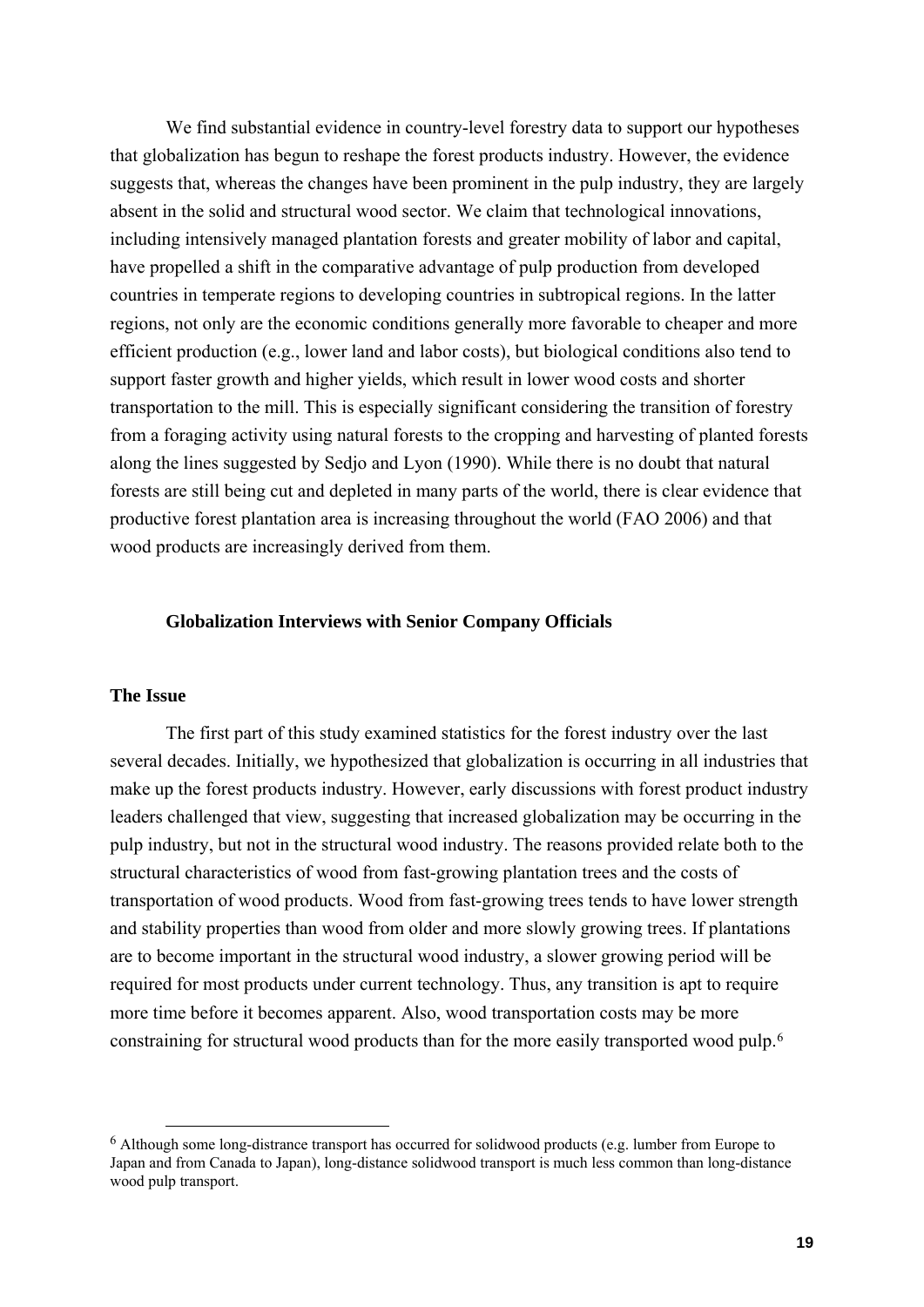The claims of industry officials are borne out by the statistical trends, which do not support the globalization hypothesis for the entire forest resource and products industry. Nevertheless, when the pulpwood and pulp industry are examined in isolation, the trends of the last few decades are strongly consistent with the globalization hypothesis. This finding was part of the preliminary information provided to senior industry officials and other experts. Appendix B provides a list of industry experts interviewed and Appendix C is a copy of the interview sheet that was provided at the beginning of most interviews. Although the officials interviewed all represent companies located in the developed world, several of these had major operations in the developing world. Also, some non-company experts had a great deal of developing world experience. However, although each interviewee had a chance to read through the interview sheet, the discussions almost always became wide ranging and no real attempt was made to follow the outline closely once the interviews had begun.

#### **Generalizations from the Interviews**

In this section, we draw some generalizations derived from the discussions with company officials and other forest industry experts. There was broad consensus that the forest industry is undergoing major changes. Some of these changes involve new markets that present new opportunities. The opportunities in China were mentioned regularly—both the potential for establishing investments in new forests and, perhaps more importantly from many companies' perspectives, the market opportunities. The logistics of trade with China were discussed in many of the conversations. The potential for wood production in South America was mentioned as often as China, if not more frequently.

Consistent with the pulp globalization hypothesis, companies with a primary focus on pulp and paper seemed to be particularly aware of the changes resulting from globalization, and the Nordic companies agreed that major adjustments in the composition of their assets are being made to try to adapt, although the types of changes often differed by company. Companies whose major products were solid and structural wood (with pulp and paper as secondary products) tended to view the situation differently. These companies, operating in an environment in which the North American housing market had been very strong, tended to see less globalization for their major products, such as structural wood and panels. However, many North American companies focusing on pulp and paper have made major moves to restructure their assets, including dramatic reductions in timberland holdings.

In both the North American and the Nordic countries, substantial asset restructuring and a significant degree of forestlands divestiture is occurring.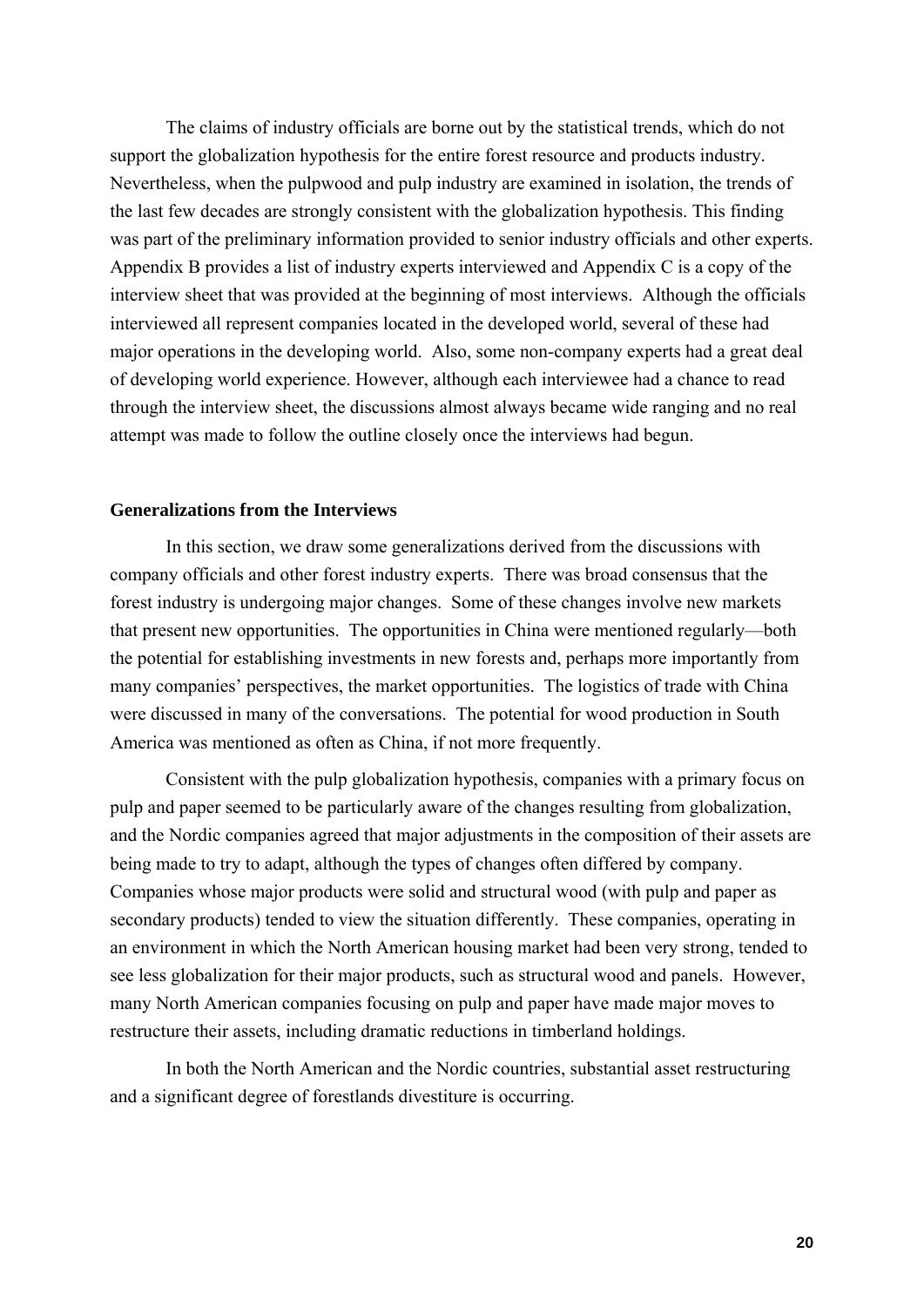

Figure 1. U.S. Timberland Held by Publicly Traded Companies (in Millions of Acres)

About one-half of the land owned in the United States by forest products corporations in 2000 had been divested by 2006 (Figure 1). An important driving force for this trend in the United States appears to be the tax structure, which results in higher taxes on corporate forestlands through the double taxation associated with corporations generally, which has raises forest corporation taxes for wood revenues above what would be required if they had another organization form, such as a Timber Investment Management Organization (TIMO).[7](#page-21-0) A response has been the divestiture of forestland in various forms including the Timber Investment Management Organization (TIMO) (Figure 2), Real Estate Investment Trusts (REITs), and wholly owned subsidiaries of noncorporate business entities. For example, the structure of the integrated forest products corporation, Plum Creek (PC), was changed to a REIT structure. As a REIT, PC is now the largest land-holding company in the United States. The joint products of PC now are timber and land real estate. Regarding its timberlands, it appears that PC expects that greater value can be obtained from the timber if it is directed to the highest value uses and the company is not saddled with meeting the requirements of an existing mill, as is usually the case for an integrated operation.

<span id="page-21-0"></span> <sup>7</sup> See (Scinta 2006) for an article discussing the restructuring of Weyerhaeuser Company and the role of taxes on the forestland holding decision. Recently, a bill was submitted to the U.S. Congress that would eliminate much of the double taxation on forests.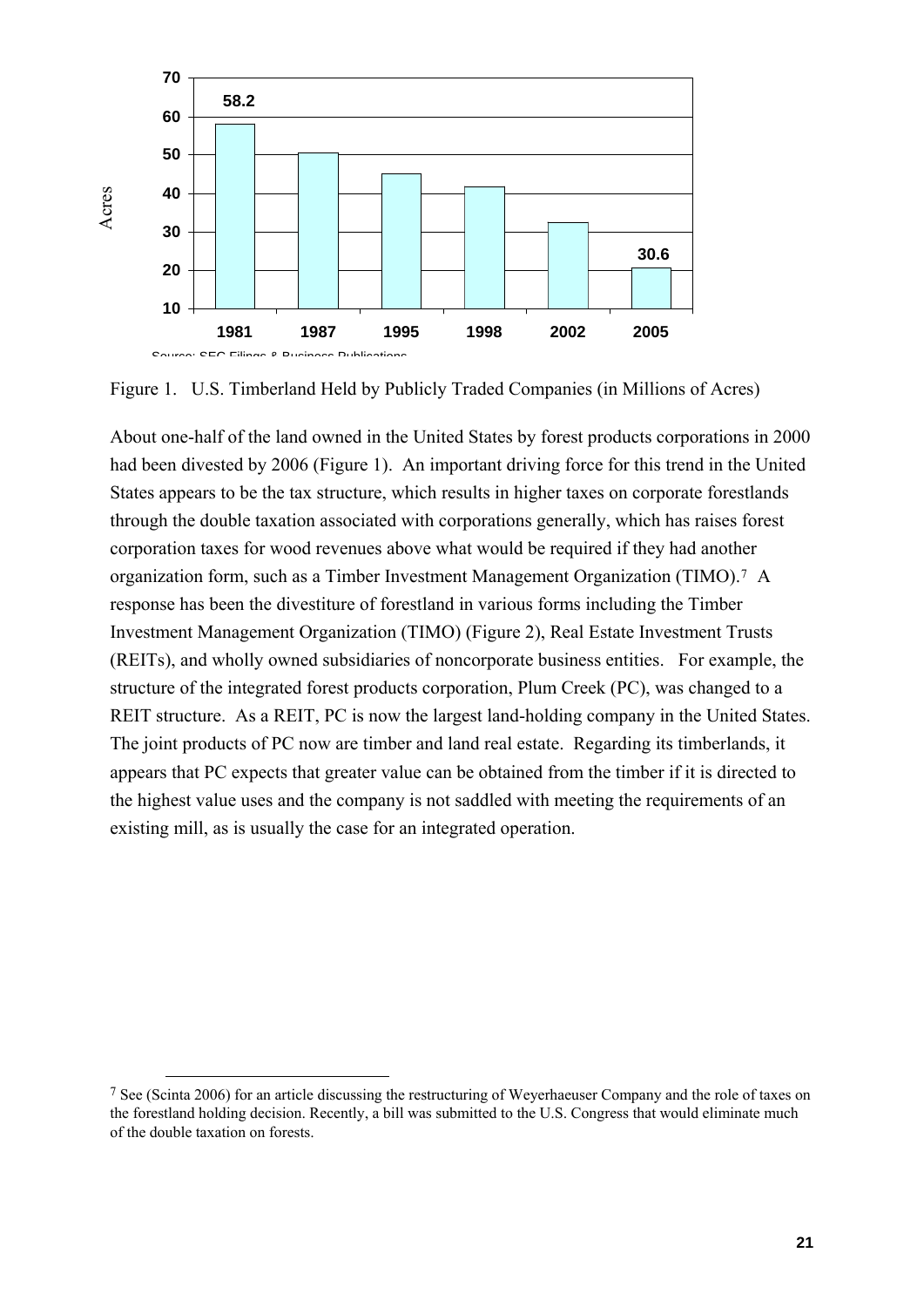

#### Figure 2. U.S. Timberland Held by Major TIMOs (in Millions of Acres)

A similar process of divestiture appears to be underway in Finland, and even more so in Sweden, where a relatively large proportion of the forestland had been corporate-owned. However, this process cannot be attributed to the tax structure, which is more even in the Nordic countries. A common complaint in both Finland and Sweden has been that the financial markets do not properly assess the value of the forestlands when valuing a company's financial worth. This was a rationale behind Georgia Pacific's (GP) formation of a separate company, The Timber Company (TC), with its timberlands around 2000. Initially, the TC was a wholly owned subsidiary of GP; subsequently it was sold and now is a part of PC, a timber holding REIT. However, the strategy was not particularly successful in improving the value of the stock of GP, which is now a private company wholly owned by Kock Industries. The Stora-Enso company has undertaken a similar process in selling much of its timberlands in Sweden to a new company, which is partly owned by Stora-Enso. However, this approach also has not been especially successful for improving the stock price of Stora-Enso.

The interviews revealed some differences in motivation between the forestland divestitures in North America and the Nordic countries. Perhaps the quintessential example of the application of the globalization hypothesis is one in which temperate forestlands are divested even as lands in more productive regions, such as the subtropics, are acquired. Behavior of this type seems to have been followed only by Stora-Enso. One could view Stora-Enso behavior as that of partial divestiture of lands in the Nordic region while adding to its forestland holdings in subtropical regions where trees grow rapidly, such as South America. Weyerhaeuser Company (Weyco) appears to have a similar strategy of acquiring forestlands in fast-growing regions such as Uruguay, except that it has not divested much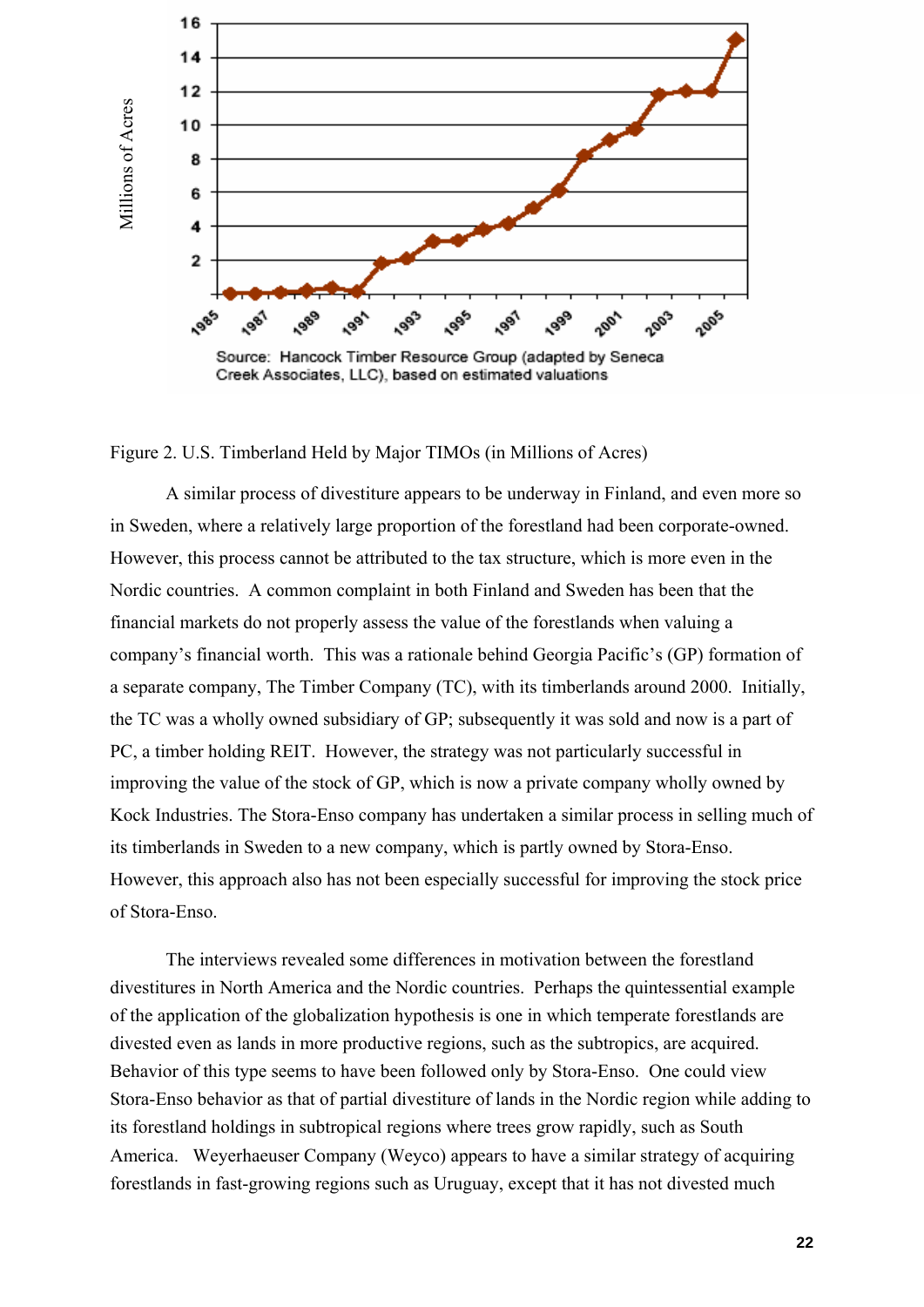forestland in the temperate region. However, Weyco views its principal product as structural wood, for which the globalization hypothesis appears far less applicable than for pulp. Weyco also has a major arm of its operations in real estate sales and development.

For many other companies in the United States, forestland divestiture appears to be a strategy to separate the company from ownership of the resources; examples include International Paper and GP. In the Nordic countries, the strategy of other integrated companies appears to be to rationalize the combination of forest resources and processing facilities. Thus, a pulp or paper facility may be divested and replaced if a better fit can be found, either in-country or offshore. An example here is SCA's use of only Nordic long-fiber in a mill, together with exclusive use of imported Brazilian short-fiber pulp.

#### **Summary and Conclusions**

To tell the story of globalization in the forest products industry, we first looked at country-level data for wood products production, starting with the raw materials directly harvested from forests (industrial roundwood), as well as the more refined and processed wood products that are derived from these raw materials (sawnwood, pulpwood, wood pulp). While worldwide industrial roundwood production has not changed substantially since 1990, the data reveal shifts in production locations. South America, in particular, has shown the most dramatic production increases. When the focus is limited to sawnwood, our globalization hypothesis is only weakly supported, as North America and Europe have shown the most dramatic sawnwood production increases, although South America also has shown steady increases in sawnwood production. Pulpwood production also has continued to thrive in industrialized regions, particularly in the United States. But here we see production increases throughout the developing world, particularly subtropical regions in South America, as well as in other developing regions such as Eastern and Southern Africa. Finally, when we turn our attention to wood pulp production, the globalization picture comes into sharper focus. Wood pulp production, which traditionally has been far more prevalent in industrialized regions, has been declining or remaining steady in the traditional pulp-producing strongholds (United States, Canada, and Europe), while it has increased dramatically in South America, East Asia, and South and Southeast Asia.

Regarding productive forest plantation area, the data revealed an overall increase throughout the world, as well as some interesting trends in varying tree growth rates among regions. Particularly since 2000, dramatic upsurges have occurred in productive plantations in much of Asia and in parts of Africa and Central America and the Caribbean, compared with more modest increases in the industrialized centers of North America and Europe. The increases also are modest in South America, but this is in the context of a relatively large base established prior to 1990.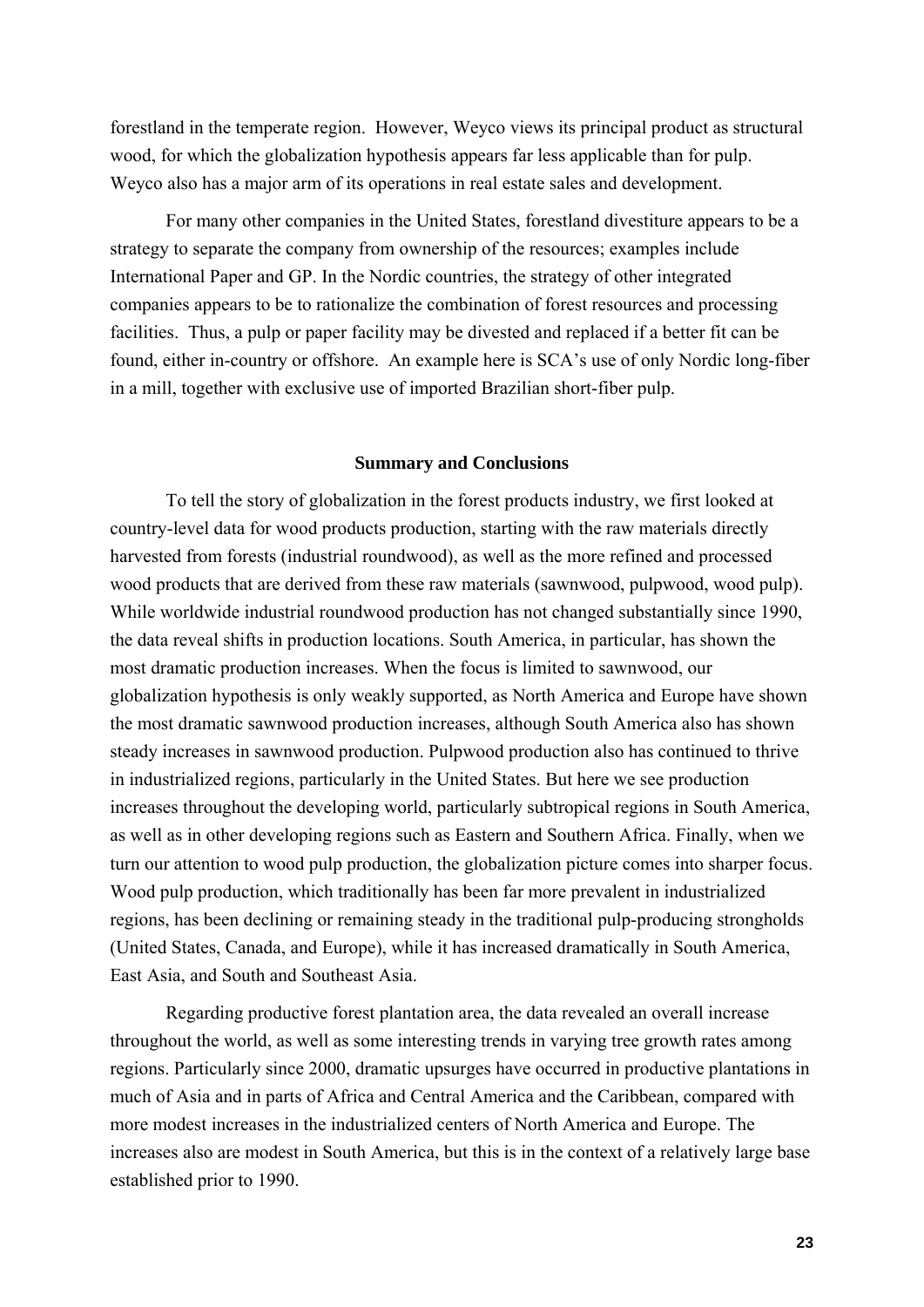Finally, we examined forestry sector employment. We found that, whereas overall forestry employment seems to be decreasing because of increases in labor productivity, forestry sector employment is increasing substantially in many subtropical and tropical areas.

We expect that, whereas many industries already have been significantly reshaped by globalization (e.g., through offshoring and outsourcing), the forestry industry may be at a more nascent stage of globalization, with much of the reshaping of the industry yet to come. Particularly as economic development progresses throughout the world, the forestry industry will continue to evolve and follow in the path taken by other industries that have adapted to a more globalized world and have taken advantage of the features that can generate comparative advantages. Therefore, it is important to monitor trends in the forest products industry as globalization continues to change our world.

## **References**

- Bael, David and Roger A. Sedjo. 2006. Toward Globalization of the Forest Products Industry: Some Trends, Discussion paper 06-35. Washington, DC: Resources for the Future. **<http://www.rff.org/rff/Documents/RFF-DP-06-35.pdf>(accessed August 22, 2007)**
- Bowyer, Jim L. 2004. Changing Realities in Forest Sector Markets. *Unasylva* 55(219): 59–64.
- Carle, Jim, Petteri Vuorinen, and Alberta Del Lungo. 2002. Status and trends in global plantation development. *Forest Products Journal* 52(7): 1–13.
- Cossalter, Christian, and Charlie Pye-Smith. 2003. *Fast-Wood Forestry: Myths and Realities*. Jakarta: Center for International Forestry Research.
- FAO (Food and Agriculture Organization of the United Nations). 2006. *Global Forest Resources Assessment 2005.* Rome: FAO.
- FAO. Forthcoming 2006. *Planted Forest Thematic Study*. Rome: FAO.
- FAO. N.D. FAO Statistical Databases. *Forestry Data.* http://faostat.fao.org/faostat/collections?version=ext&hasbulk=0&subset=forestry (accessed June 26, 2006).
- FAO. 2002. *FAO Yearbook: Forest Products 2000.* Rome: FAO.
- Hagglund, Bjorn. 2006. Personal communication, email: September 2006.
- Lebedys, Arvydas. 2004. *Forest Finance: Trends and Current Status of the Contribution of the Forestry Sector to National Economies.* FAO Working Paper FSFM/ACC/07. Rome: FAO. Database available from FAO.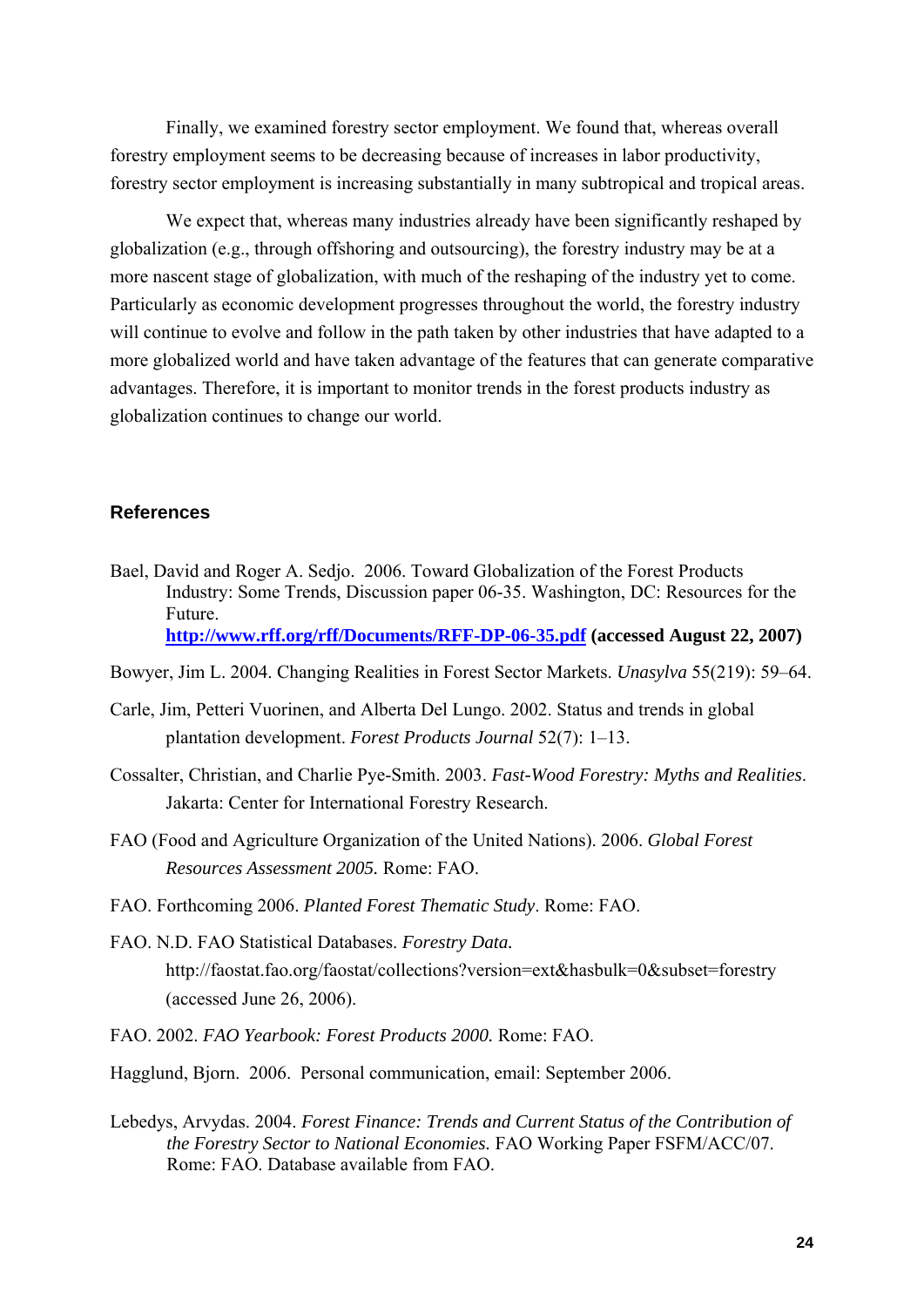Lonnstedt, Lars. 2006. Personal communication with the authors, September 16.

- Mayer, Audrey L., Pedda E. Kauppi, Per K. Angelstam, Yu Zhang, and Paivi M. Tikka. 2005. Importing Timber, Exporting Ecological Impact. *Science* 308: 359–361.
- Scinta, Christopher. 2006. Weyerhaeuser Steps Up Restructuring. *Wall Street Journal*, September 9.
- Sedjo, Roger A. 1983. *The Comparative Economics of Plantation Forestry: A Global Assessment*. Baltimore, MD: Johns Hopkins Press for Resources for the Future.
- Sedjo, Roger A., and Kenneth S. Lyon. 1983. Long-Term Forest Resources Trade, Global Timber Supply, and Intertemporal Comparative Advantage. *American Journal of Agricultural Economics* 65(5): 1010–1016.
- Sohngen, Brent, Mendelsohn, Robert and Sedjo, Roger A. 1999. "Forest Management, Conservation, and Global Timber Markets," in *American Journal of Agricultural Economics*, (B. Sohngen, R. Mendelsohn and R. Sedjo), vol. 81, no. 1, 1999, pps. 1- 13.
- Strauss, Steven H., and H.D. Bradshaw (eds.). 2004. *The Bioengineered Forest*. Washington, DC: Resources for the Future.
- USDA (United States Department of Agriculture) Forest Service. 2004. National Report on Sustainable Forests—2003. Washington, DC: USDA Forest Service.
- Wilent, Steve, Investors Increase Timberland Holdings," in *The Forestry Source*, December 2004, Vol. 9, No. 12, pps. 1,3,4.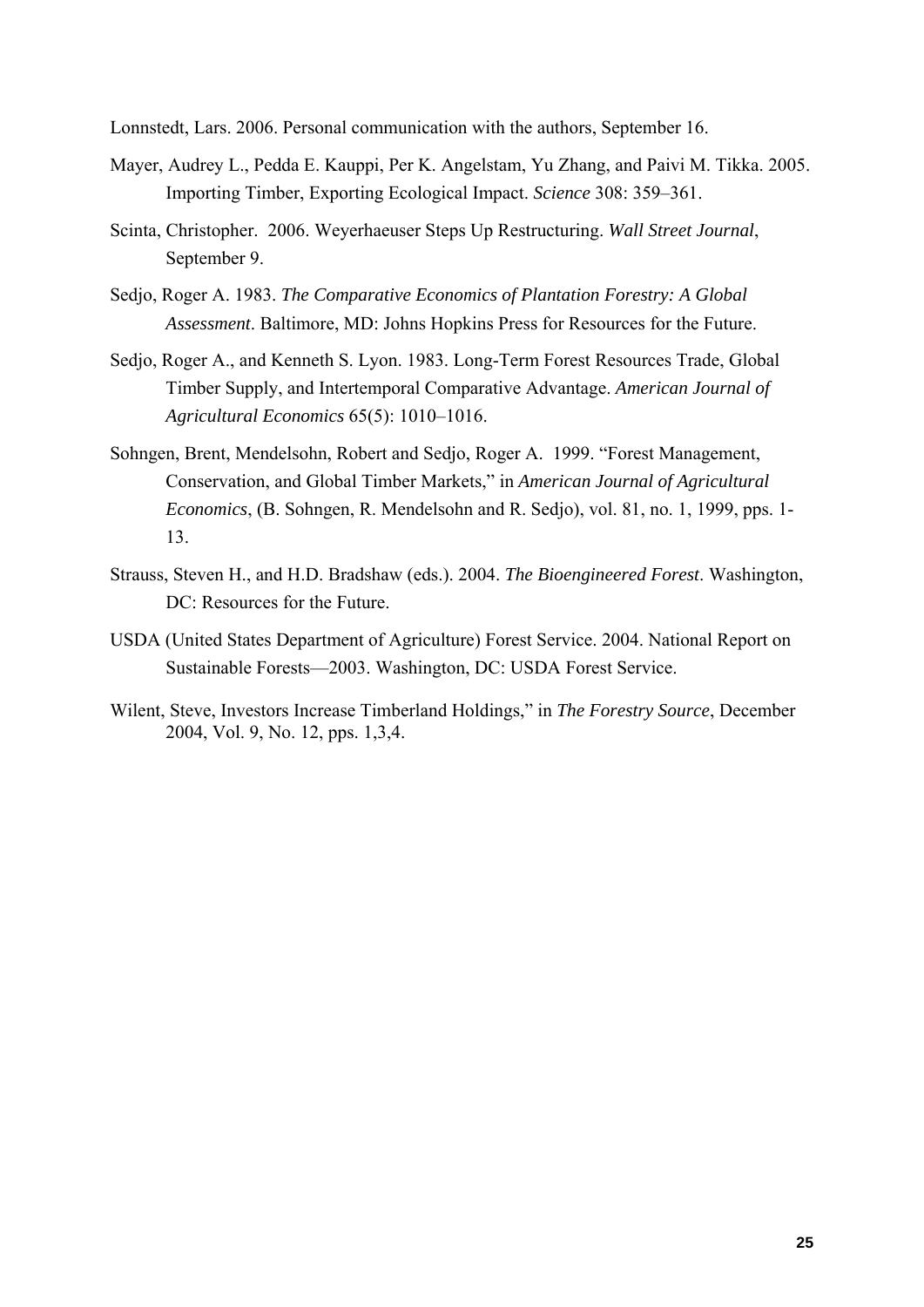## **Appendix A: Country List**

(Note: for each of the countries listed below, data are available for at least one of the indicators used in this report.)

#### *Eastern and Southern Africa*

Angola Botswana Comoros Kenya Lesotho Madagascar Malawi Mauritius Mozambique Reunion Seychelles South Africa Swaziland Tanzania (United Republic of) Uganda Zambia Zimbabwe

## *Northern, Western, and Central Africa*

Algeria Benin Burkina Faso Burundi Cameroon Central African Republic Chad Congo Côte d'Ivoire Democratic Republic of the Congo Djibouti Egypt Equatorial Guinea Eritrea Ethiopia Gabon Gambia Ghana Guinea Guinea-Bissau Liberia Libyan Arab Jamahiriya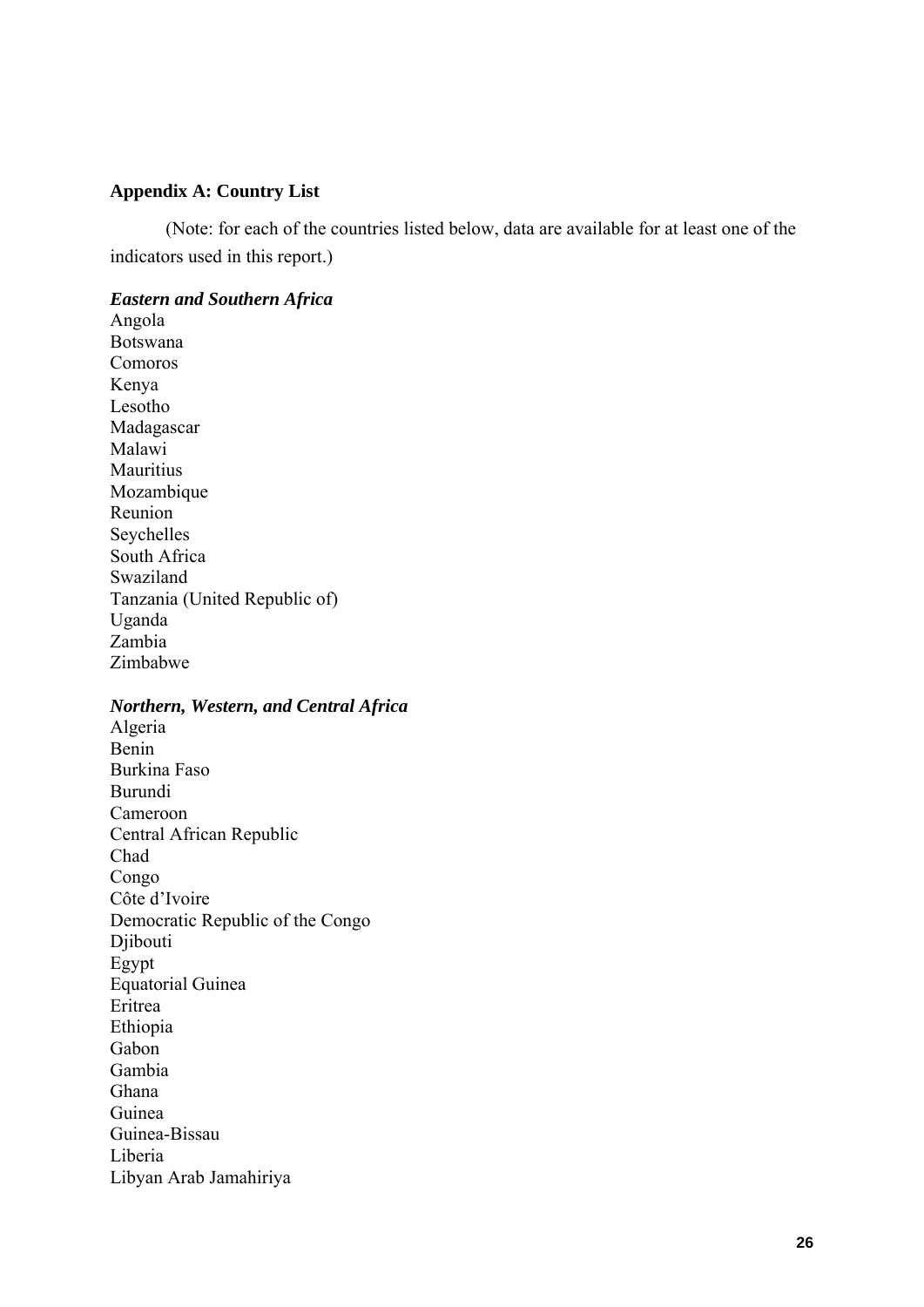Mali Mauritania Morocco Niger Nigeria Rwanda São Tomé and Príncipe Senegal Sierra Leone Somalia Sudan Togo Tunisia

## *East Asia*

China Democratic People's Republic of Korea Japan Mongolia Republic of Korea

## *South and Southeast Asia*

Bangladesh Bhutan Brunei Darussalam Cambodia India Indonesia Laos Malaysia Myanmar Nepal Pakistan Philippines Singapore Sri Lanka Thailand Vietnam

## *Western and Central Asia*

Afghanistan Cyprus Iran Iraq Israel Jordan Lebanon Saudi Arabia Syrian Arab Republic Turkey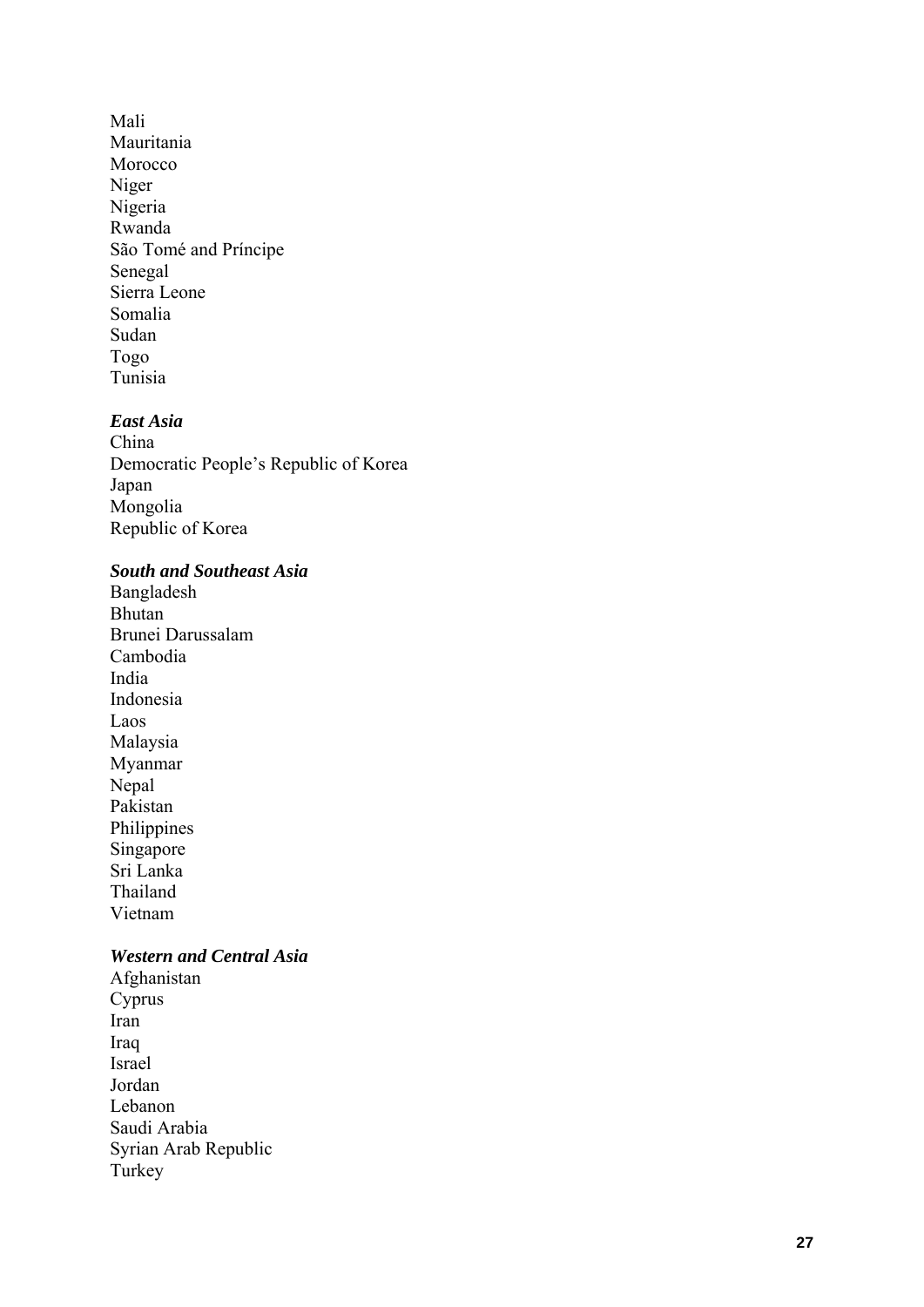## United Arab Emirates

#### *Europe, excluding Nordic and Soviet countries*

Albania Austria Belgium Bosnia and Herzegovina Bulgaria Croatia Czech Republic France Germany Greece Hungary Iceland Ireland Italy Liechtenstein Luxembourg Malta Netherlands, the Poland Portugal Romania San Marino Serbia and Montenegro Slovakia Slovenia Spain Switzerland The Former Yugoslav Republic of Macedonia United Kingdom

## *Europe, Nordic*

Denmark Finland Norway Sweden

#### *USSR/Former USSR*

Armenia Azerbaijan Belarus Estonia Georgia Kazakhstan Kyrgyzstan Latvia Lithuania Republic of Moldova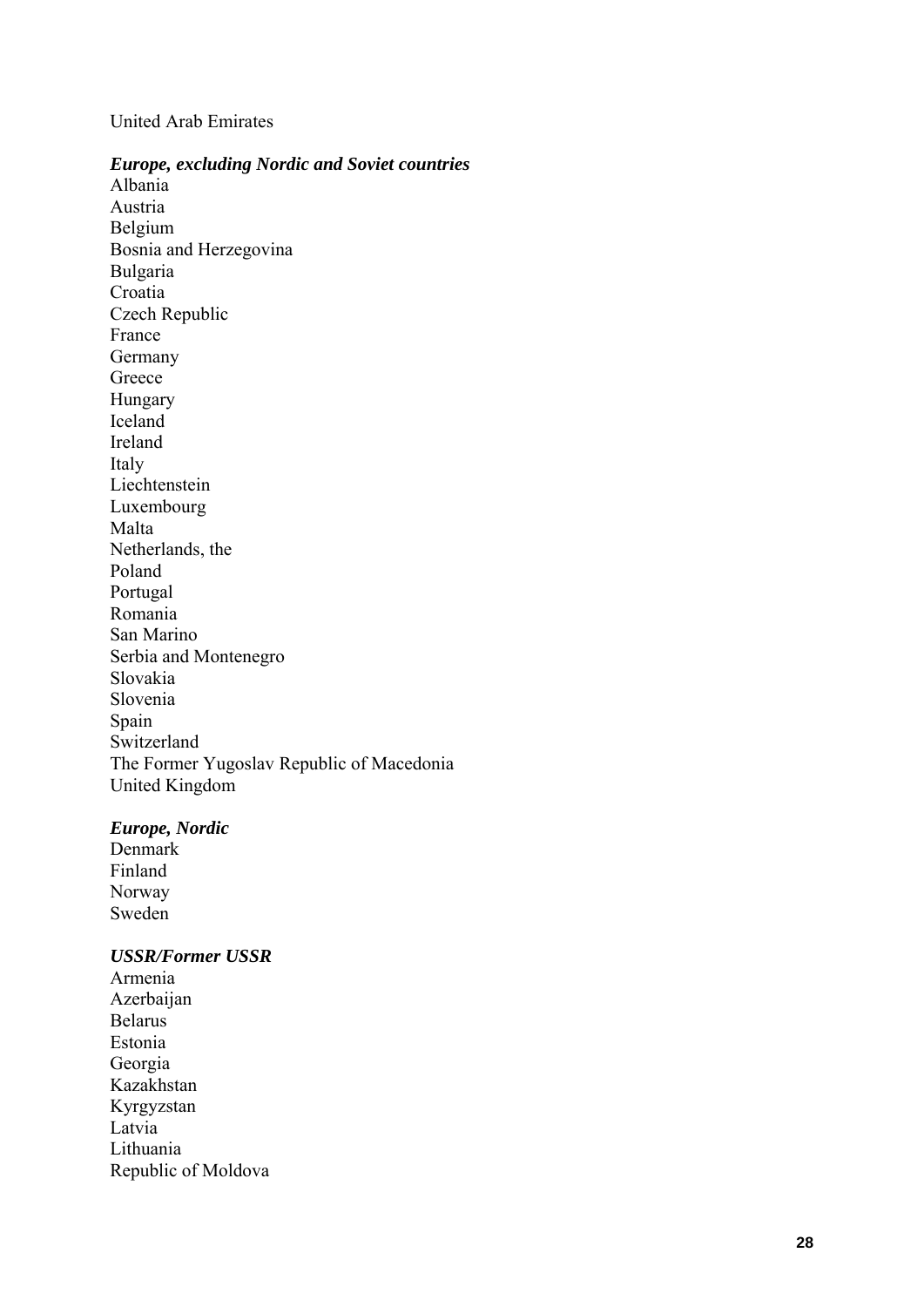Russian Federation Tajikistan Turkmenistan Ukraine Uzbekistan

## *Central America and the Caribbean*

Bahamas Barbados Belize Costa Rica Cuba Dominica Dominican Republic El Salvador Guadeloupe Guatemala Haiti Honduras Jamaica Martinique Mexico Nicaragua Panama Trinidad and Tobago

#### *North America —USA*

United States of America

#### *North America —Canada*  Canada

## *Oceania*

Australia Cook Islands Fiji New Caledonia New Zealand Niue Papua New Guinea Samoa Solomon Islands Tonga Vanuatu

## *South America*

Argentina Bolivia Brazil Chile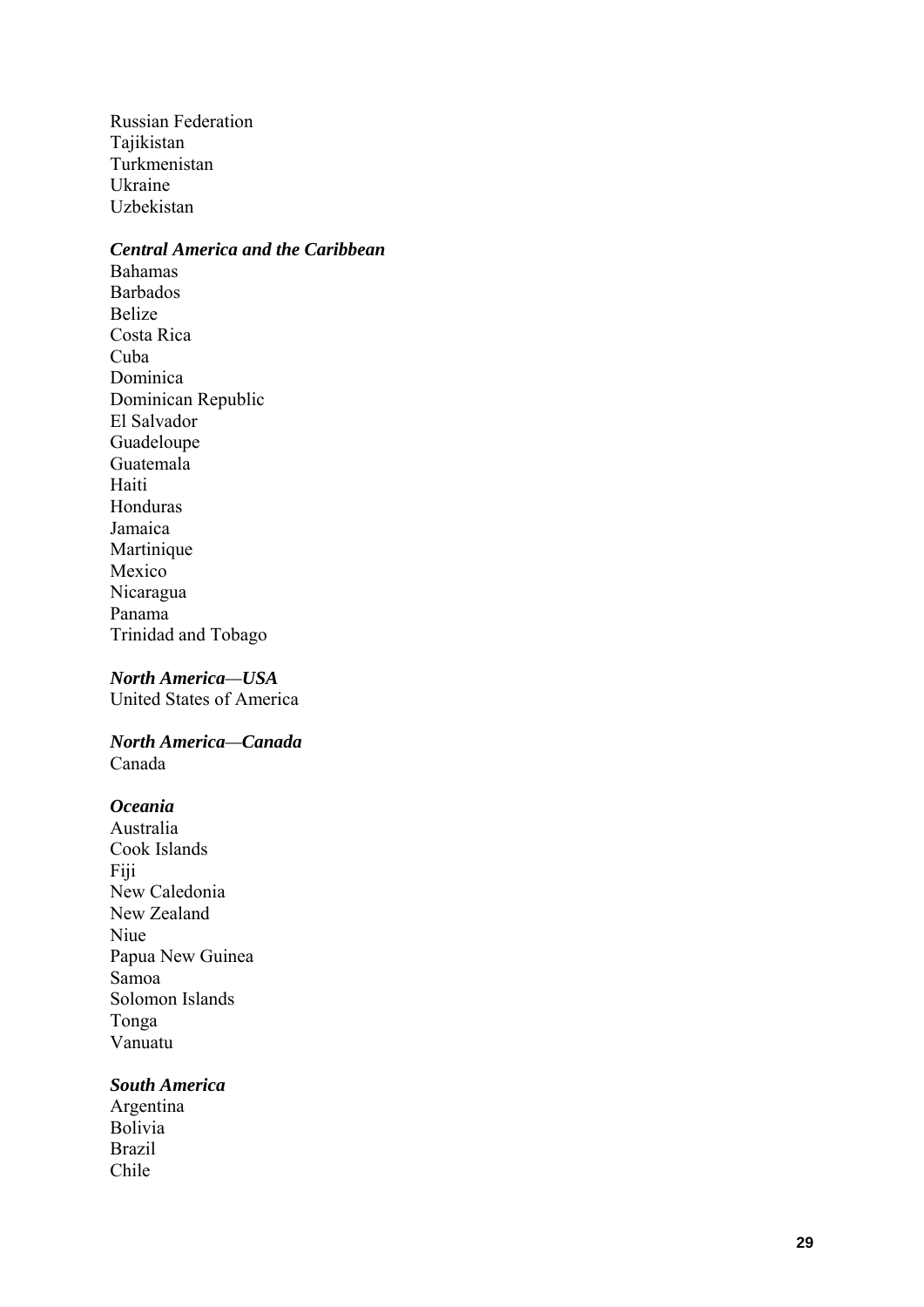Colombia Ecuador French Guiana Guyana Paraguay Peru Suriname Uruguay Venezuela (Bolivian Republic of)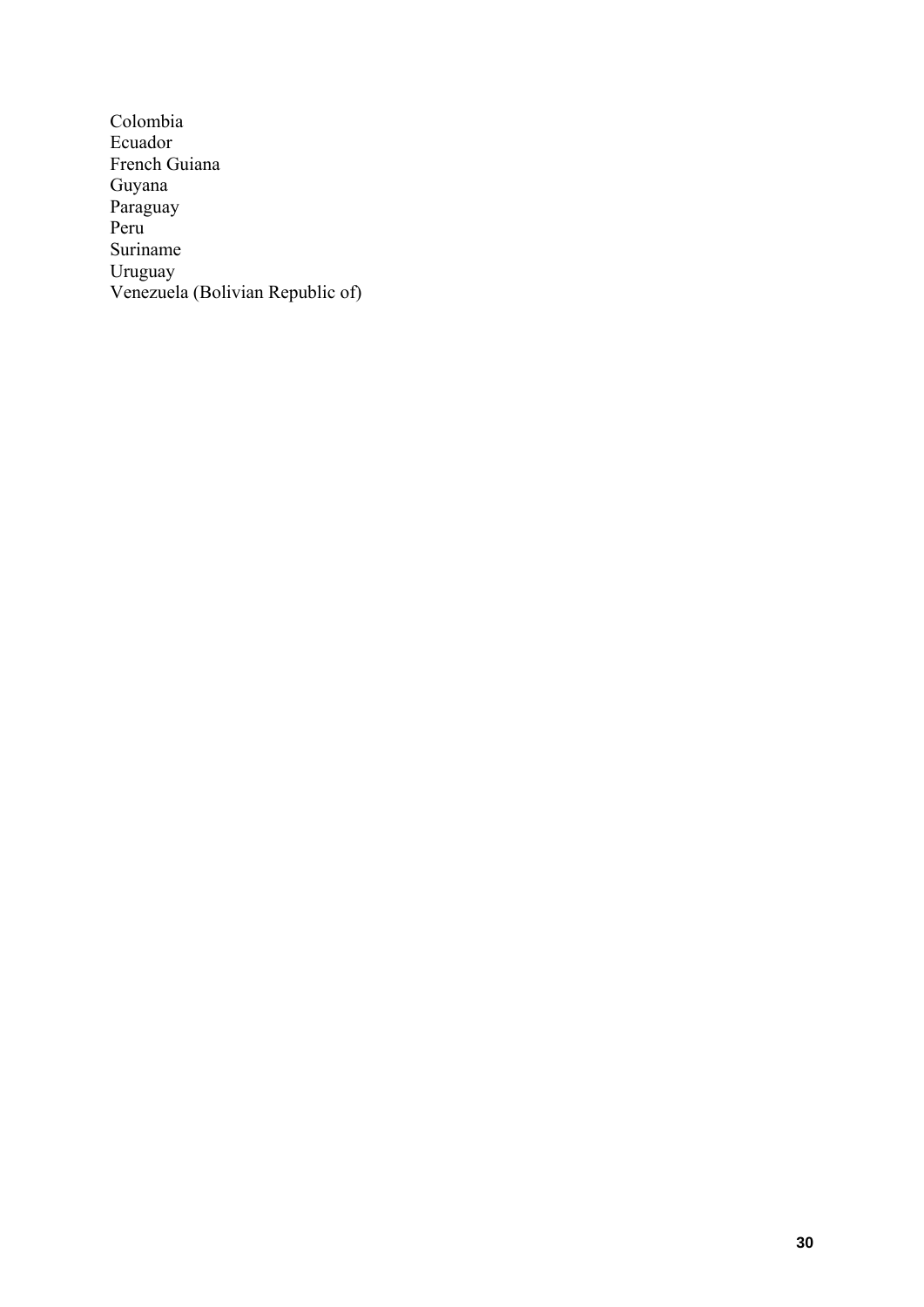## **Appendix B: Interviews undertaken by Roger A. Sedjo**

Doug Parsonsons, president, Porya North America, February 6, 2006, Washington, D<sub>C</sub>.

Lynn Michaelus, chief economist, Cassie Phillips, vice president, and others, Weyerhaeuser, Federal Way, Washington, July 25, 2006,

Bjorn Hagglund, former vice chief executive officer, Stora-Enso, September 15, 2006, Bergs Gård, Sweden.

Richard Nilson, financial analyst, SEB Enskilda, Stockholm, and Anders Luthbom, vice president, Business Intelligence, Svenska Cellulosa, Aktiebolaget, September 16, 2006, Stockholm.

Seppo Suuronen, vice president, Business Intelligence, and Ikka Kartvaara, senior vice president, Corporate Support and Research and Development, Stora-Enso, September 18, 2006, Helsinki.

Jan Heino, ADG Forestry, September 22, 2006, FAO Rome.

Kit Prinz (OECD Geneva);

Patrick Durst (FAO Senior Forestry Office for Asia)

and Carlos Marx R. Carneiro (Oficial

Principal Forestal, FAO, Santiago, Chile), all interviewed 12 September, 2006, FAO, Rome.

Kraft, James, vice president, general counsel, and Robert Jirsa, Plum Creek, October 4, 2005, Seattle, Washington.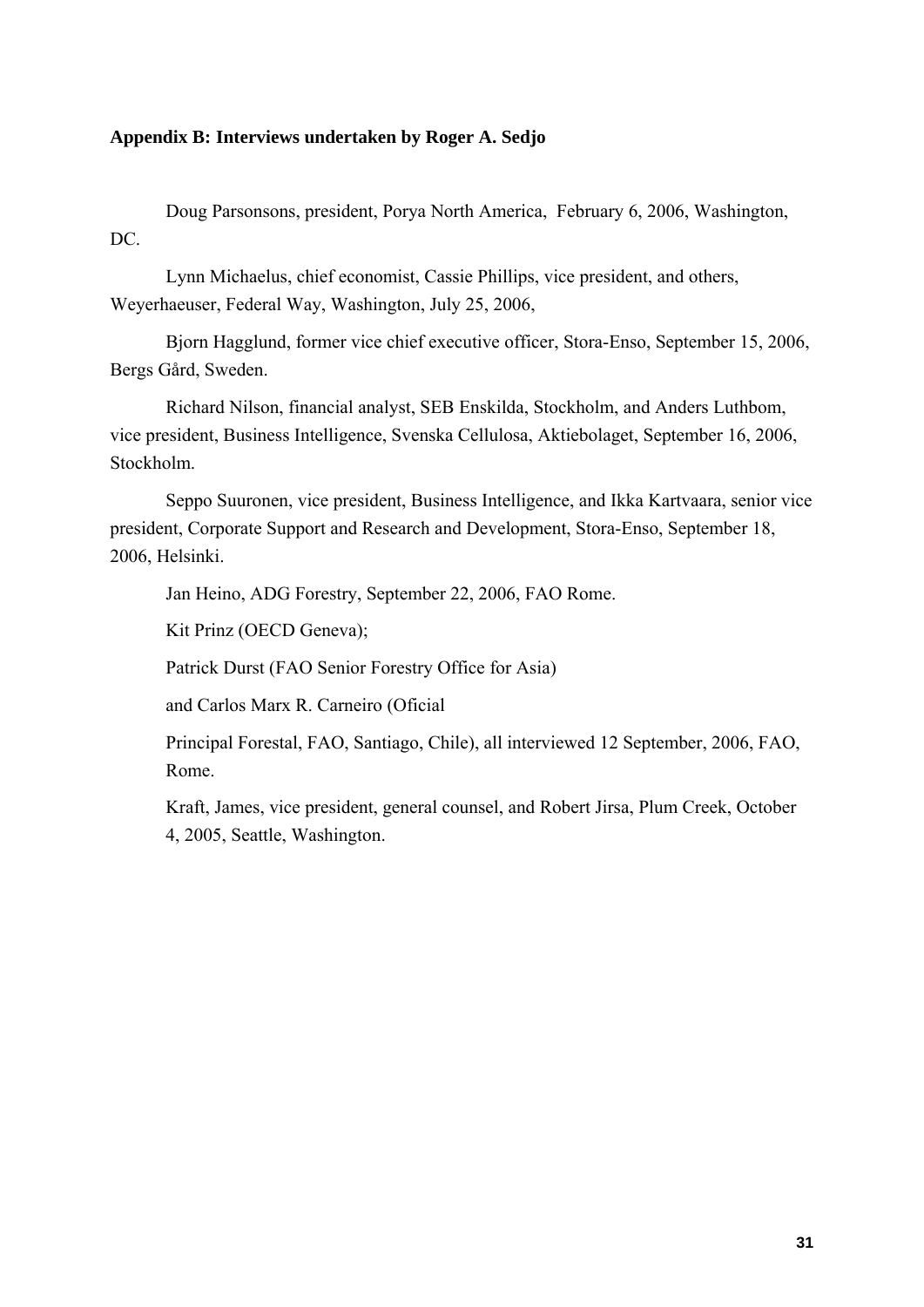#### **Appendix C: Interview Document**

#### Forest Industry Globalization

As is the case with many other industries, the forest industry has undergone profound changes in recent years. For globalization, we need:

Free Trade: Allows for the unrestricted international flow of goods and services.

Globalization: Allows for relatively free international flow of investments, capital goods, and technologies.

Characteristics: Our hypothesis is that these changes have been brought about in large part by new technologies, particularly tree improvement in forest plantations, which allow competitive forces to move toward the globalization of the forest industry. The forest industry, as a natural resource industry, begins its production with the resource (at the forest).

Relatively free flow of investments, capital, new technologies.

This would move rather easily into regions where they are expected to be particularly productive, especially investments in plantations.

Offshore outsourcing is closely associated with globalization.

In forestry, this process takes on an additional dimension in which the basic resource itself, the forest, can be relocated to take advantage of cost advantages in particular regions.

Additional changes have been driven by modern biotechnology, which has dramatically increased overall forest productivity, as well as the variety of areas in which productive forests can be grown.

Question: Is globalization occurring in the forest products industry? Does it fit the description above?

Question: Would globalization suggest that we would observe increasing multinational ownership of forest industry assets? Or is this a separate phenomenon?

## Old Model:

Integrated firms relying on natural forest (old growth and managed), processing locally and trading on local, regional, and international markets.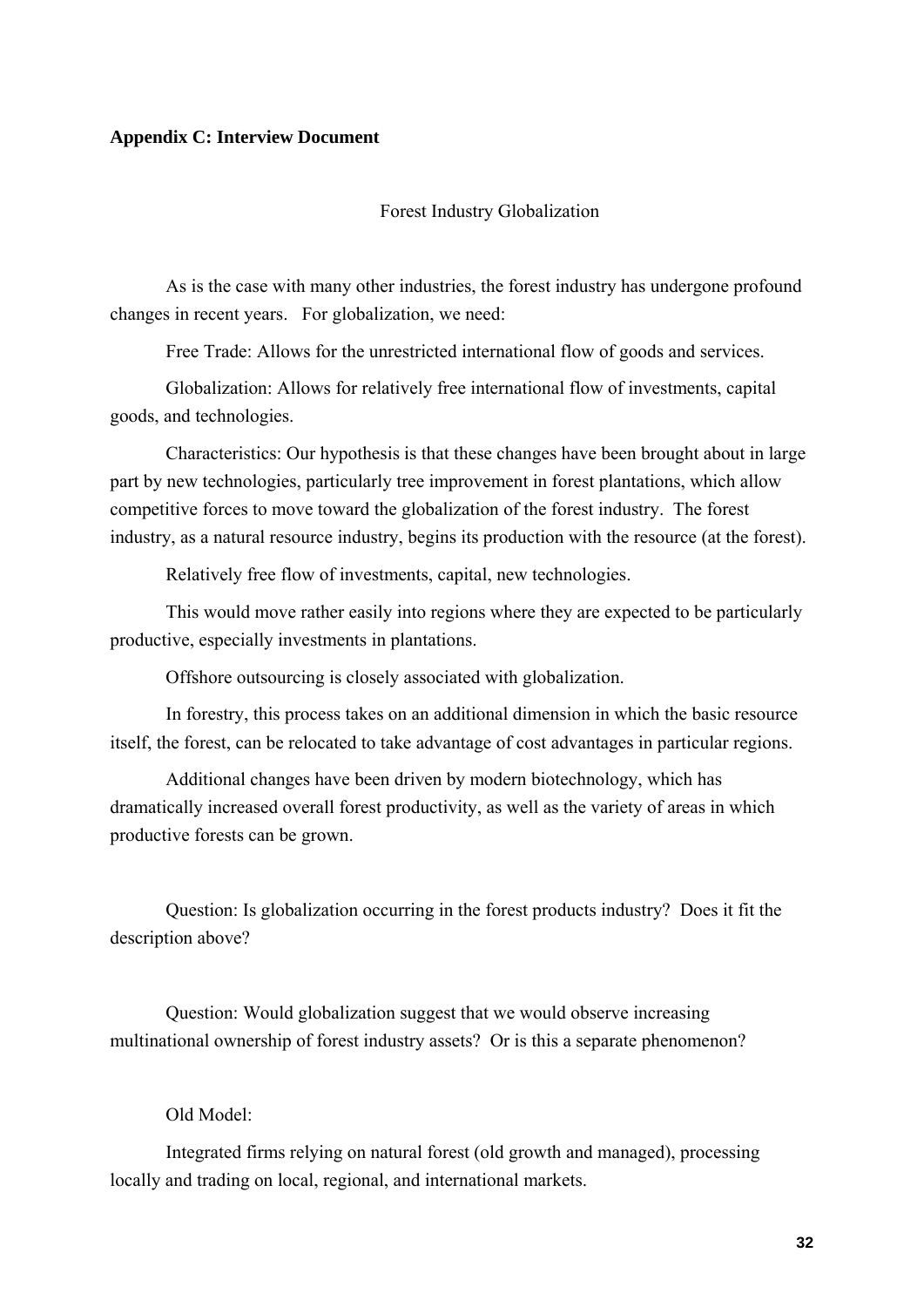New Model (United States):

Firms divesting of forestlands to other ownerships, increased specialization within a product market, and consolidation across product markets. Also, more offshore ownership of forests by U.S. firms.

Question: Do we observe U.S. and/or foreign firms *both* divesting domestically and integrating or expanding internationally?

Recent Changes:

- Shift from the West to the South (United States)
- Shift from natural forests to planted forests
- Large investments in tree improvement and tree biotechnology
- $\bullet$  High levels of tree planting
- Increasing divestiture of timberlands
- Consolidation via mergers and buyouts
- Shift from integrated firms to separate specialized firms
- Increasing offshore investments

Question: What are the limits to globalization in the forest products industry?

Question: How might biomass energy, and particularly biorefinery-pulpmills, impact the future of the forest products industry and globalization?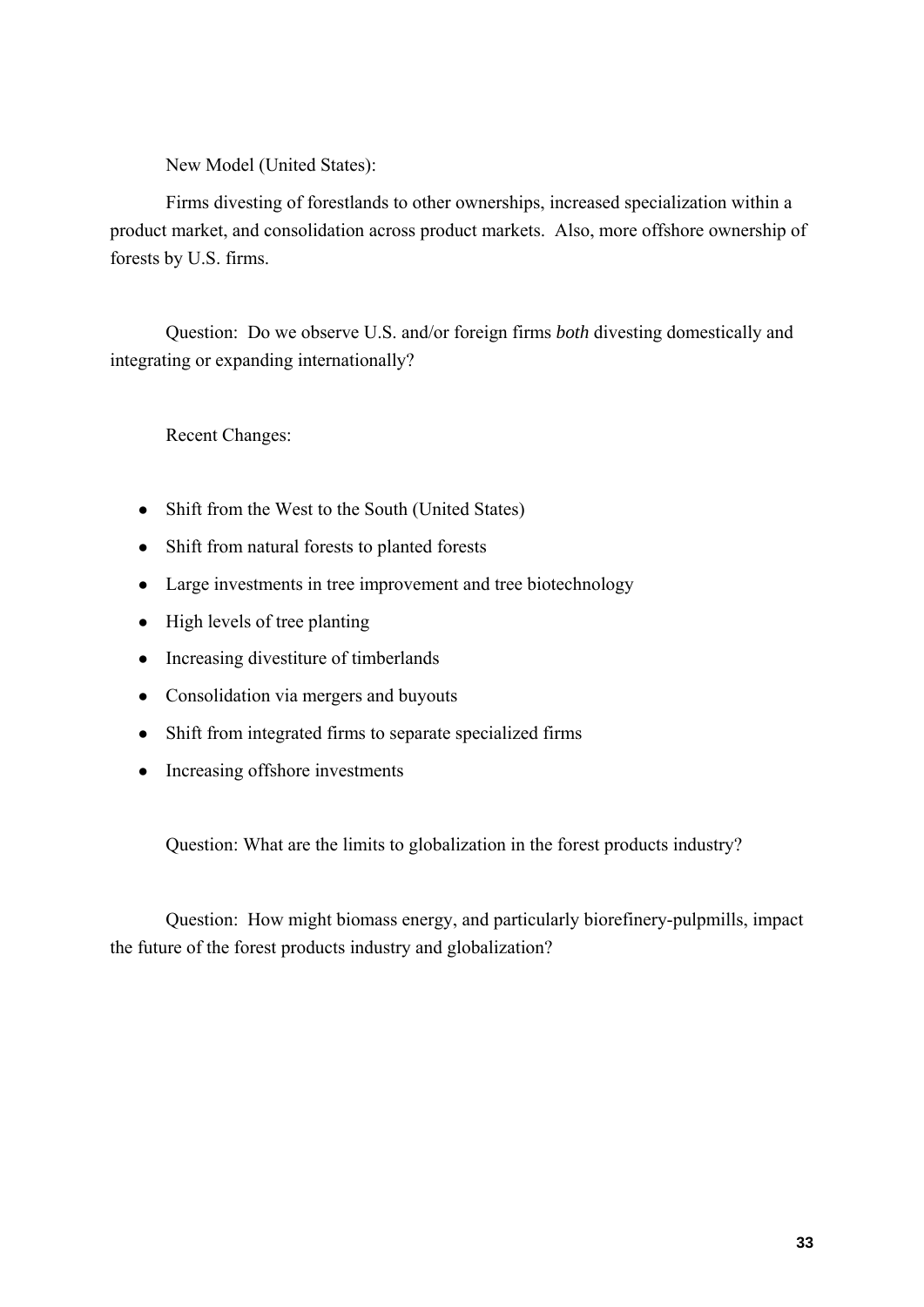# **Globalization's Impacts on the Forest Products Industry**

**Appendix D: Figures 1-25**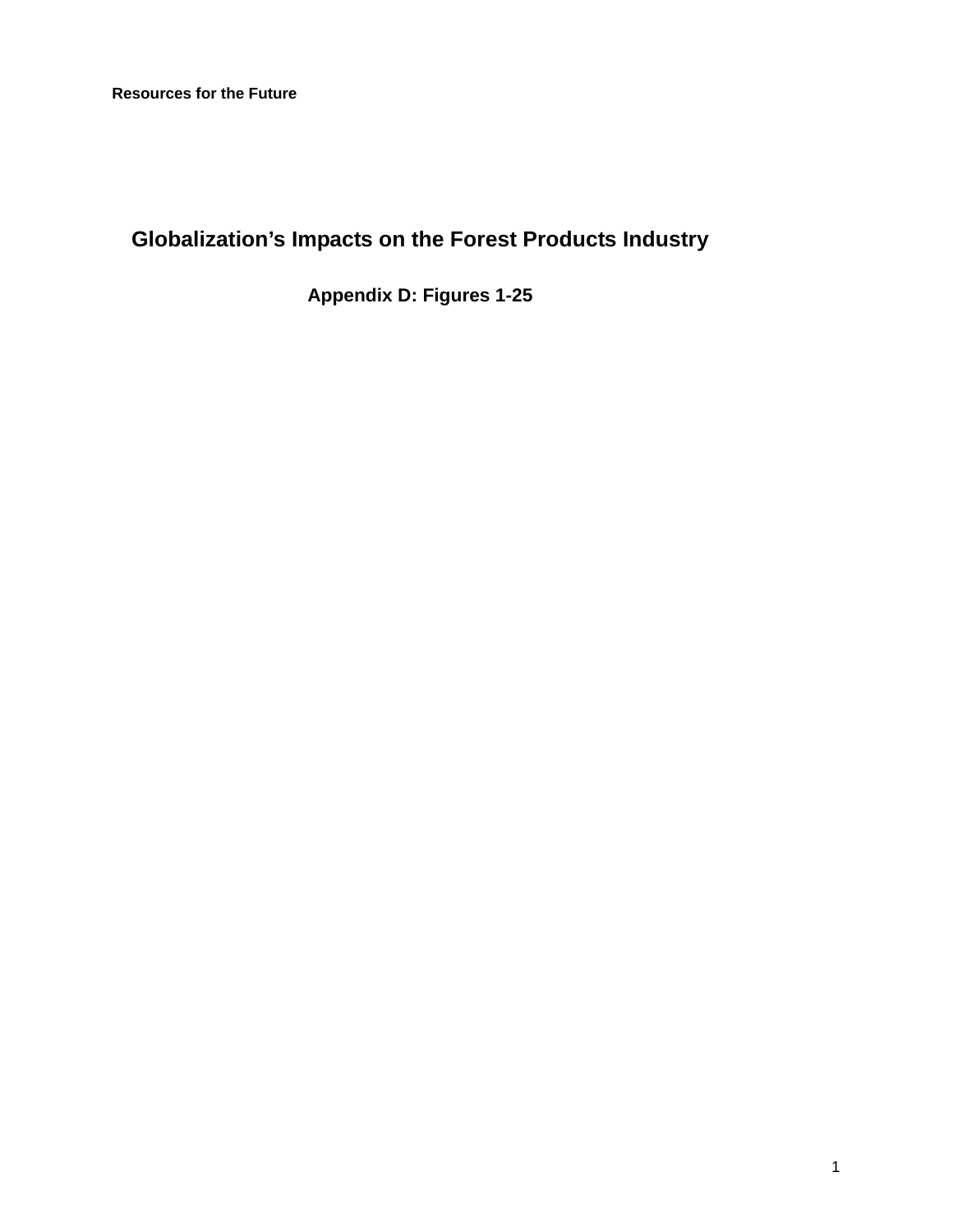## **Figure 1: Industrial Roundwood Removals by Region, 1990-2005**

**(Source: FAO Country Profiles,** 

**http://www.fao.org/forestry/foris/webview/forestry2/index.jsp?siteId=5081&sitetreeId=18927&langId=1&geoId=0)**

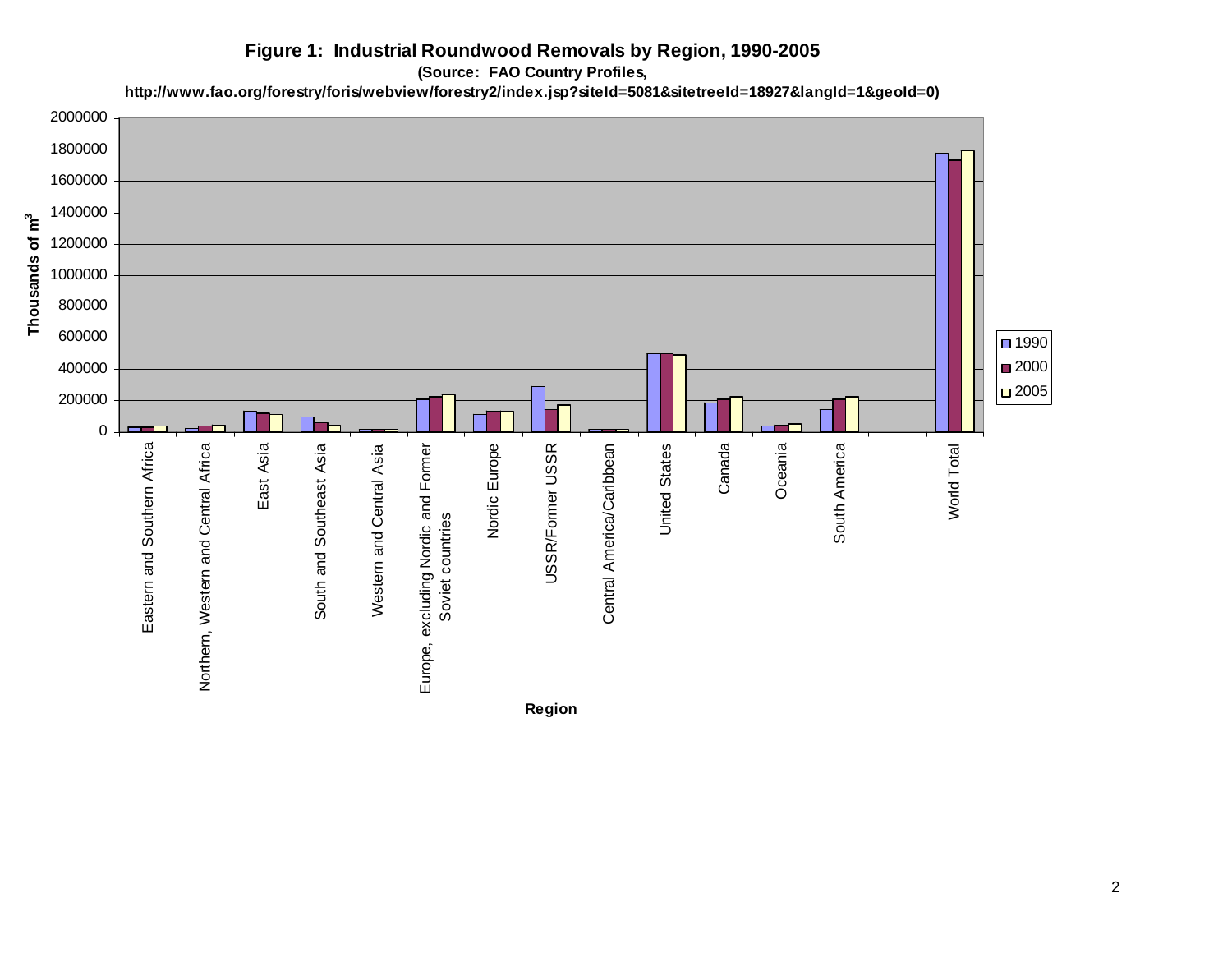## **Figure 2: Industrial Roundwood Removals, % of World Total by Region 1990-2005**

**(Source: FAO Country Profiles,** 

**http://www.fao.org/forestry/foris/webview/forestry2/index.jsp?siteId=5081&sitetreeId=18927&langId=1&geoId=0)**

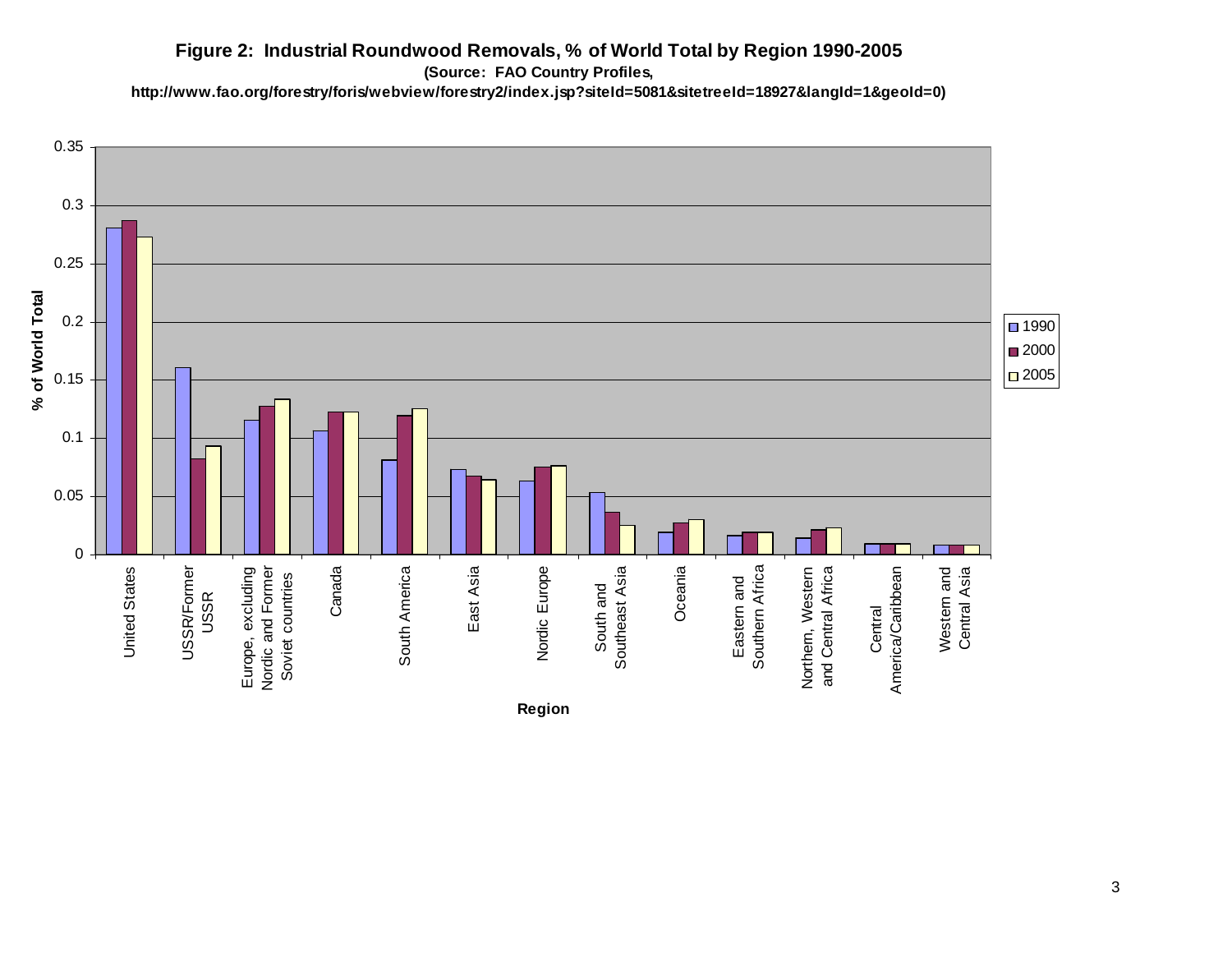

**Figure 3: Industrial Roundwood Production by Region, 1980-2004 (Source: FAOStat Forest Products Database)**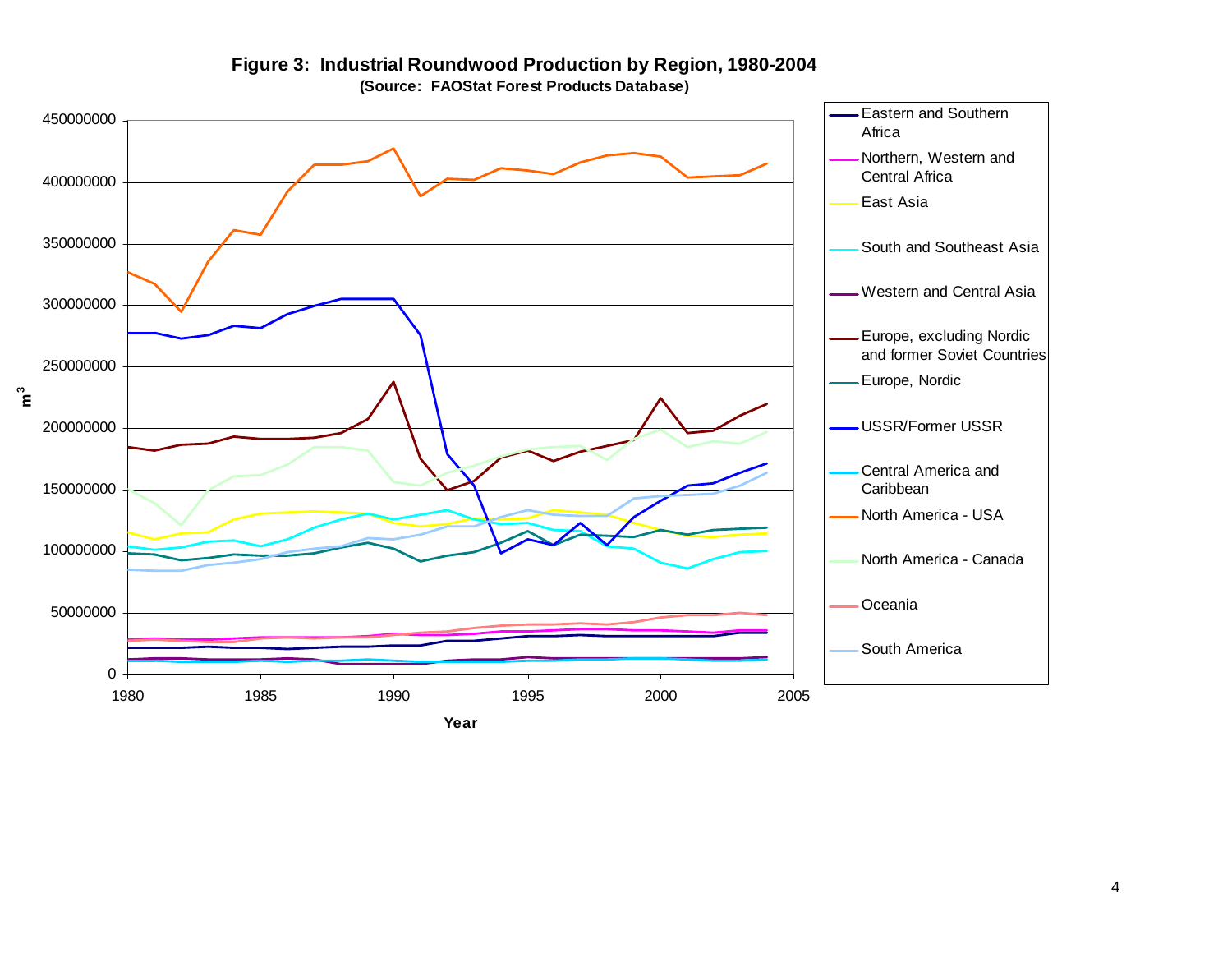

#### **Figure 4: Total Industrial Roundwood Production, 1980-2004 (Source: FAOStat Forest Products Database)**

South America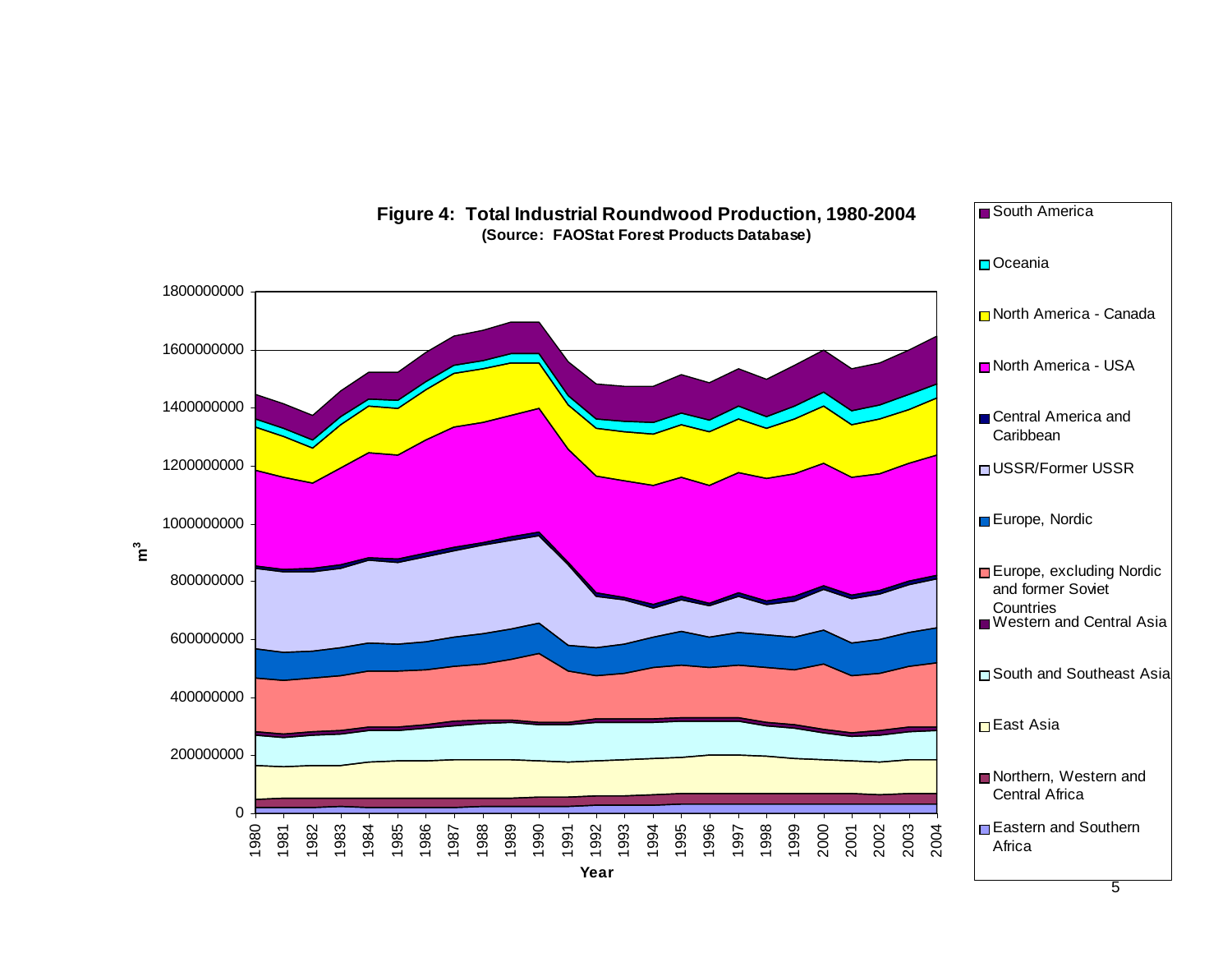

## **Figure 5: Industrial Roundwood Production - Regional % of Total World Production, 1980-2004 (Source: FAOStat Forest Products Database)**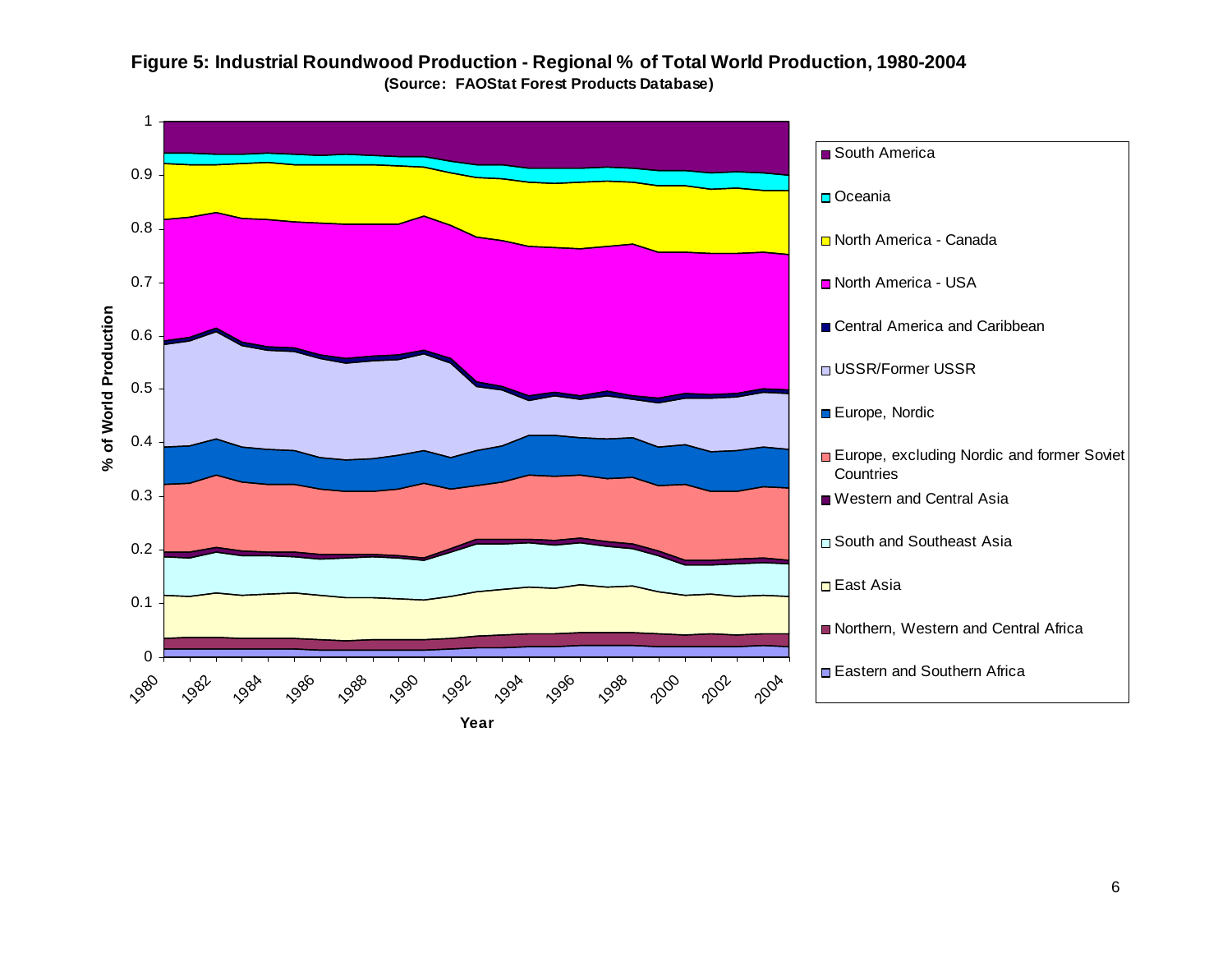## **Figure 6: Regional Industrial Roundwood Production, 1980-2004 (Largest Producing Regions Excluded)**



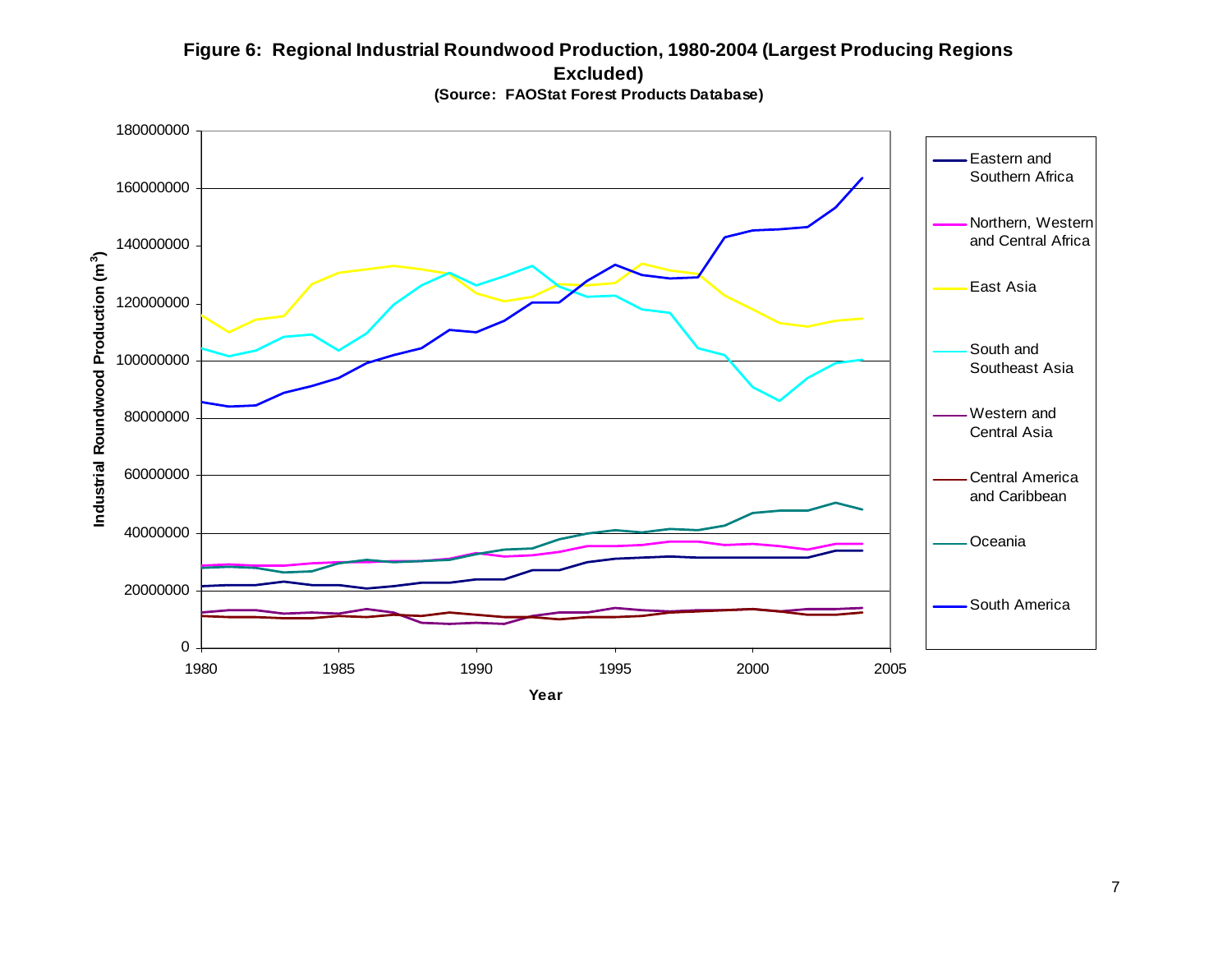## **Figure 7: Industrial Roundwood Production Percentage of World Production, 1980-2004 (Largest Producing Regions Excluded) (Source: FAOStat Forest Products Database)**

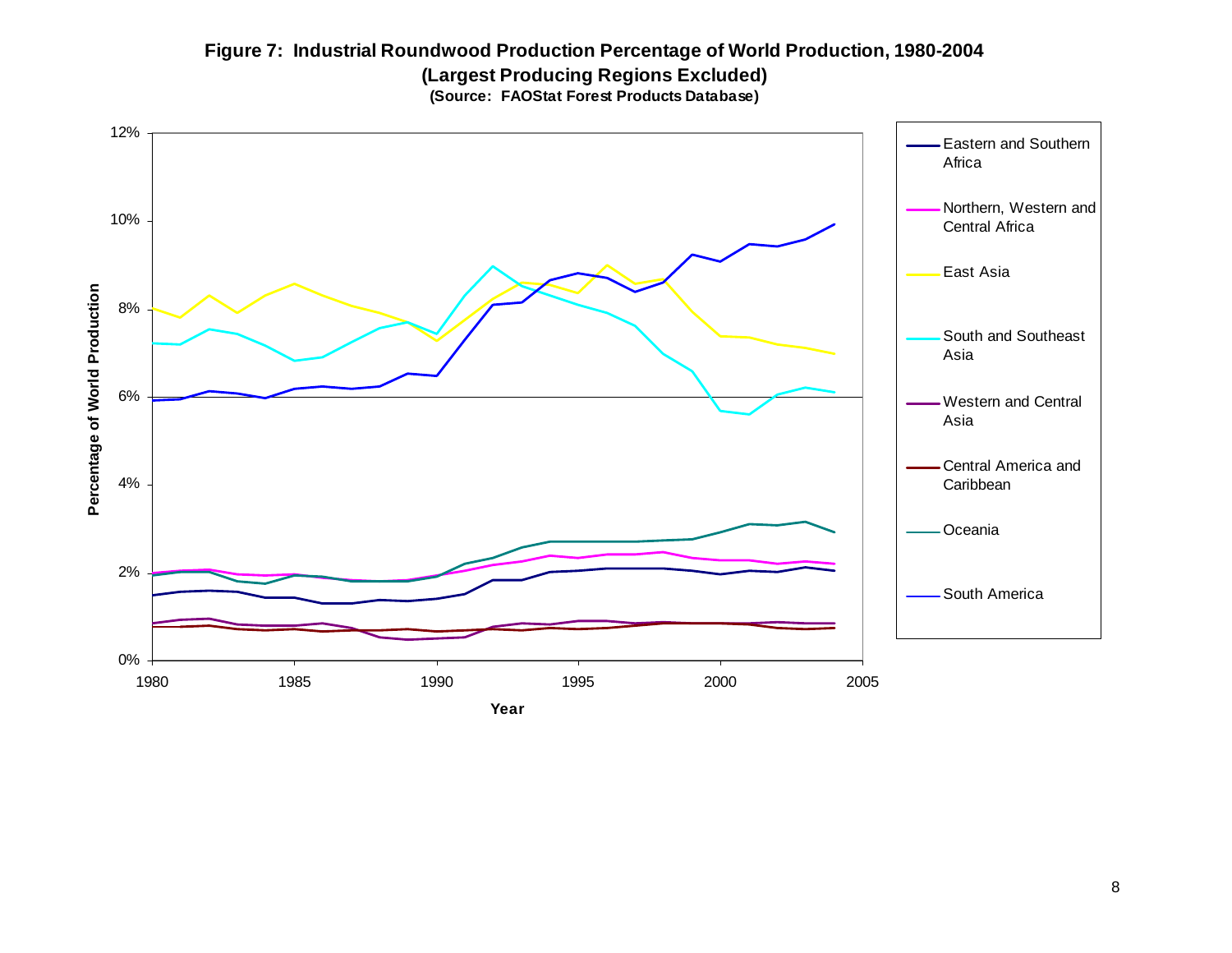**Figure 8: Regional Sawnwood Production, 1980-2004 (Source: FAOStat Forest Products Database)**

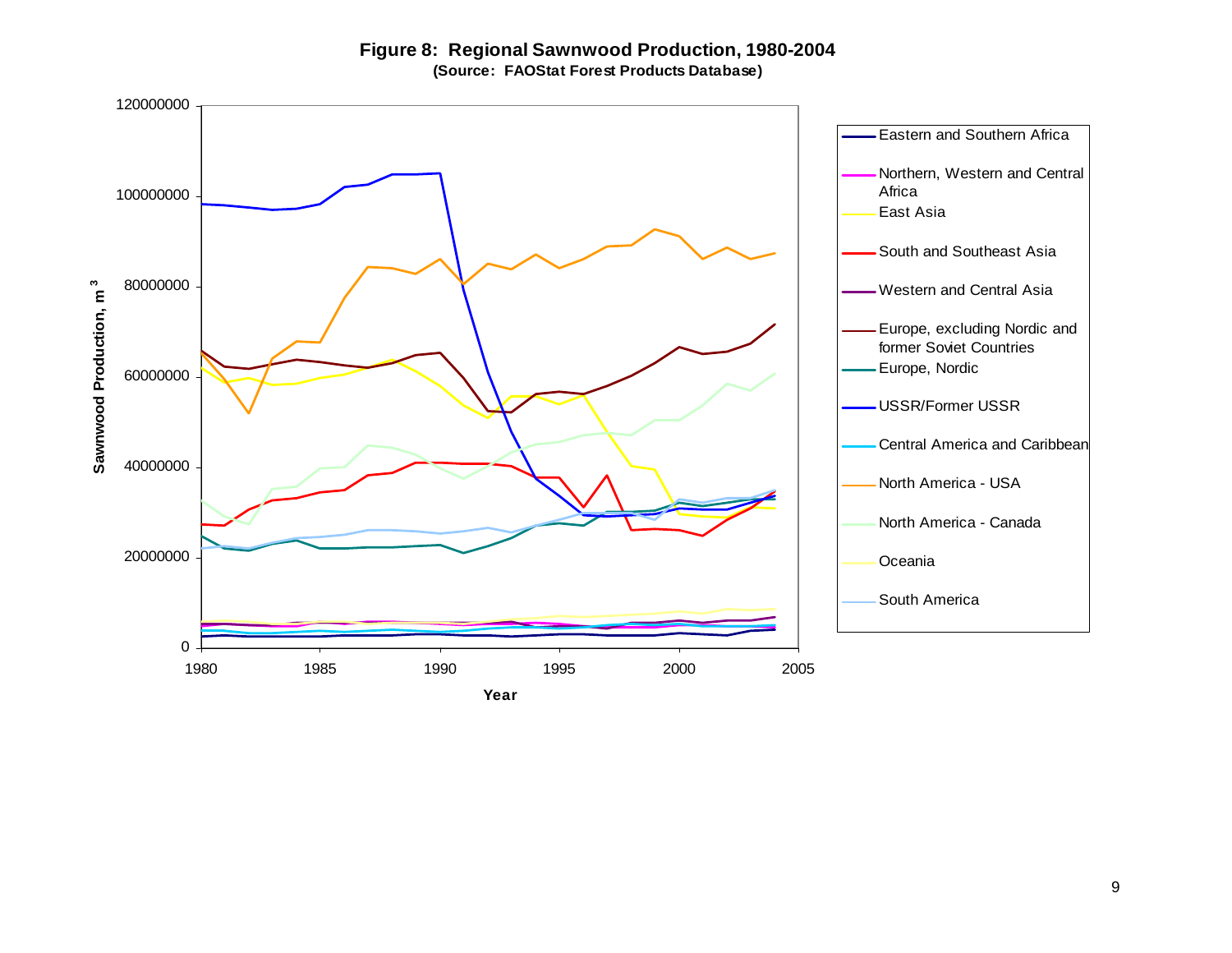

## **Figure 9: Regional Sawnwood Production, Proportion of World Production, 1980-2004 (Source: FAOStat Forest Products Database)**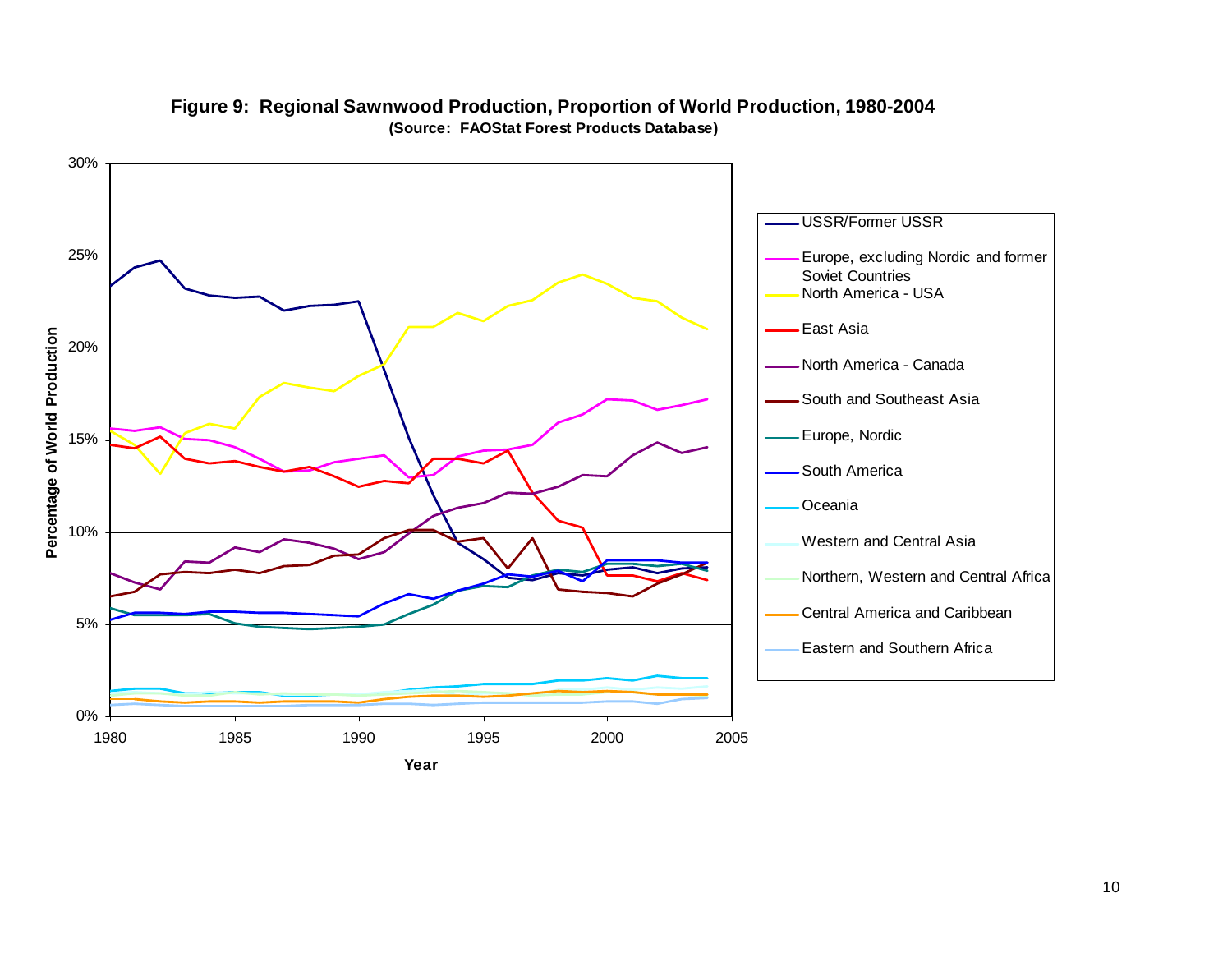## **Figure 10: Regional Sawnwood Production, Proportion of World Production, 1980-2004 (Source: FAOStat Forest Products Database)**

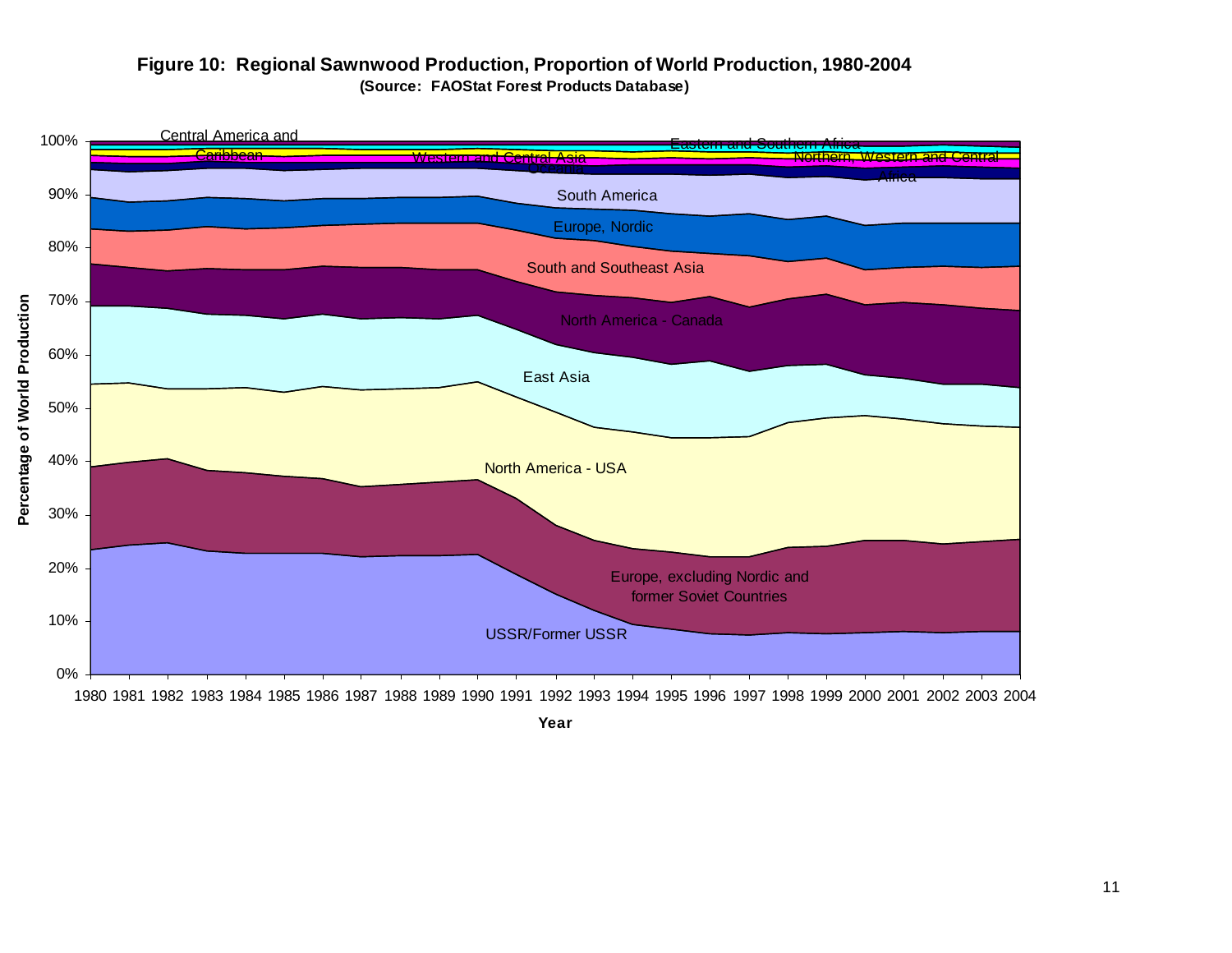

**Figure 11: Regional Sawnwood Production, 1980-2004 (Largest Producing Regions Excluded (Source: FAOStat Forest Products Database)**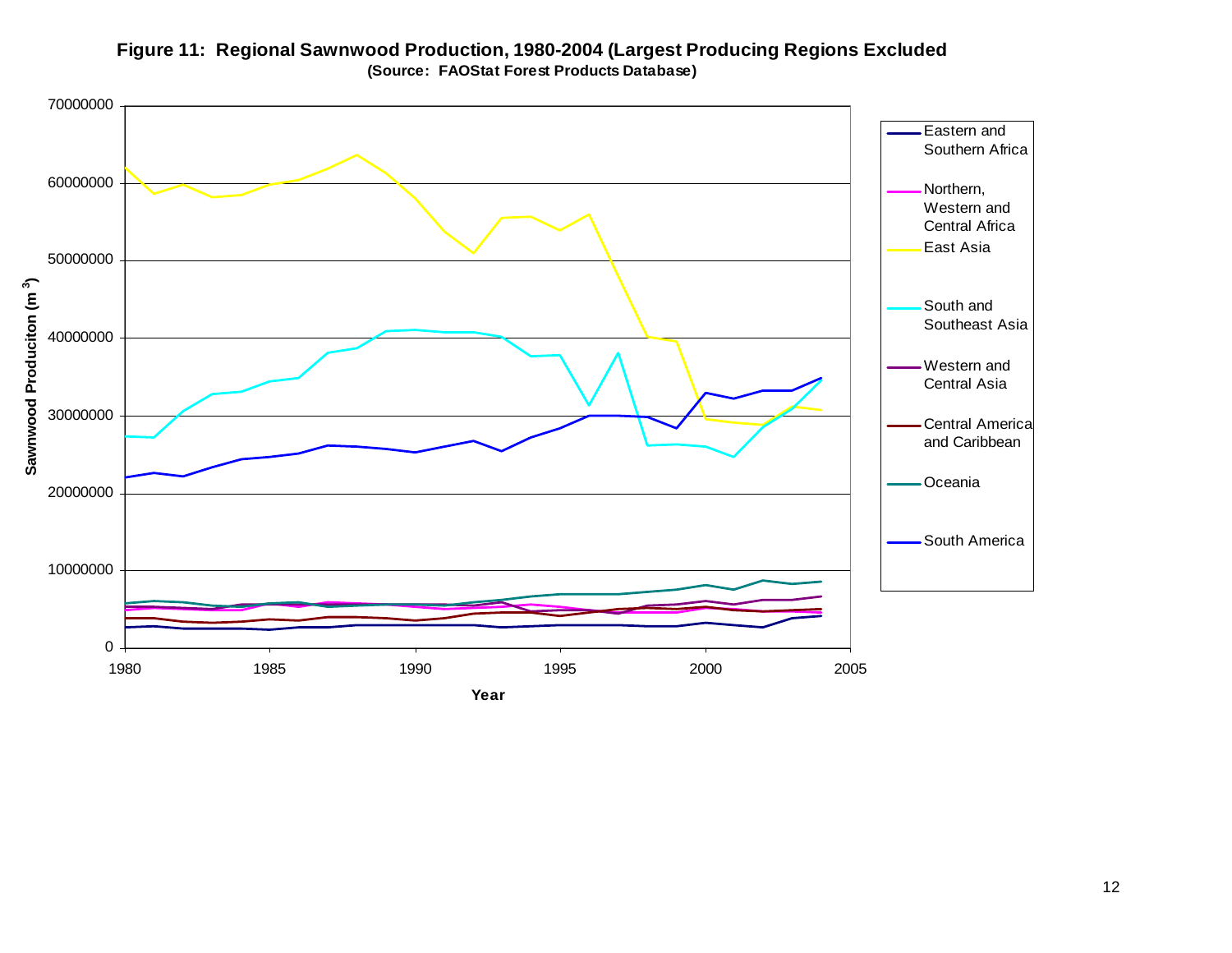## **Figure 12: Regional Sawnwood Production Percentage of World Production, 1980-2004 (Largest Producing Regions Excluded) (Source: FAOStat Forest Products Database)**

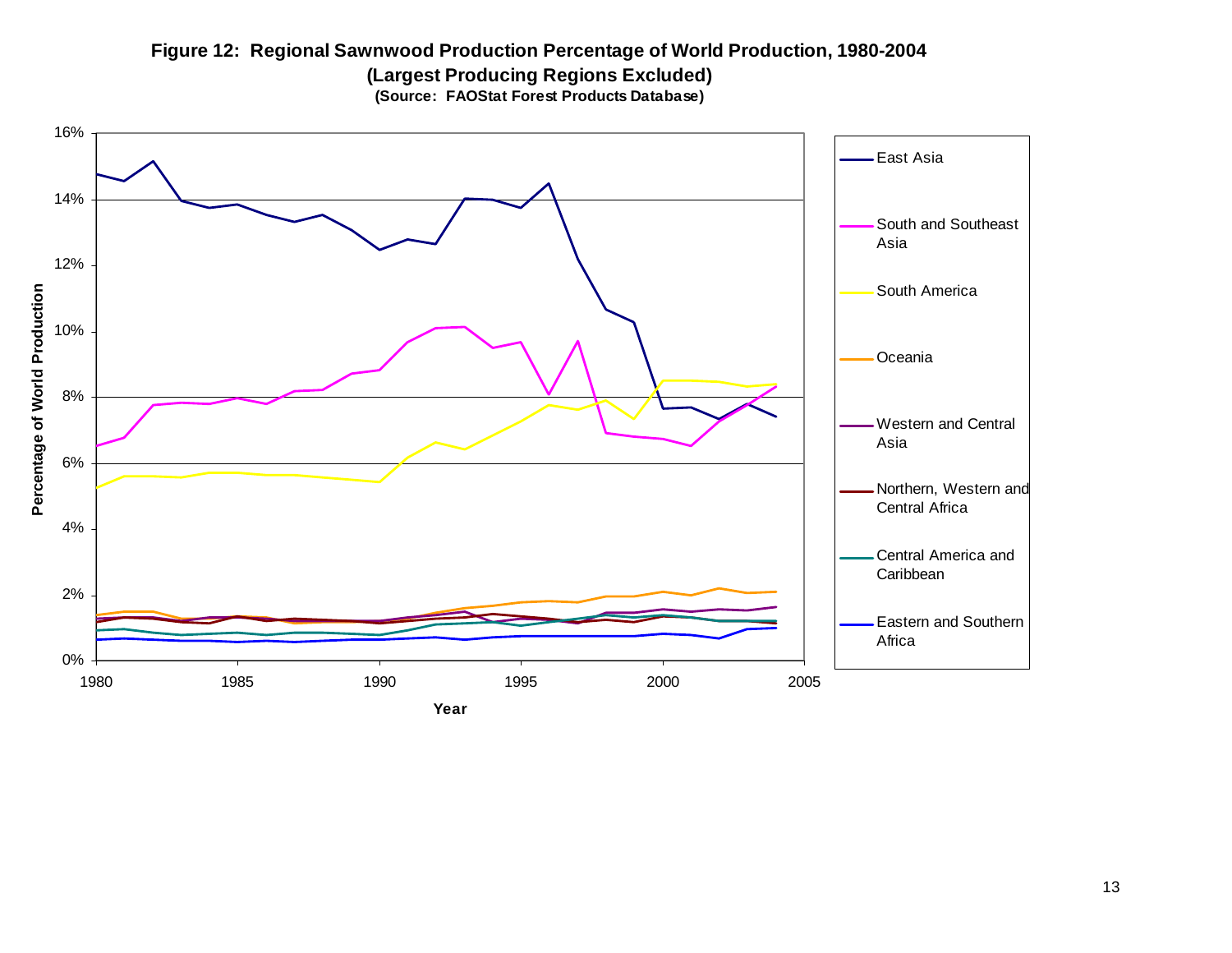**Figure 13: Regional Pulpwood Production, 1980-2004 (Source: FAOStat Forest Products Database)**

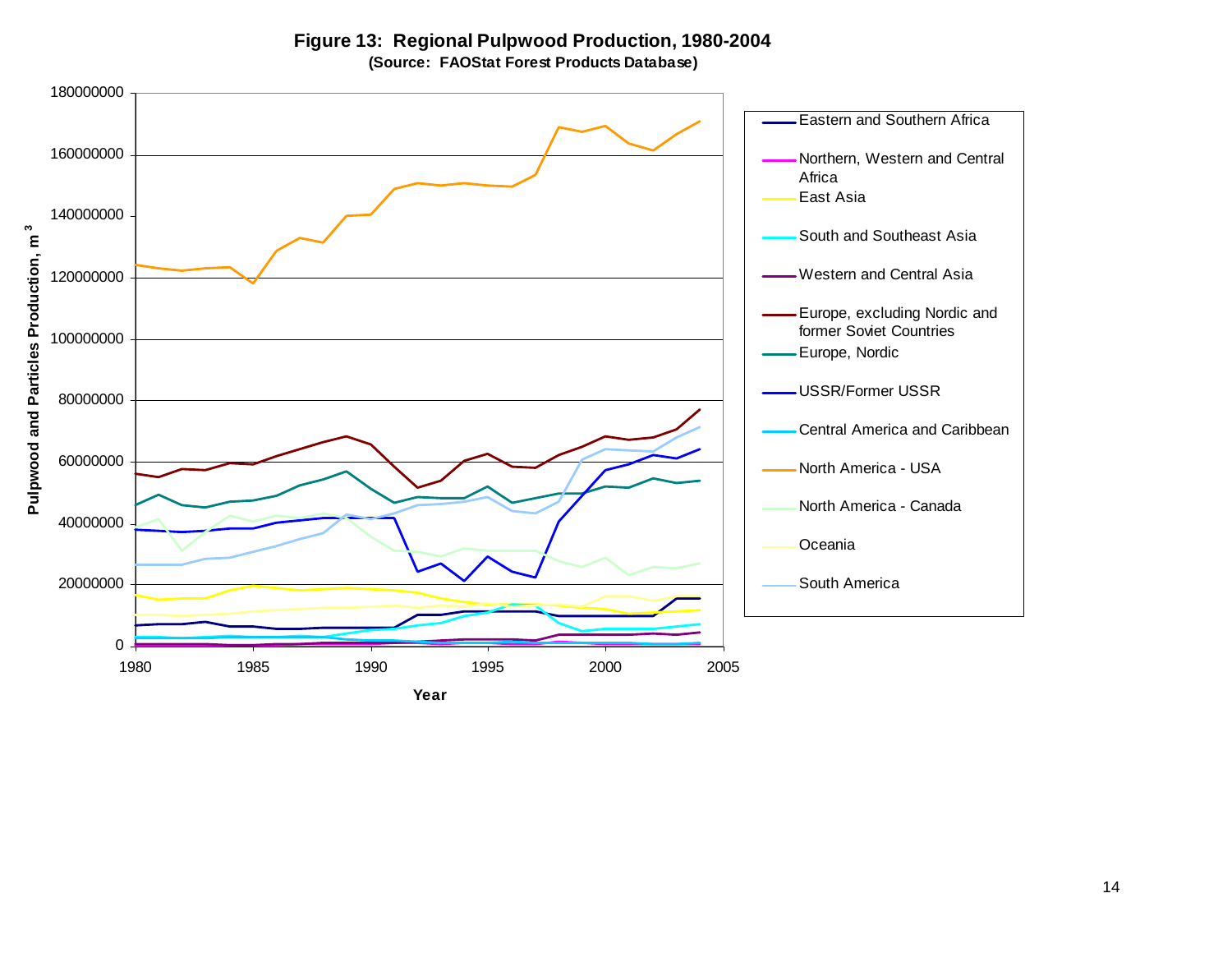

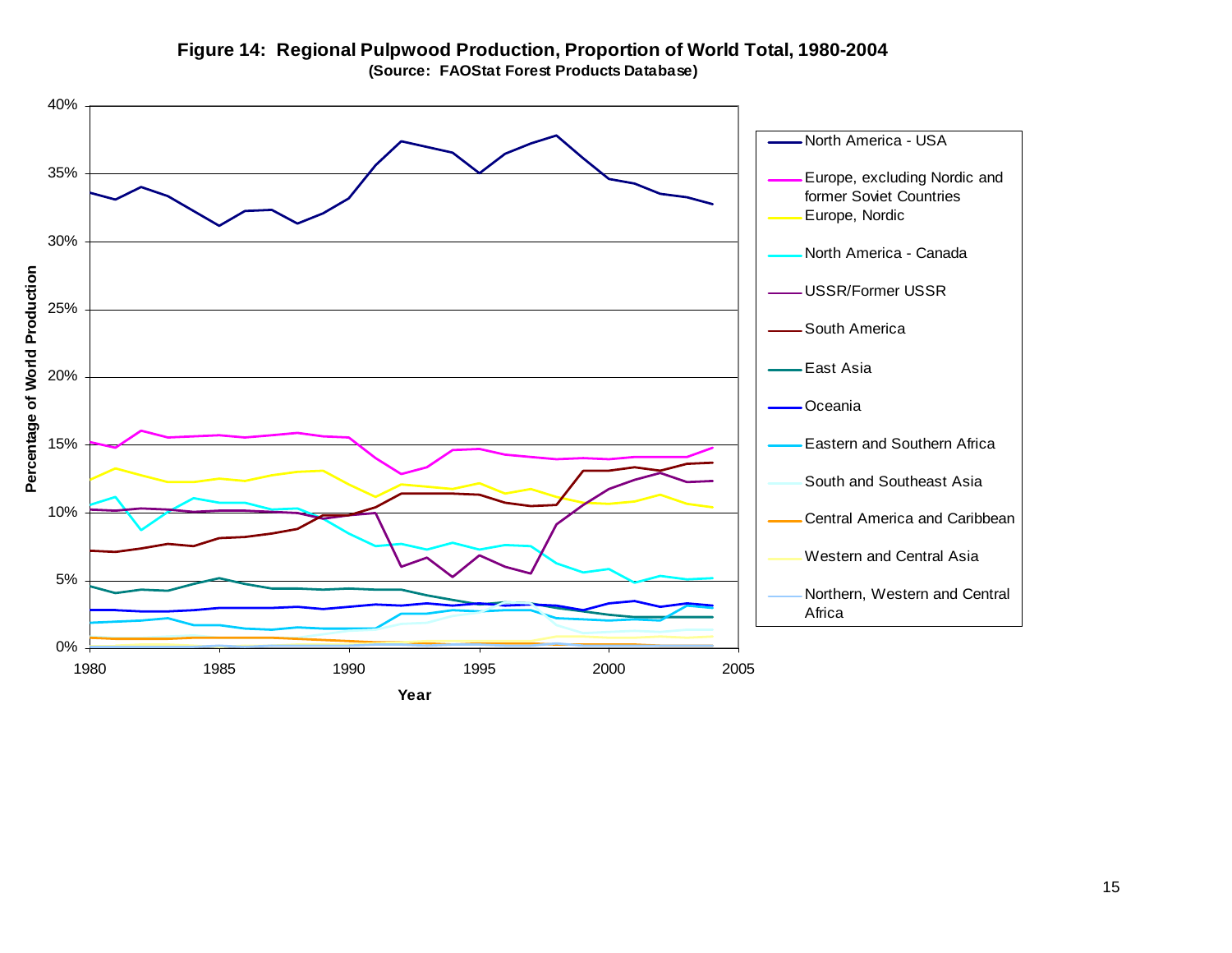## **Figure 15: Regional Pulpwood Production, Proportion of World Production, 1980-2004 (Source: FAOStat Forest Products Database)**

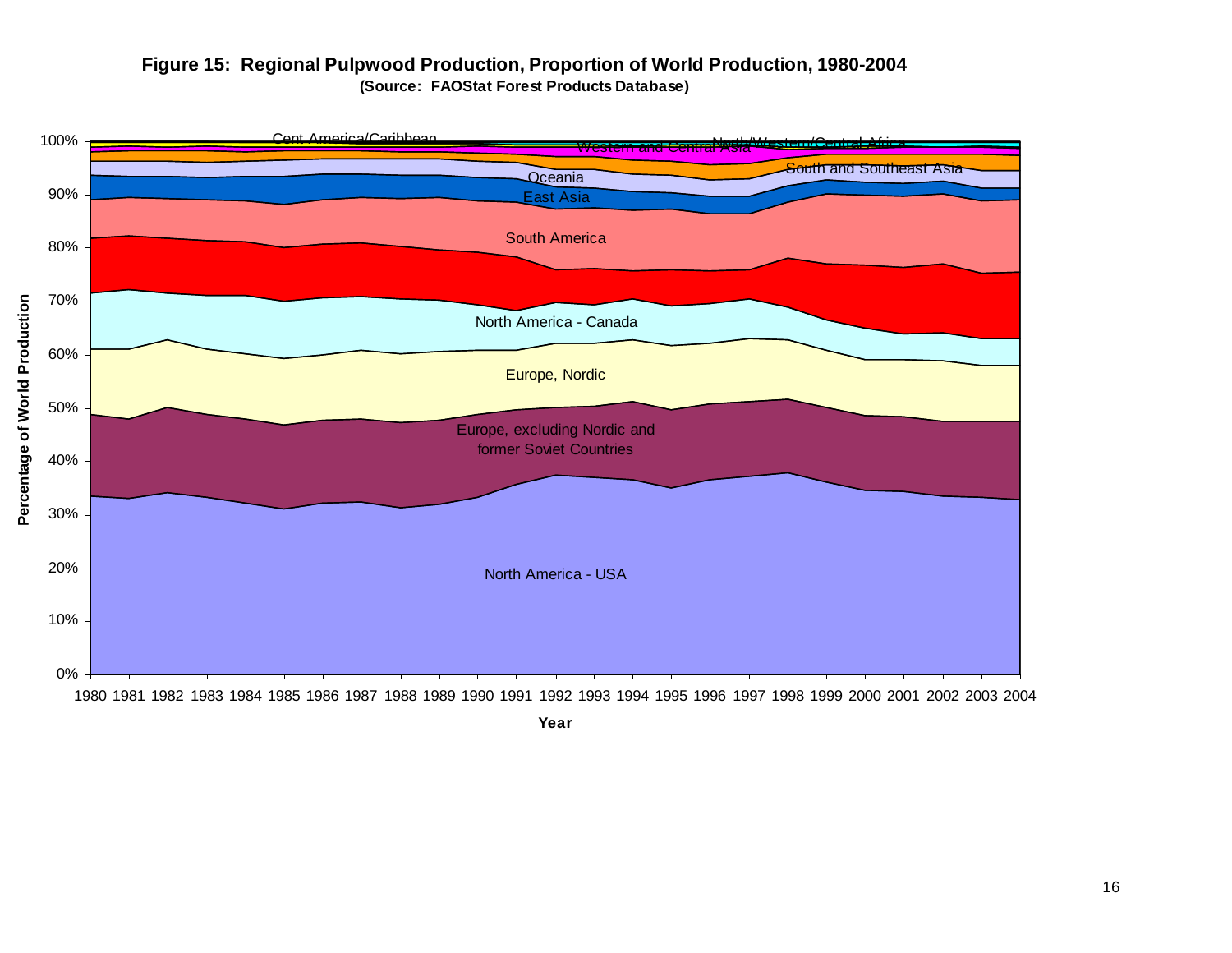

## **Figure 16: Regional Pulpwood Production, 1980-2004 (Largest Producing Regions Excluded) (Source: FAOStat Forest Products Database)**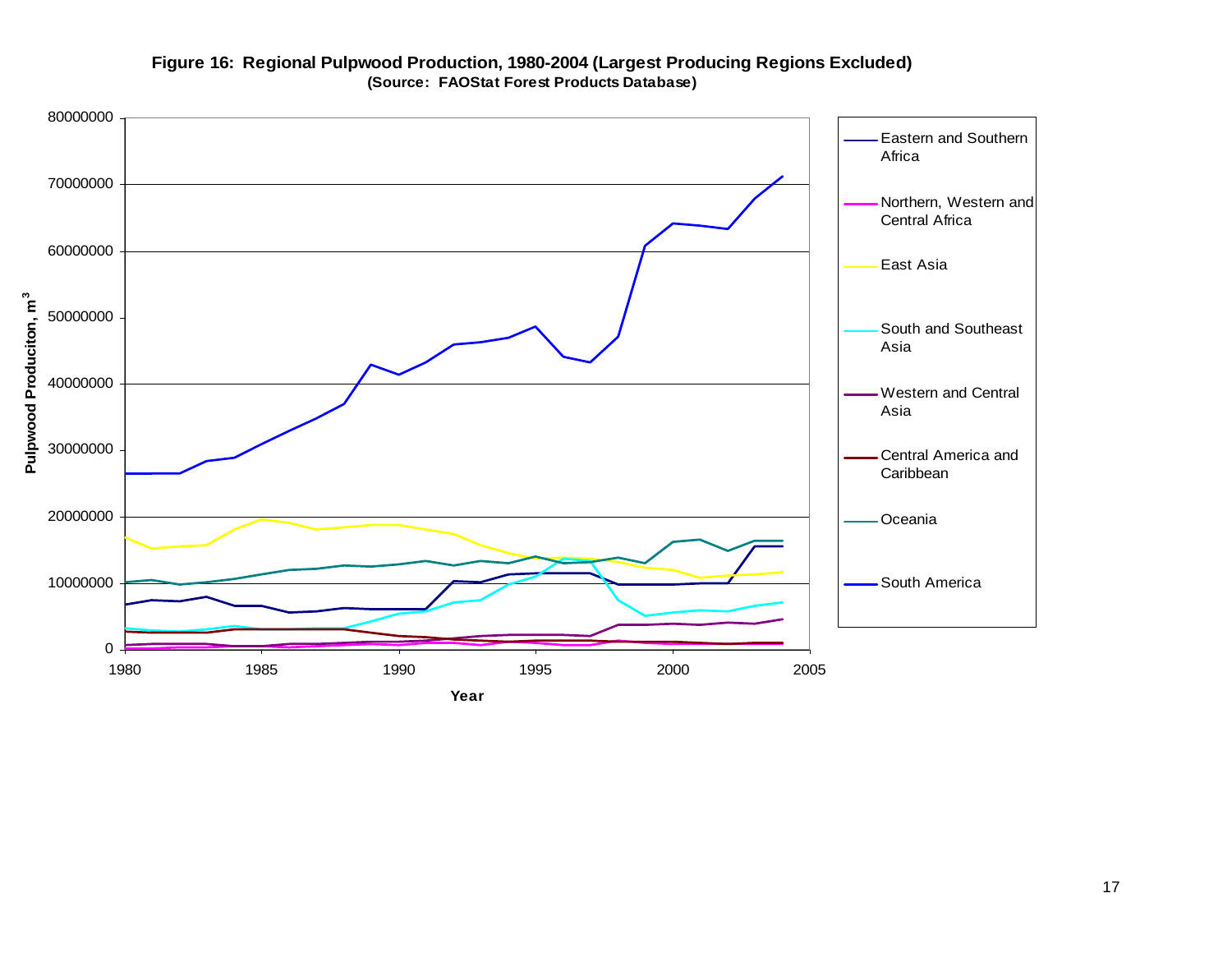## **Figure 17: Regional Pulpwood Production Percentage of World Production, 1980-2004 (Largest Producing Regions Excluded) (Source: FAOStat Forest Products Database)**

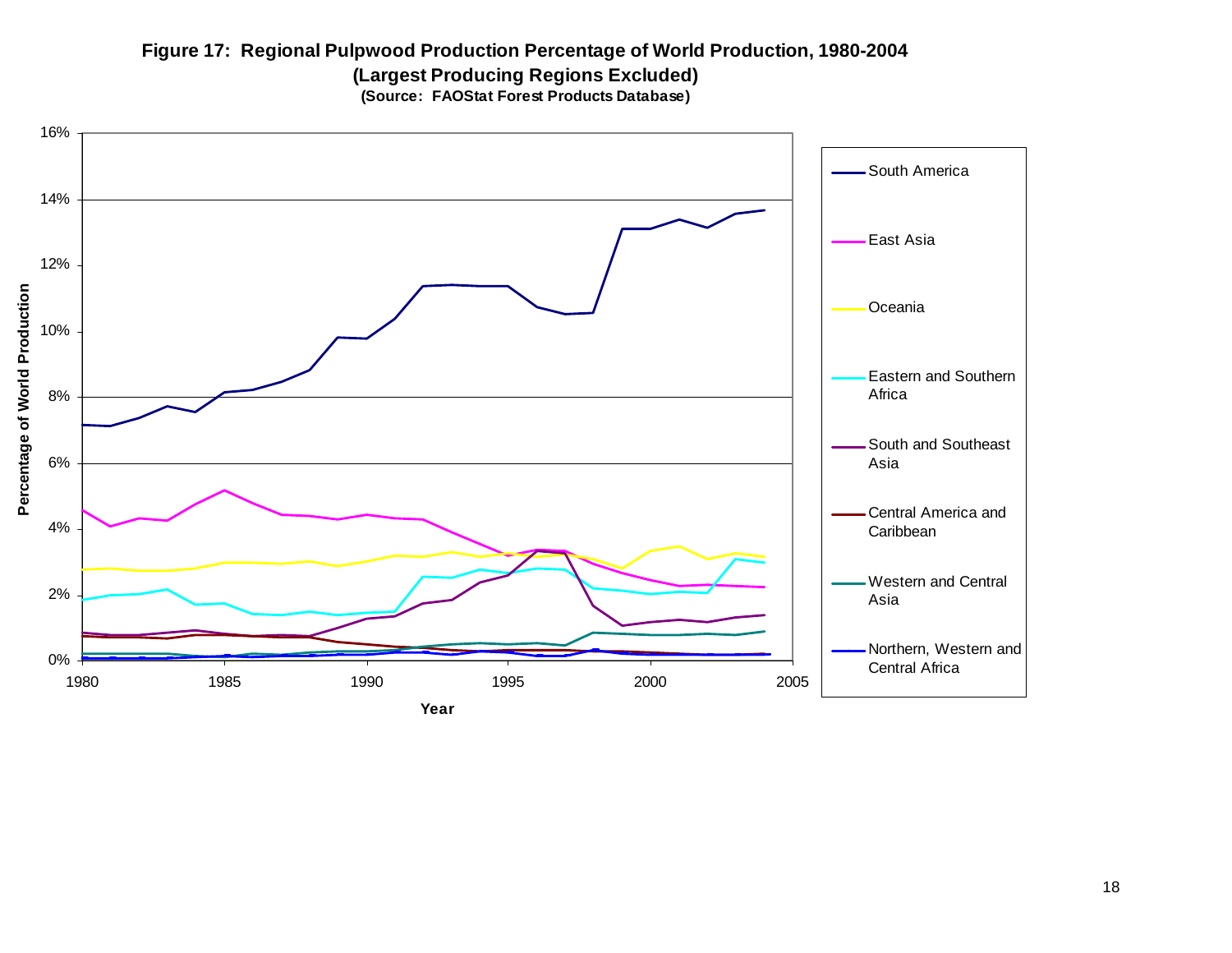**Figure 18: Regional Pulp Production, 1980-2004 (Source: FAOStat Forest Products Database)**

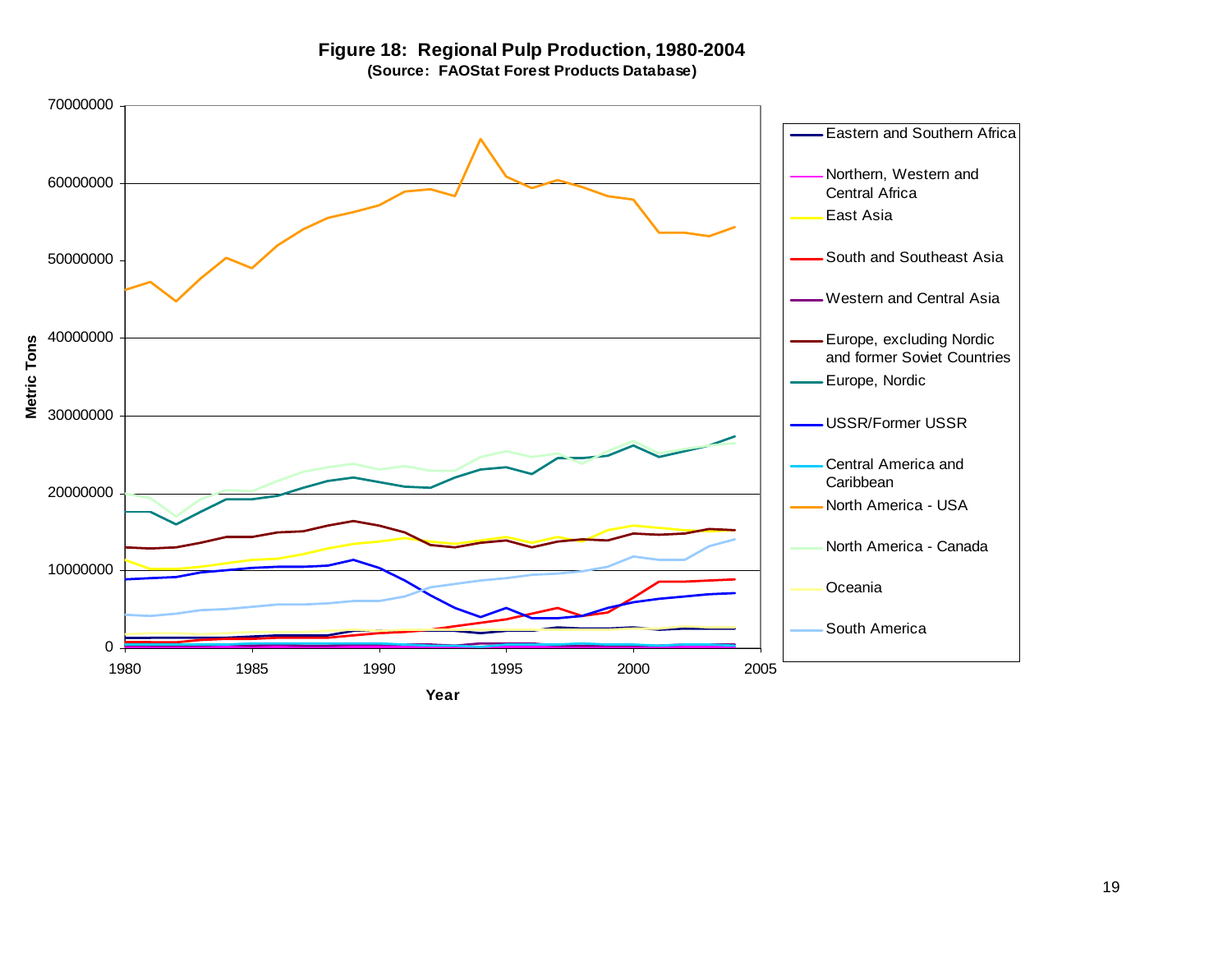

**Figure 19: Regional Pulp Production, Proportion of World Total, 1980-2004 (Source: FAOStat Forest Products Database)**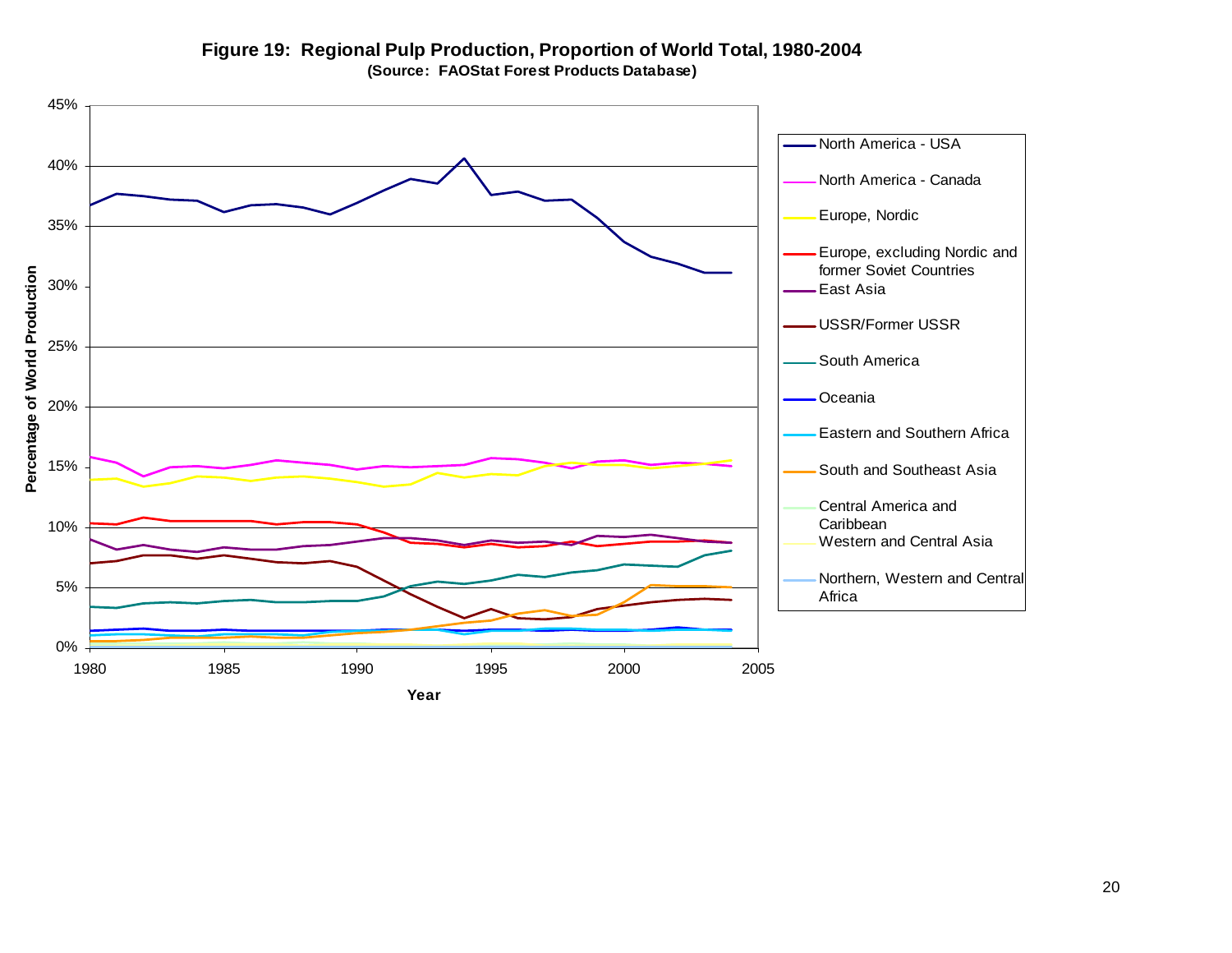

**Figure 20: Regional Pulp Production, 1980-2004 (Largest producing regions excluded) (Source: FAOStat Forest Products Database)**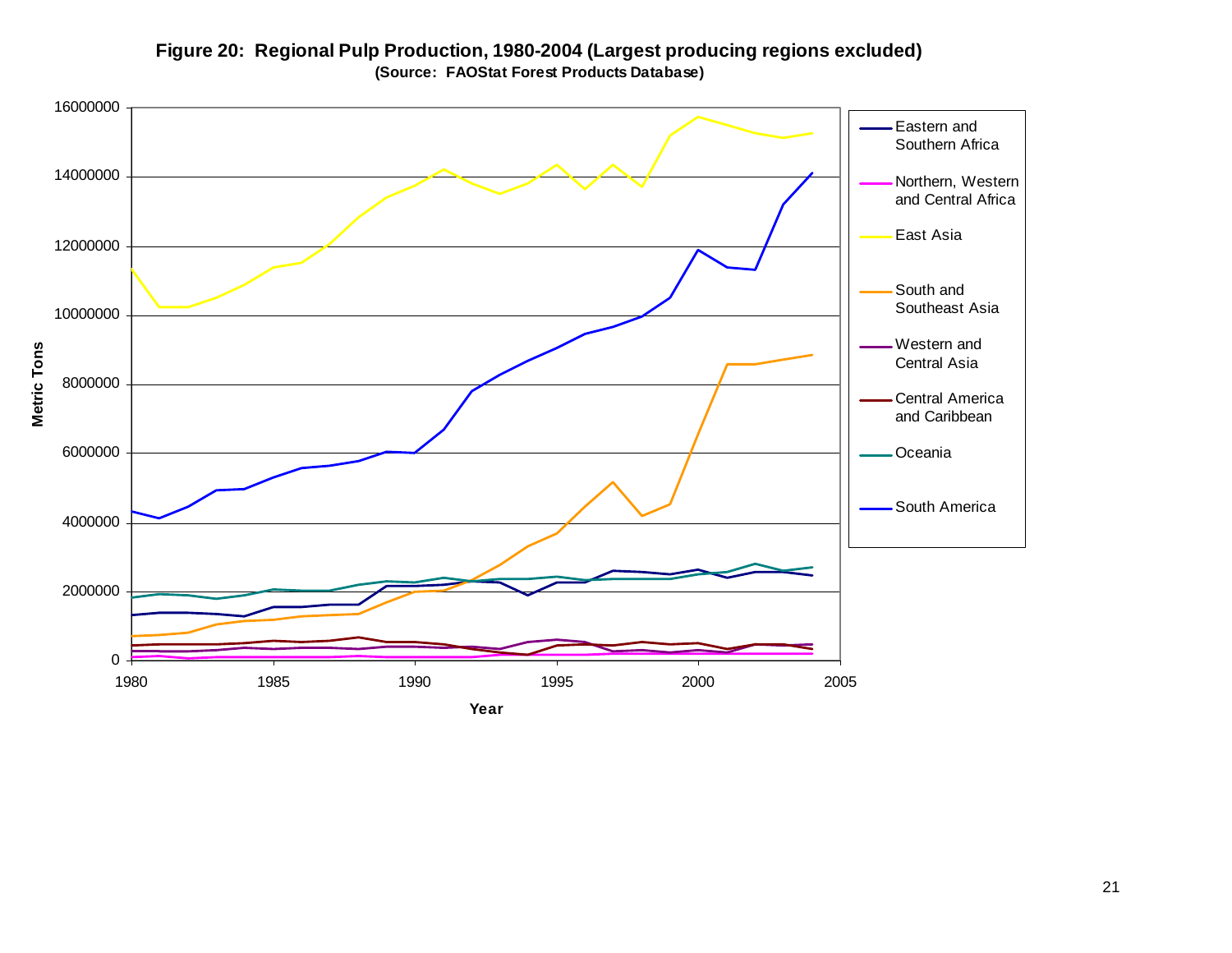## **Figure 21: Regional Pulp Production Percentage of World Production, 1980-2004 (Largest Producing Regions Excluded)**



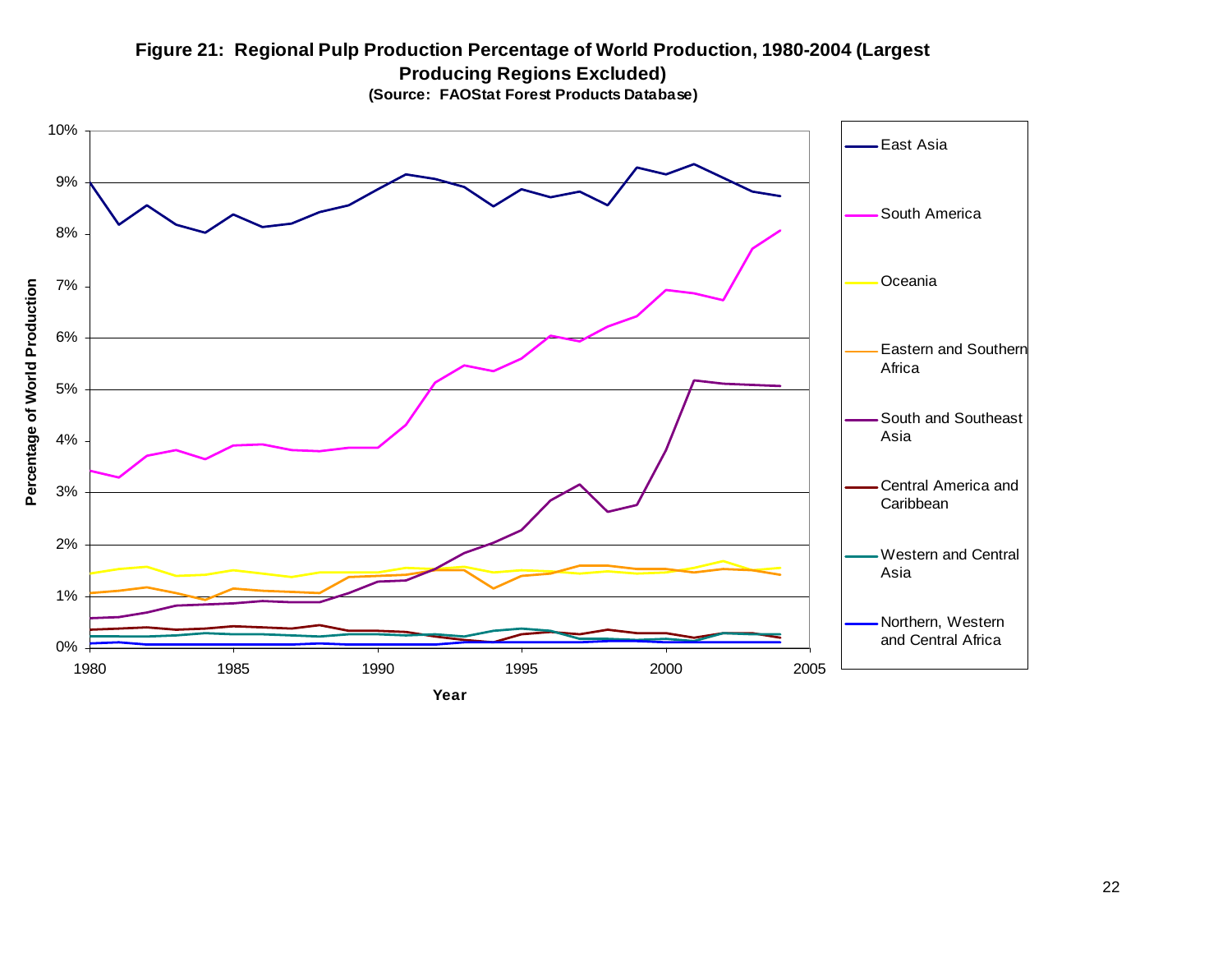## **Figure 22: Forest Productive Plantation Area by Region 1990-2005**

**(Source: FAO Global Forest Resources Assessment 2005)**

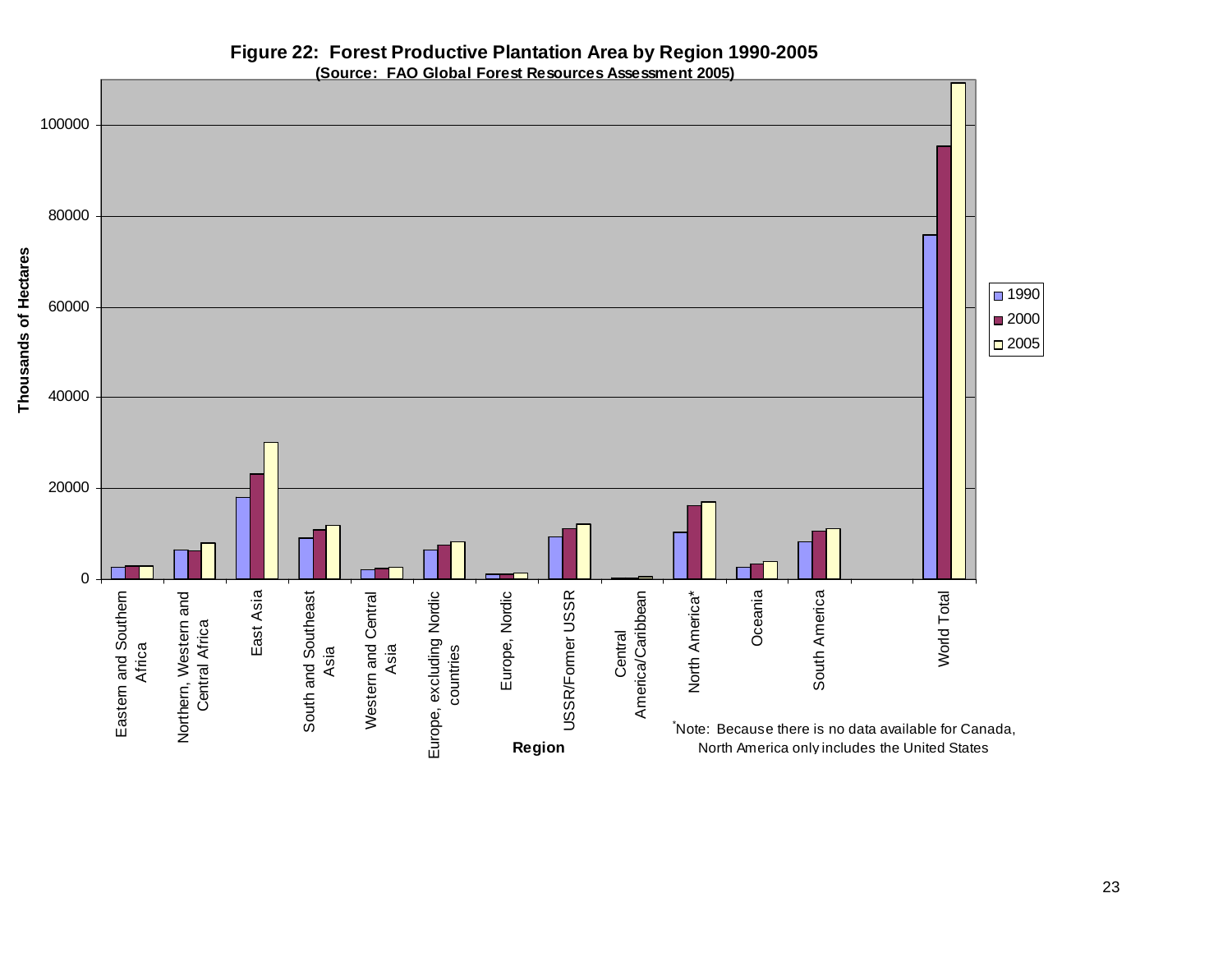

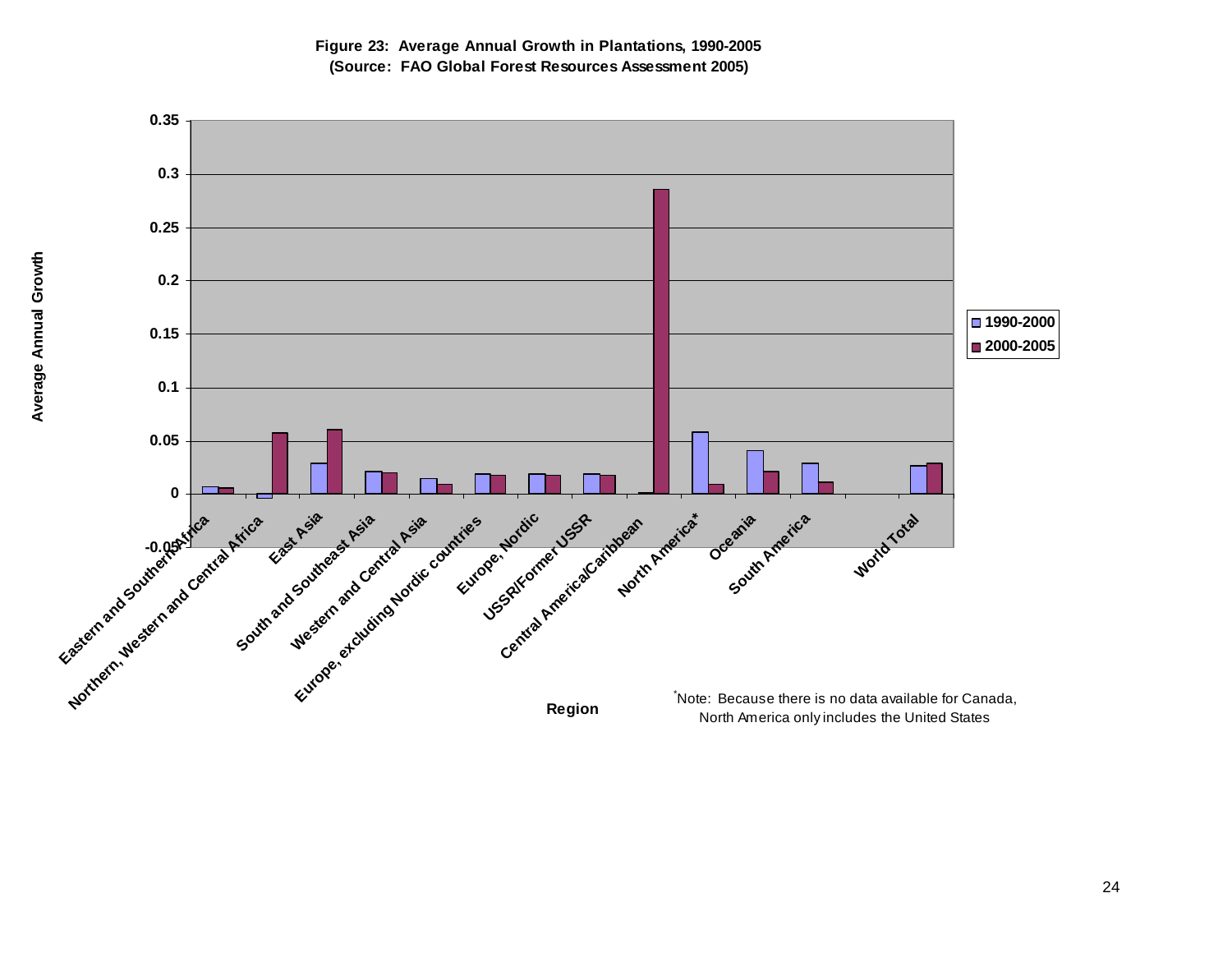## **Figure 24: Forest Plantations by Region, % of World Total, 1990-2005 (Source: FAO Global Forest Resources Assessment 2005)**



25